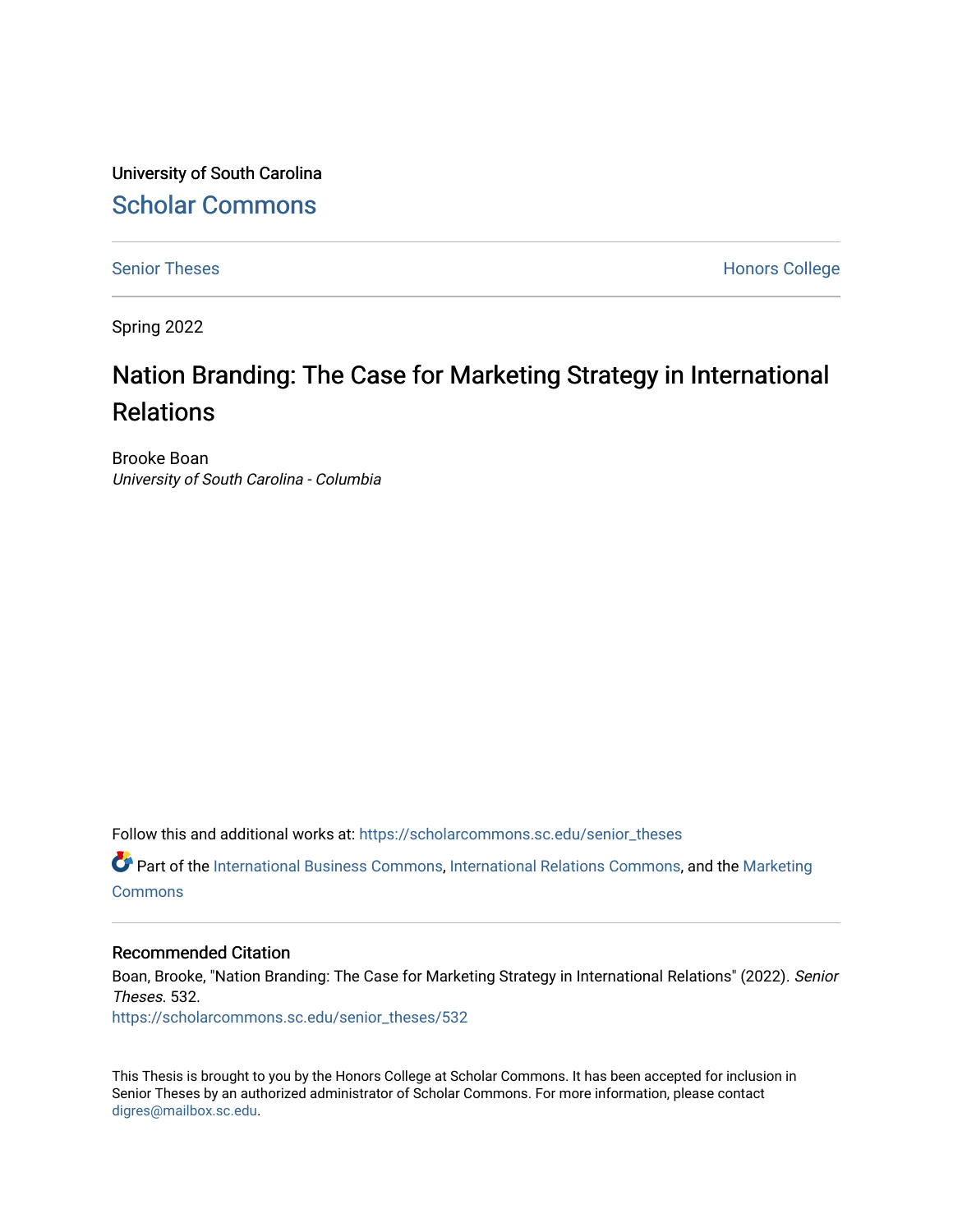# NATION BRANDING: THE CASE FOR MARKETING STRATEGY IN INTERNATIONAL

**RELATIONS** 

By

Brooke Boan

Submitted in Partial Fulfillment Of the Requirements for Graduation with Honors from the South Carolina Honors College

May 2022

Approved:

Nancy R. Buchan

Dr. Nancy Buchan Director of Thesis

monre

Dr. Michael Murphree Second Reader

Steve Lynn, Dean For South Carolina Honors College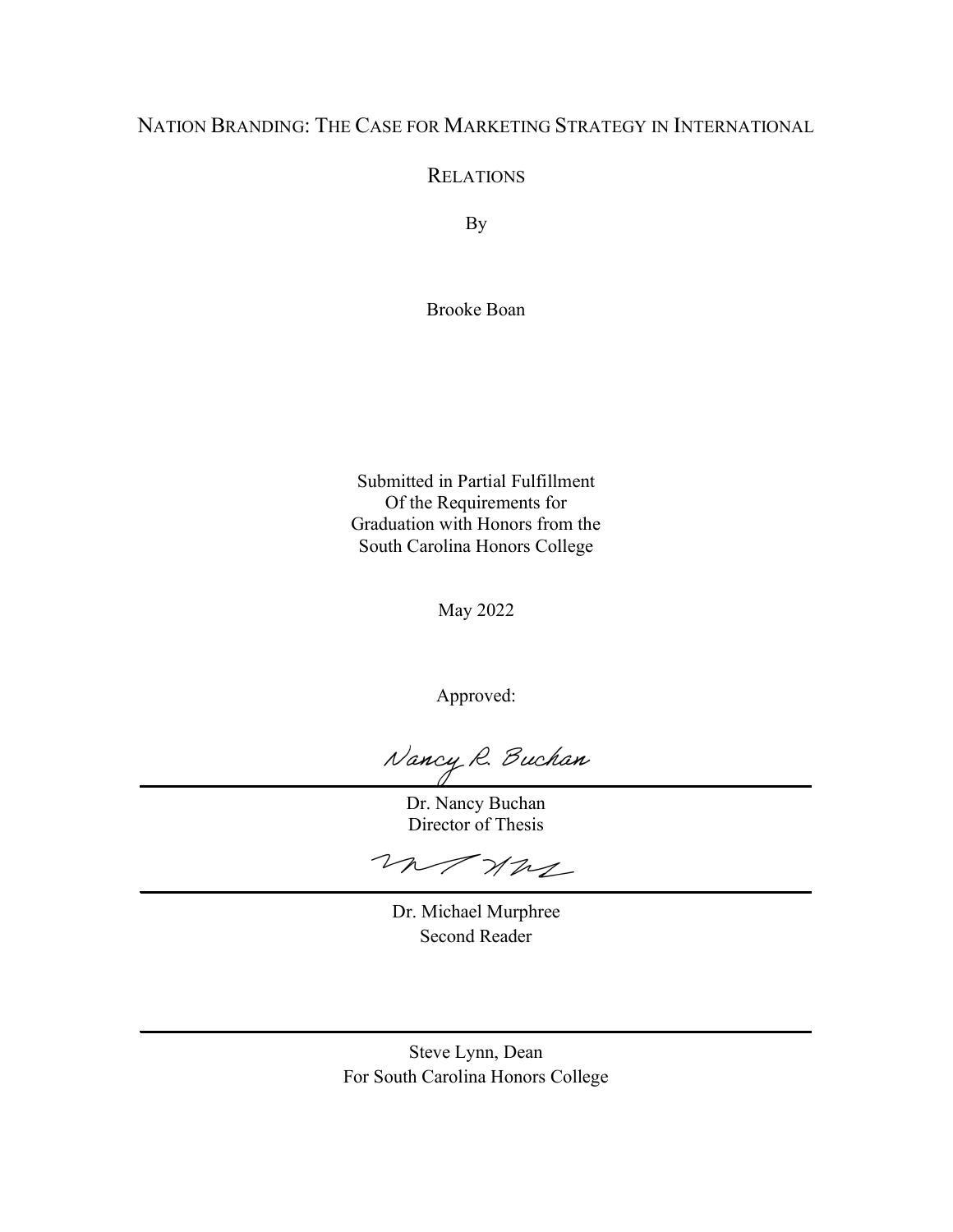# **Table of Contents**

| $-41$ |
|-------|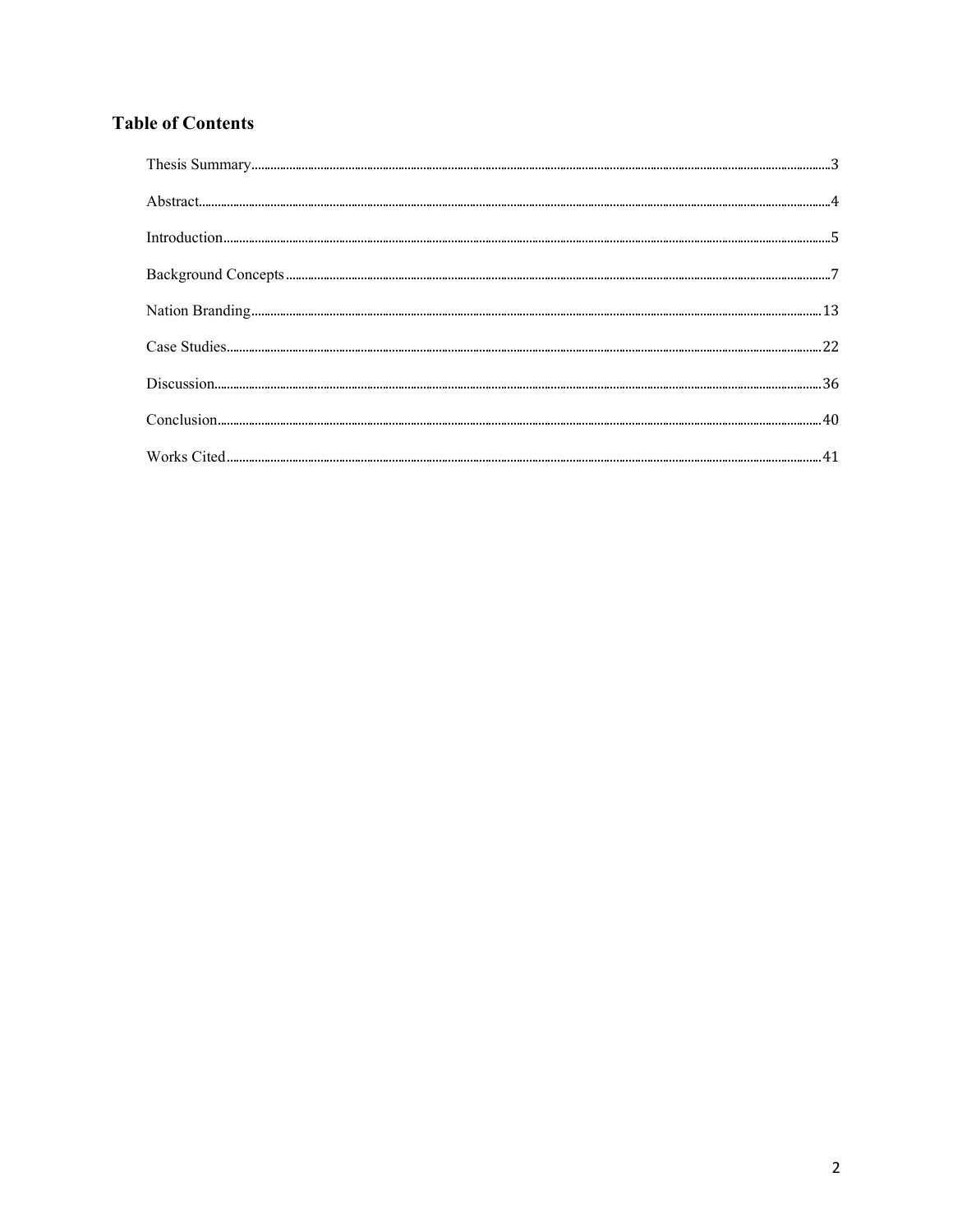# **Thesis Summary**

 Nation branding is the idea that country leaders can work to control the international reputation, or brand, of their country. This thesis aims to examine the overlap in international relations and marketing strategy using the concepts of soft power, public diplomacy, and cultural diffusion. Country case studies are used to study the impact of nation branding strategies and identify factors that make a country's brand successful.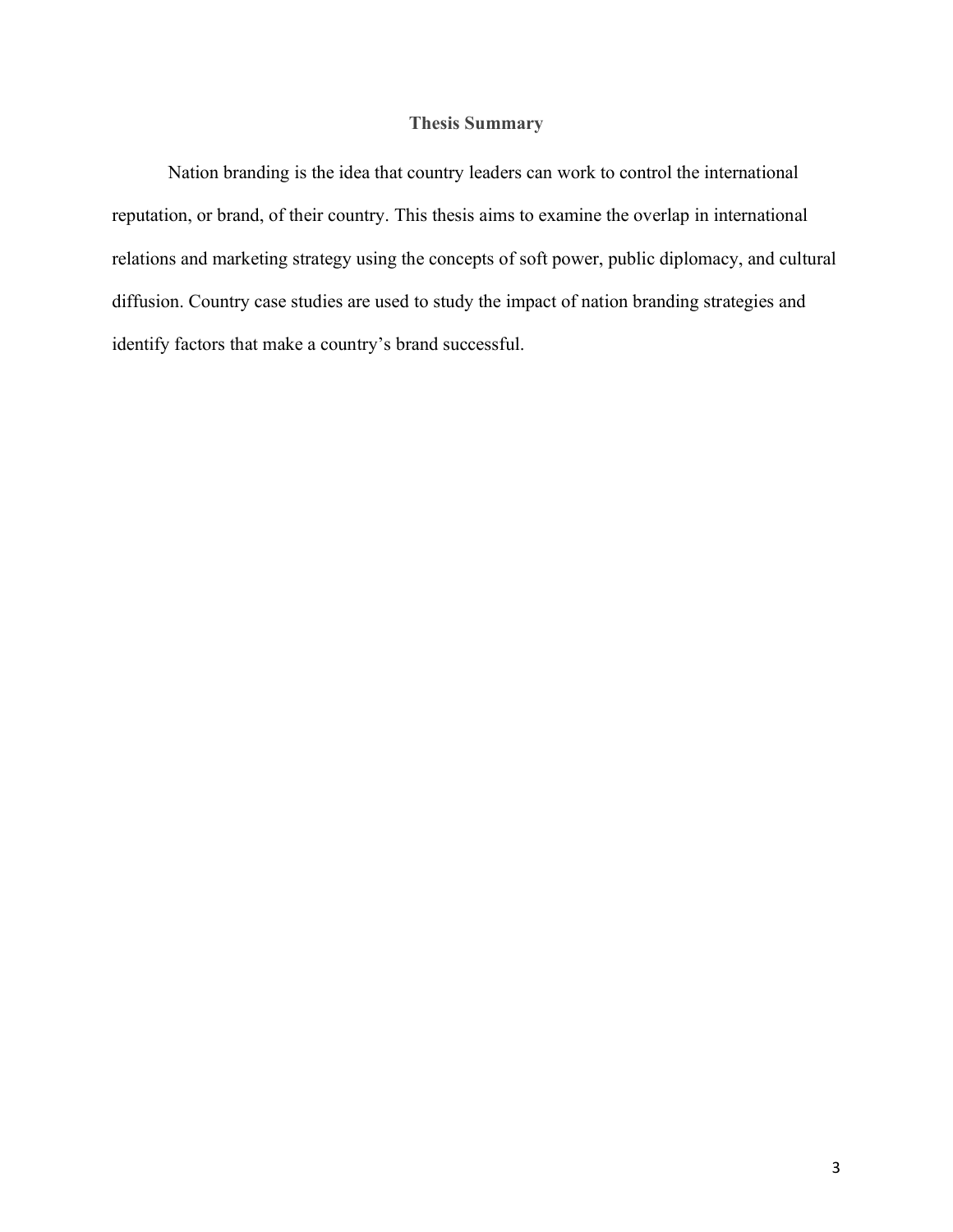#### **Abstract**

This thesis seeks to address the concept of nation branding and how states can use marketing strategies for international relations gains. Using a literature review of relevant concepts and trends in international relations, including soft power, public diplomacy, and cultural diffusion, the connection between marketing strategies and foreign policy trends become clear. An analysis of nation branding, its origins, applications, and challenges, provides insight into an up-and-coming area of international relations. Specific country case studies were chosen to examine the real-world results of nation branding including the shortcomings and future opportunities. The case of Japan shows how a country can leverage their culture to build a strong nation brand and the economic benefits of 'pop culture diplomacy.' Russia was chosen as an example of a country that has struggled to overcome a negative nation brand and how the state, prior to recent events, had attempted to rebrand. Russia can also demonstrate how quickly any progress in a nation's reputation abroad can be lost. Lastly, the case of China is used to provide an example of a country that has been very upfront in communicating plans for building soft power and public diplomacy. The Chinese government's commitment to economic development with the Belt and Road Initiative and academic partnerships through Confucius Institutes provide concrete examples of how nation branding policies can be tailored to fit a state's specific goals.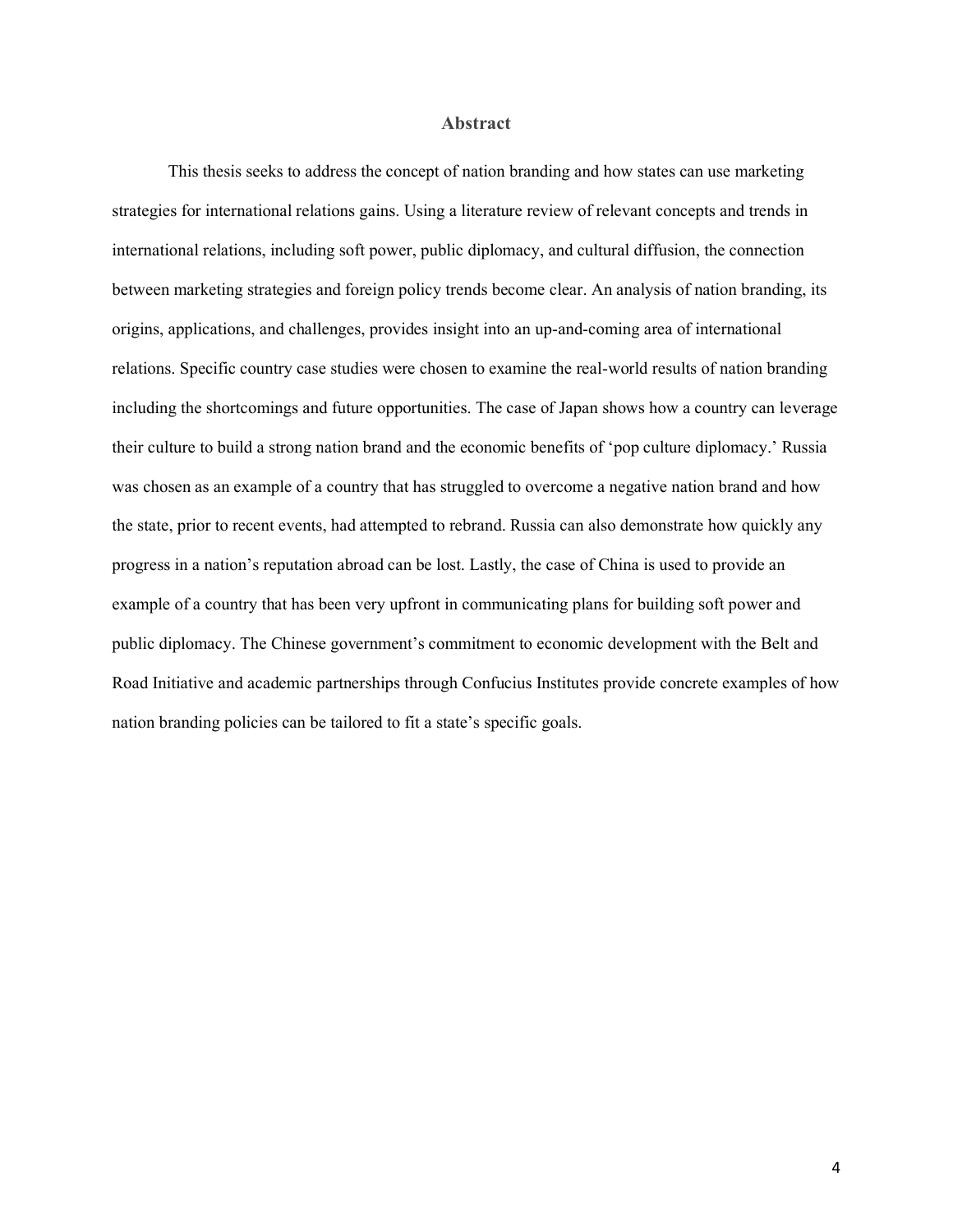#### **Introduction**

The world we live in today is more connected than ever before. Technology makes communication, even across the world, fast and efficient. News travels quickly, propelled through witnesses sharing real time information over the internet. Economies are dependent on an intricate web of global supply chains. Social causes gain momentum as people are made aware of issues around the world.

Companies are quick to respond to this change. With more information available, they compete not only with their product offerings but with their brands. Consumers form opinions on brands that help them to make decisions. These brands are fueled by the ideas of transparency, social involvement, and company values. CEOs speaking about their goals for the company are quick to emphasize their values or make promises to promote good. Corporate social responsibility is on the rise as marketers work to appeal to socially conscious consumers (Anholt).

Marketing departments of private sector firms are working hard to build brands and adapt to this interconnected world. Marketing strategy is an integral part of business and allows for adaptation to new trends. These skills and strategies should not be limited to the private sector. When applied to governments, marketing and branding can serve as a powerful tool to strengthen diplomatic negotiations and aid in negotiations. Strong brands make connections easier and promote trust and reliability. In today's world, these traits are incredibly valuable to governments.

Simon Anholt recognized the close relationship between successful international relations and marketing strategies. He coined the term "Nation Branding" to give name to this phenomenon of states using marketing tools to build a better brand (Anholt). This concept works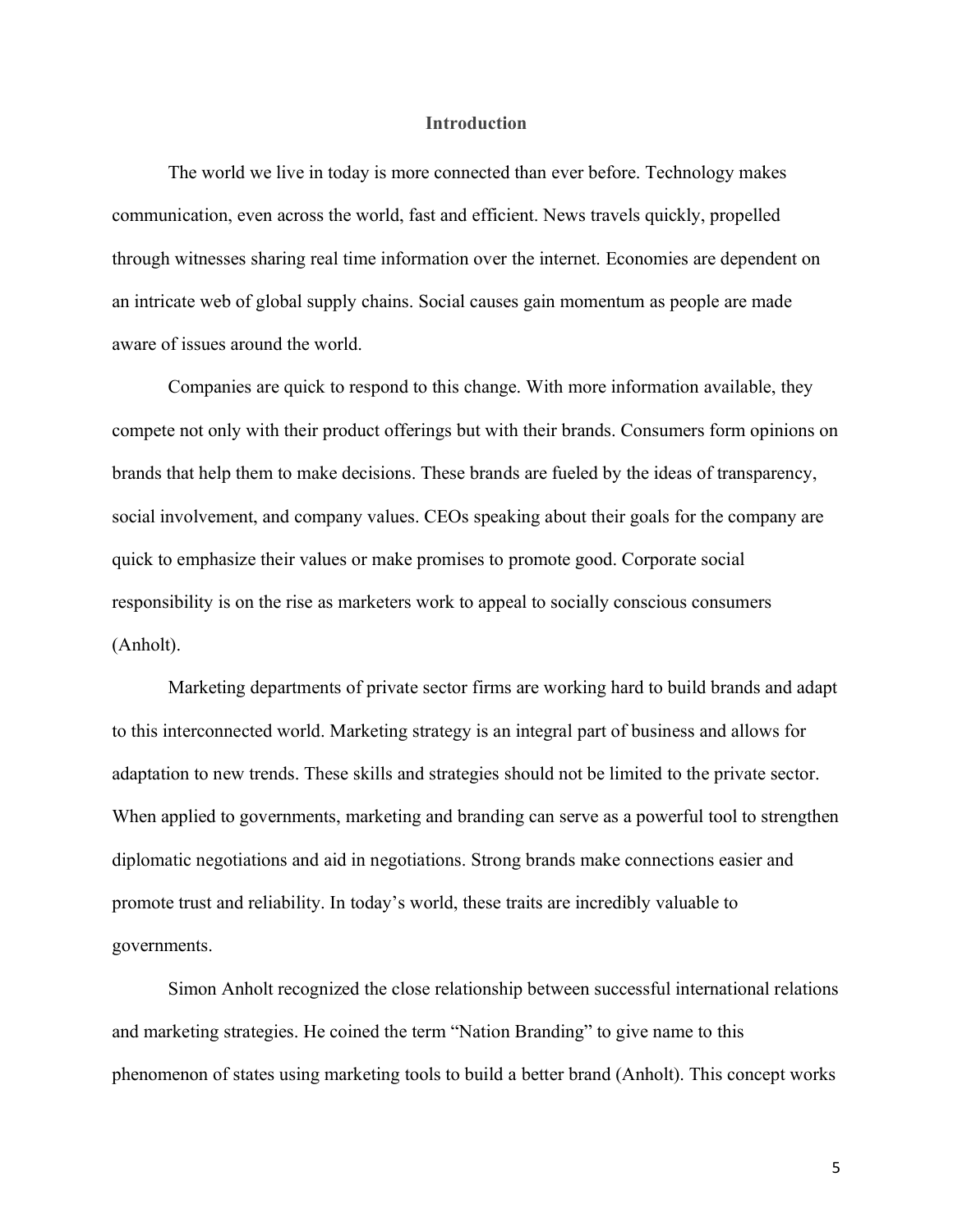closely with other international relations hot topics, including cultural diffusion, public diplomacy, and soft power.

Today a nation's brand can be leveraged to support domestic and international goals. Countries use their brand to attract FDI, gain a favorable position in negotiations, strengthen diplomatic and trade relationships, and persuade other states to support specific goals. Countries that once competed through wars and economic actions are now competing through cultural influence and public diplomacy.

In this thesis I will demonstrate the importance of marketing strategy in the context of international relations. By doing so, I hope to show the strategic importance of using marketing and branding strategies in government strategy. The report will begin with a literature review of the key terms and academic publications. From there, specific instances of nation branding will be studied in order to assess objectives and accomplishments of marketing strategies deployed by states.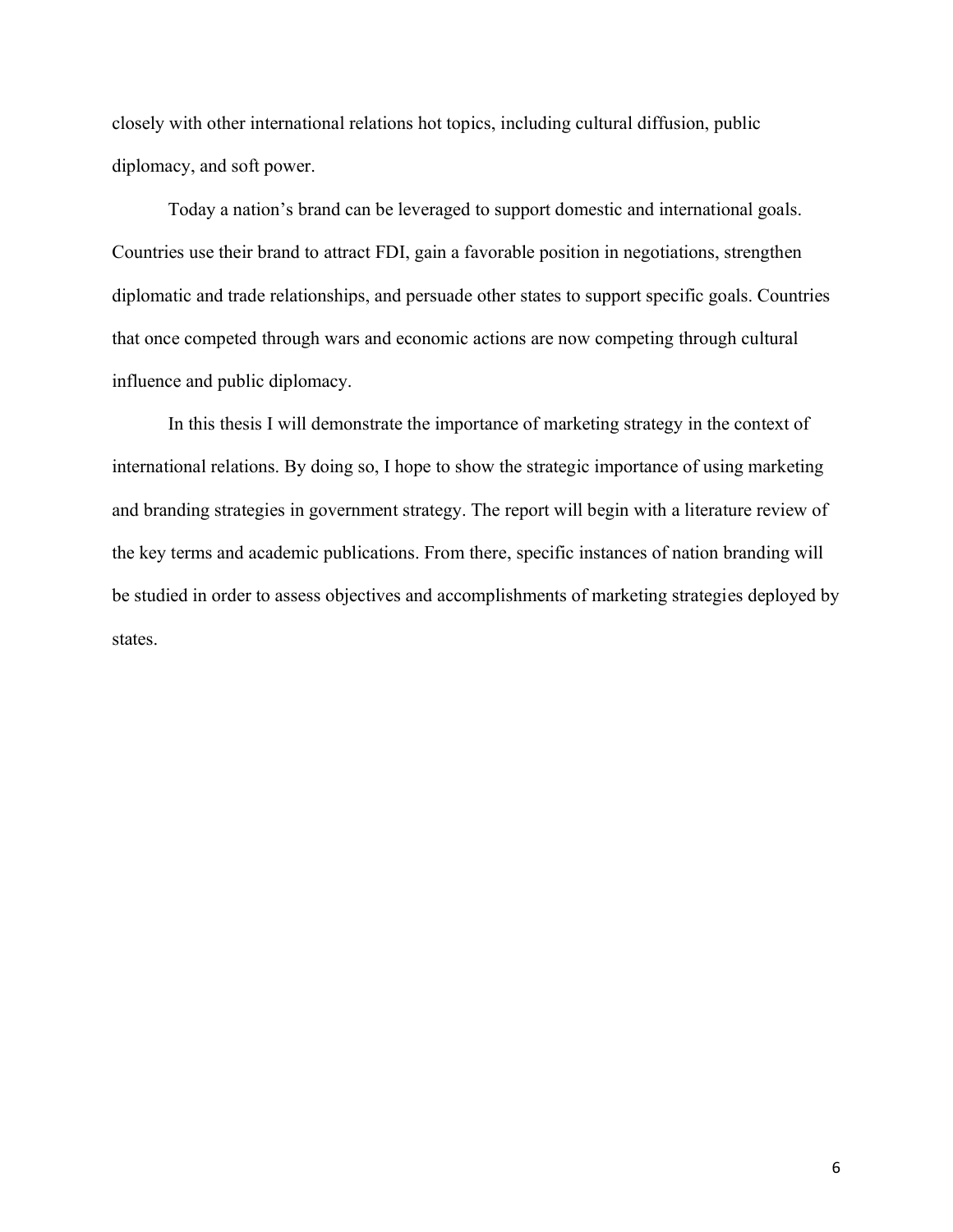#### **Background Concepts**

In order to understand the relationship between marketing and international relations, world leaders must have a strong academic background on the related concepts. This section will review relevant definitions and publications in order to better understand the case studies and practical applications. Nation branding is a multifaceted strategy, and the following sections will examine some of the most important terms for building a marketing strategy for a country.

As outlined below, there are a variety of ways that a country can choose to better market themselves to the rest of the world. Countries with successful nation brand can evaluate the current world system and their own brand. Once a strong understanding of the current system is established, political leaders can choose their strategic objectives for their nation brand and select which of the following methods will best suit the goals of their country.

#### **International Relations**

International relations can be defined as "the study of the relations of states with each other and with international organizations and certain subnational entities" (Pfalzgraff). The study of international relations allows for scholars and political strategists to look at the policies and decisions of states in the context of other states and organizations. The concept became popular in the  $20<sup>th</sup>$  century as people sought a way to exert influence and build relationships without resorting to war and violence (Pfalzgraff). People began to believe that there was a benefit to gain from working with other groups of people and states, the study of international relations provided a guide to these new collaborations.

 Woodrow Wilson is often credited with being an early influencer of international relations thinking. His Fourteen Points, used in peace negotiations following World War I,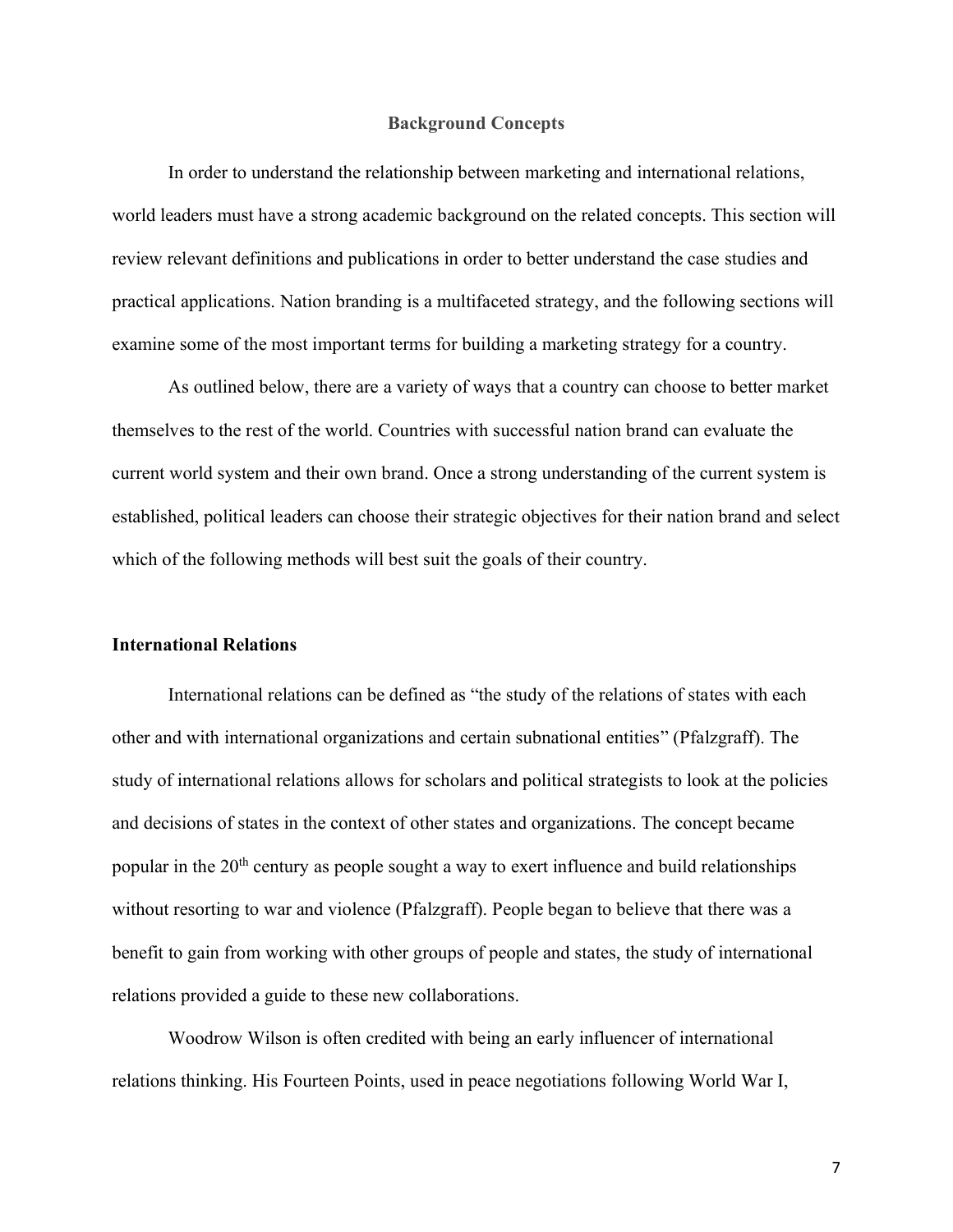outlined a new plan for foreign policy and international collaboration. Most notably, his first point called for "Open covenants of peace openly arrived at, after which there shall be no private international understandings of any kind, but diplomacy shall proceed always frankly and in the public view" (The Fourteen Points).

#### **Power**

Power can take on many meanings depending on the academic thought or the state's specific needs. In a journal published in the Cambridge University Press, Michael Barnett and Raymond Duvall argue that power can be defined as "the production, in and through social relations of effects that shape the capacities of actors to determine their circumstances and fate." The authors used this definition to identify four types of power used in international relations.

Compulsory power is described as "relations of interaction of direct control by one actor over another" (Barnett and Duvall). This type of power occurs when a state forces another to do something that the state would have not done on its own. This is commonly seen by major powers who have the resources to apply direct force on other states.

Institutional power is a way that states demonstrate control over others "indirectly through diffuse relations of interaction" (Barnett and Duvall). This power comes from both formal and informal institutions that both countries recognize as legitimate. One country can leverage the perceived power or legitimacy of the institution to influence another.

Structural power is socially based, meant to exert influence based on "direct structural relation to one another." States have power in deciding how the actors should act together based on structures. A country with structural power can determine norms and structural relations and roles of states (Barnett and Duvall).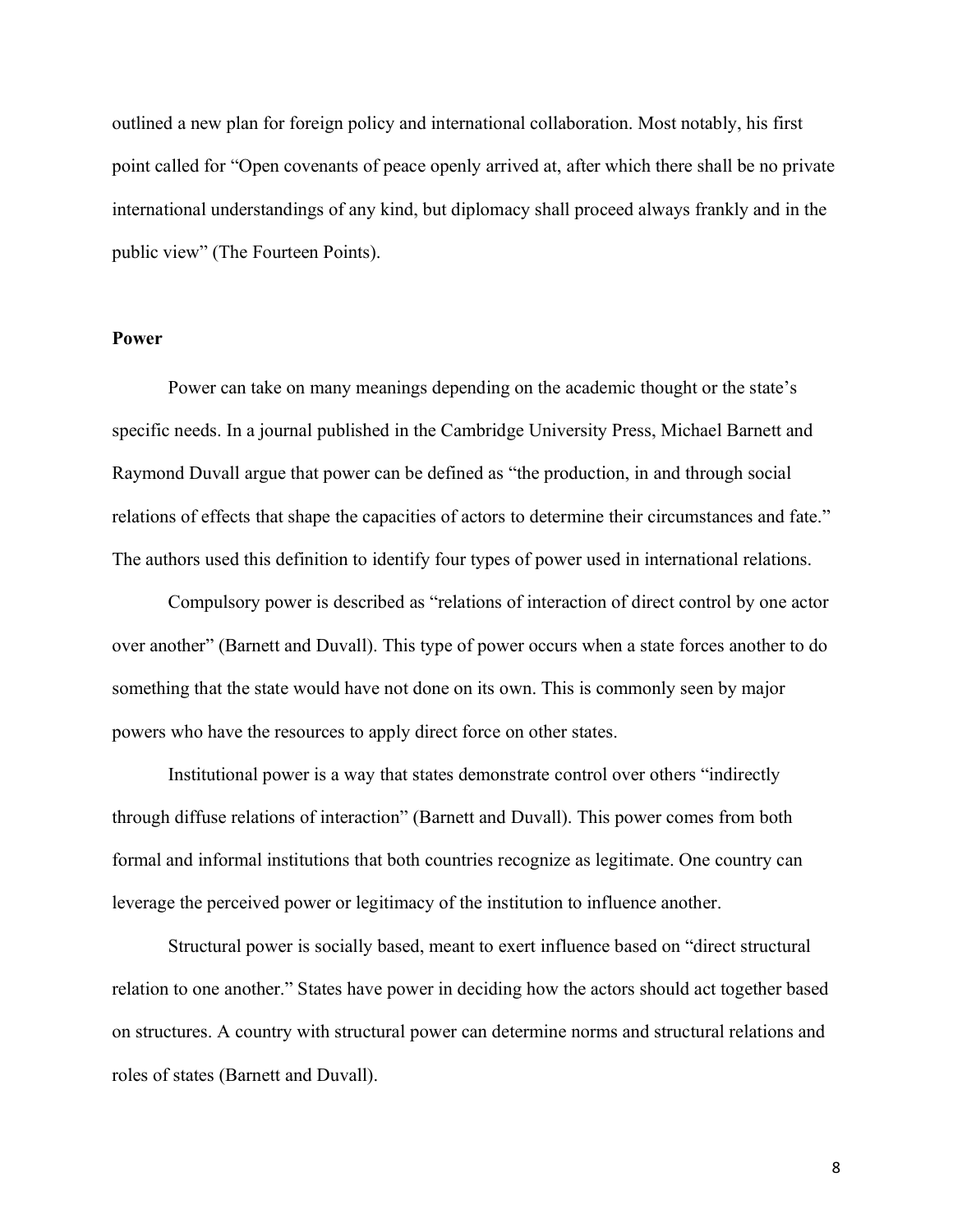Lastly, productive power is "the socially diffuse production of subjectivity in systems of meaning and signification." While structural power concerns the social structures in place, this type of power is based on the significance and meaning that arises from social settings in order to create identities and capacities (Bharati).

Each of these types of power can be combined and manipulated by states to reach their international goals. Like international relations, the idea of power and the applications of these frameworks vary and are heavily impacted by the issues seen as most pressing at the time. States are likely to adjust power displays regularly in order to meet their goals and remain competitive.

# **World Order**

Many of the discussed topics in this thesis are closely tied to the time period and world environment they are observed in. Over time and following major events, priorities among states change. These types of shifts are not new, we have seen dramatic shifts in state relations following major events such as the World Wars which both left some states with great influence and others heavily damaged. These shifts in international trends and demands for power can be attributed to the idea of world order.

World order has become an important aspect in international relations as it attempts to explain a state's position in the context of the rest of the world's states. World order is "a measure of the state of the world, how violent, how organized, and tends to reflect whether there is a balance of power and how widespread acceptance of the principles and rules for how the world is to operate" (Zakaria). This concept allows for a deeper understanding of the competitive landscape between states. Countries adjust their strategies based on who has the most power and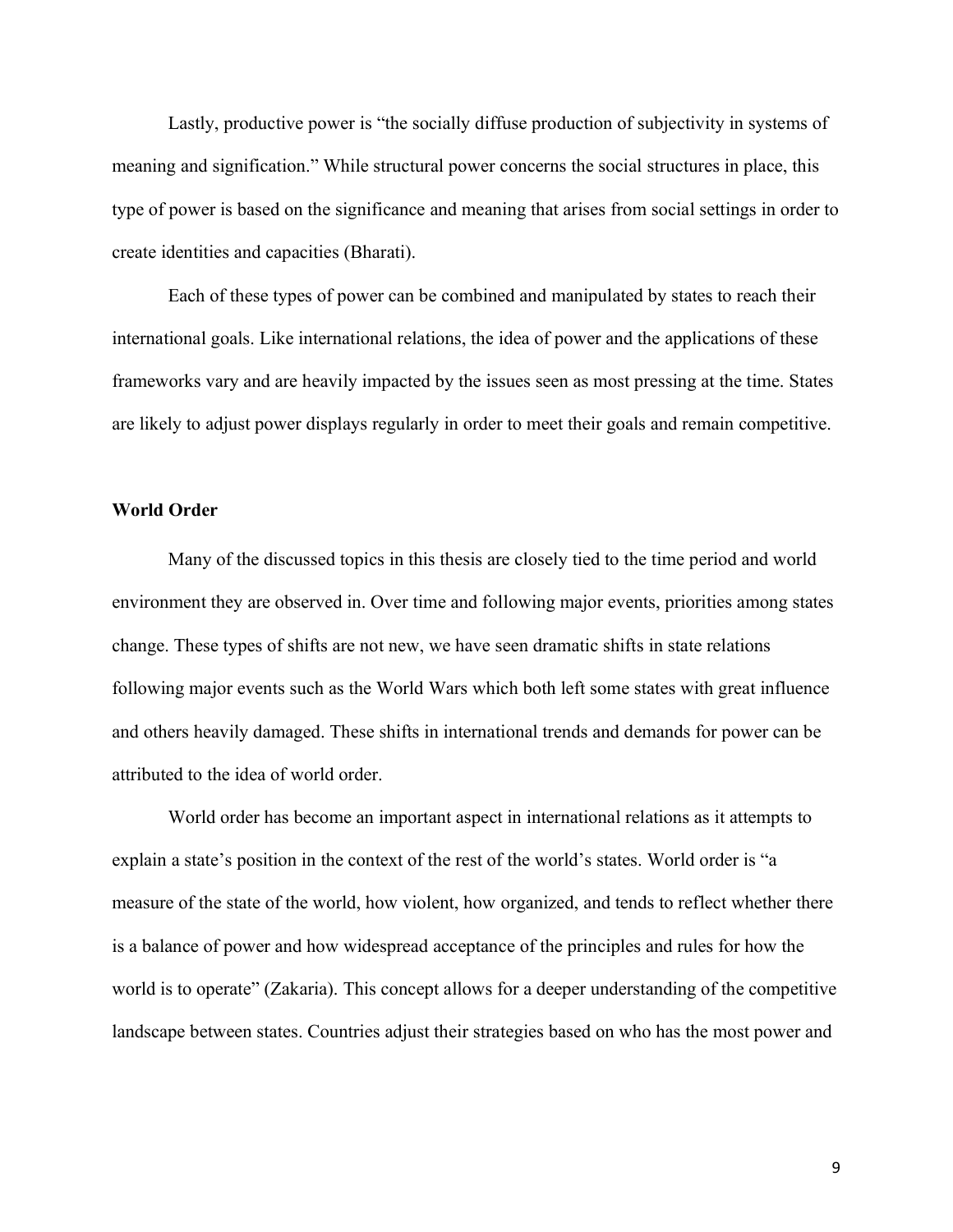where their state falls in the international organization. When countries feel they deserve more influence in the world, they may turn to more aggressive power and influence seeking strategies.

The claims of this thesis are built on the assumption that today's world order has changed to a point that necessitates new ways to exert power. We see this is China's rapid rise to power and the threat that another world power would pose to other actors. Today's world order has shifted to a multipolar power structure (Zakaria). This phase is noteworthy because the power has shifted in the absence of a major war, providing evidence that power and status can be gained without physical force. Instead, China and other major players are rising to power in new and indirect ways, creating demand for shifts in international relations strategy (The Strategic Challenges).

# **Public Diplomacy**

"Public diplomacy" is a term first used by United States Foreign Service Officer Edmund Gullion (What is Public Diplomacy?). He coined the term to work in place of the word "propaganda" when describing the attempts of governments to influence individuals. Propaganda often carries a negative connotation and public diplomacy is intended to invoke images of more friendly and indirect approaches to influence.

The University of Southern California Center on Public Diplomacy (CPD) defines public diplomacy as; P It is important to note that this definition is not intended to provide the exclusive explanation of the concept and the center studies the plethora of ways the concept can be interpreted. The U.S. The Department of State defines public diplomacy as "government sponsored programs intended to inform or influence public opinion in other countries" (About U.S. Public Diplomacy).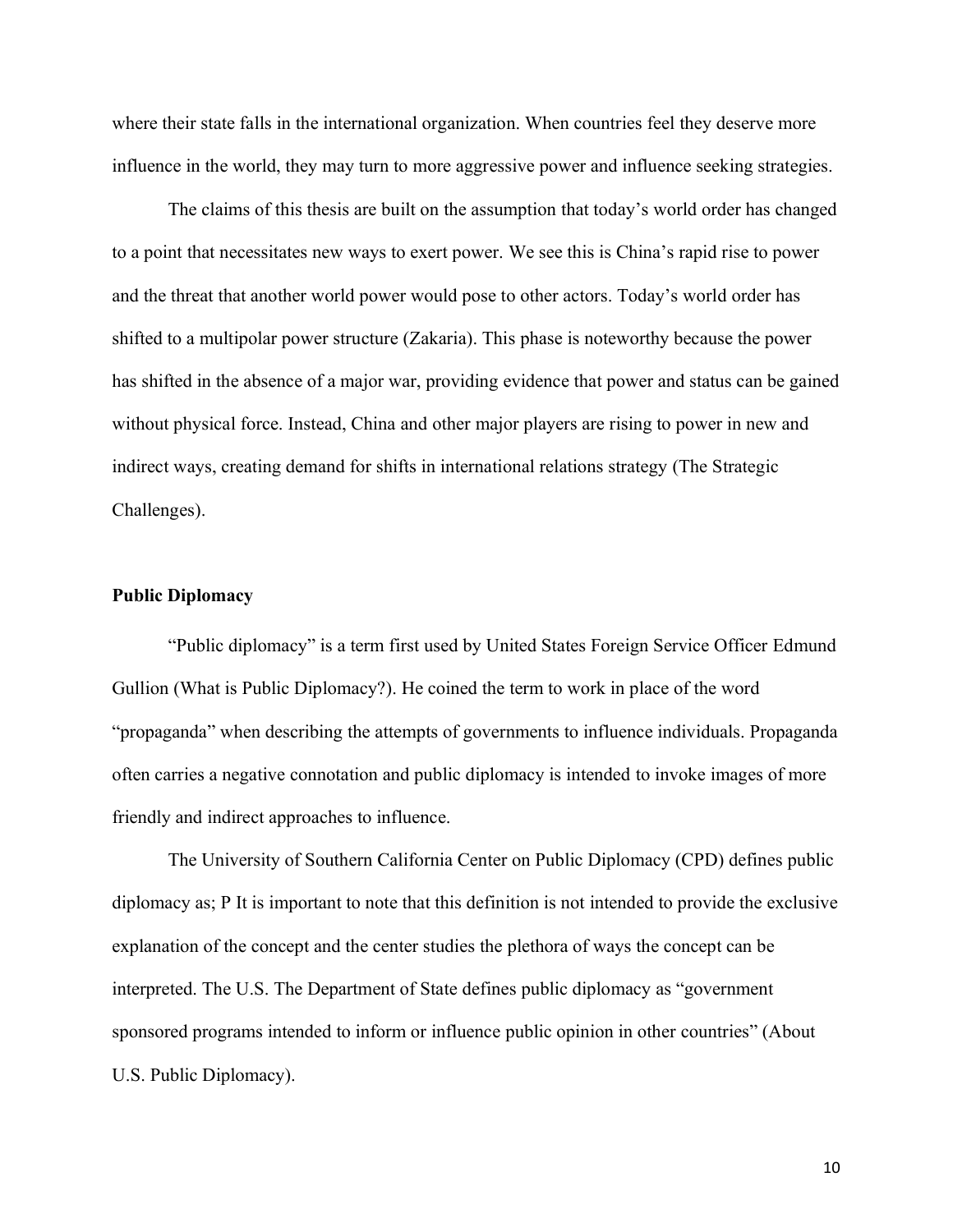Public diplomacy rests heavily on the concept of cultural relations. Cultural relations is defined as "interventions in foreign cultural arenas with the aim of enhancing intercultural dialogue and bringing about mutual benefits connected to security, stability, and prosperity" (The Value of Cultural Relations). Cultural relations include all the diplomatic actions that encourage the exchange of culture. This practice promotes understanding and empathy between states and can lead to better collaboration and diplomatic relationships.

These practices do not happen by chance. The United States uses the Public Diplomacy track of the Foreign Service to "communicate with a through a variety of media to promote U.S. interests abroad, which may include explaining to foreign audiences how American history, values and traditions shape U.S. foreign policy" (Public Diplomacy Career). These officers plan and manage events to promote cultural diffusion and educate foreigners about the United States with the goal of strengthening relationships between states. These events can include educational exchange programs, guided tours and trips, academic initiatives like the Fulbright program, and local events to learn American culture.

# **Soft Power**

Joseph Nye Jr. defines power as "the ability to influence the behavior of others to get the outcomes one wants" (Nye). Using this definition, Nye went on to develop the concept of both soft and hard power to explain the ways that states compete for influence. Hard power represents the traditional methods of influence, the "carrot or stick" approach. Soft power represents the "second face of power" as it is built on indirect influence. Nye defines soft power as "the ability to obtain outcomes one wants through attraction rather than coercion or payment. Rather than weapons or money, countries employing a soft power approach use assets that promote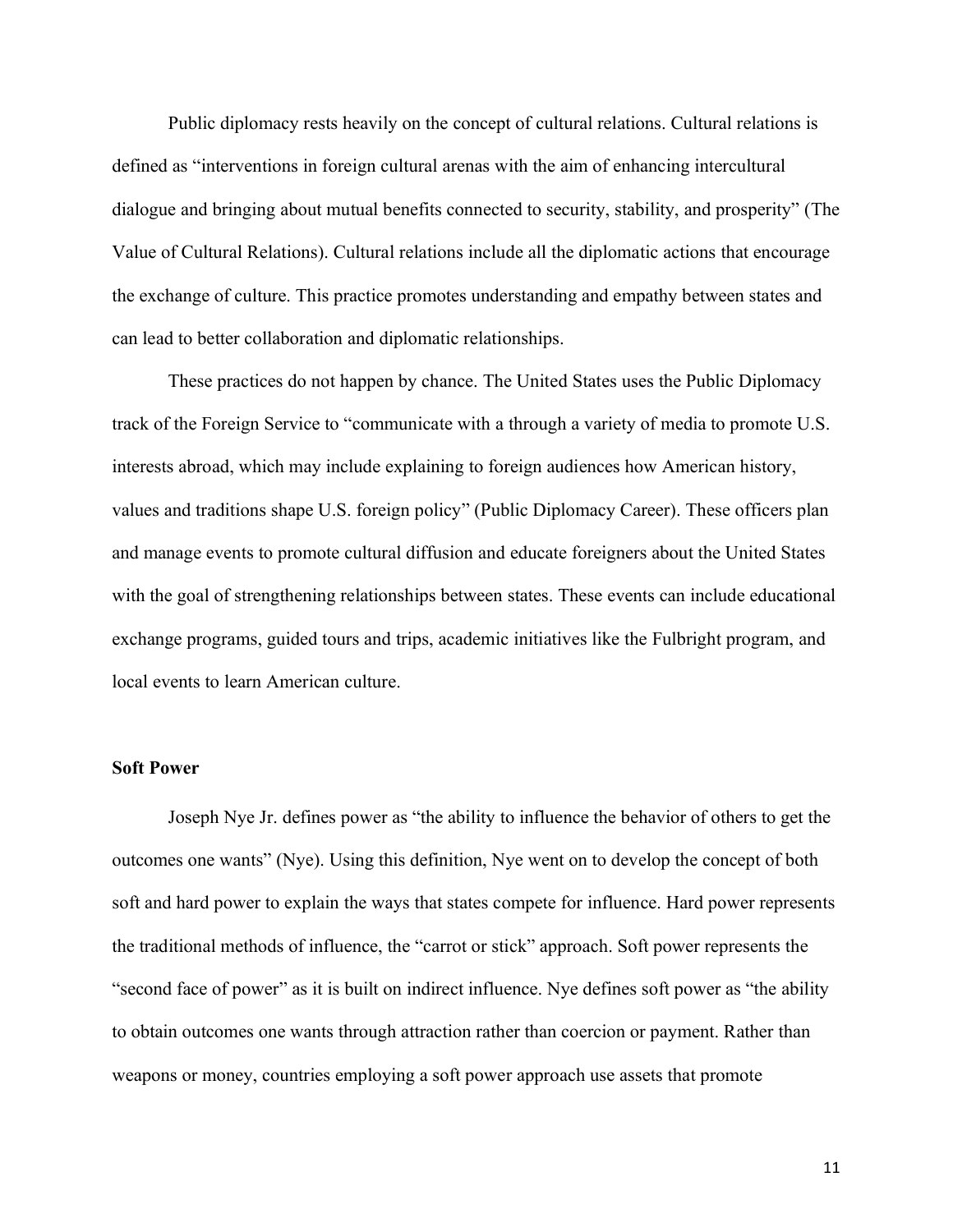attraction. Soft power is possible when countries have an attractive culture or values. Others see the assets as valuable, and are more willing to be influenced. These desirable assets can come from a country's culture, political values, and foreign policies as long as the factors are seen as legitimate (Nye).

The concept of soft power is made possible by the changing international environment we live in today. Communications technology has improved, providing additional information to individuals and limiting the ability of countries to control large groups. At the same time, trends in social movements make the use of military power more costly and can damage a country's international reputation. Additionally, there are more advanced democratic nations and groups of countries with a long history of peace, which demonstrates the importance of soft power in areas with low chances of conflict. Lastly, the world economy is more connected than ever, and war would threaten this economic stability, providing further incentives for cooperation among countries.

Public diplomacy and soft power are ineffective on their own. When a country has desirable qualities, public diplomacy programs work to make sure the audience in other countries has the opportunities to learn about the desirable assets. Public diplomacy alone would result in the promotion of desirable features and cultural education, with no plan on translating the impact into power. Countries with advanced public diplomacy programs are better suited to shift to a soft power approach to international relations. When combined, these concepts can result in a powerful and modern international relations strategy.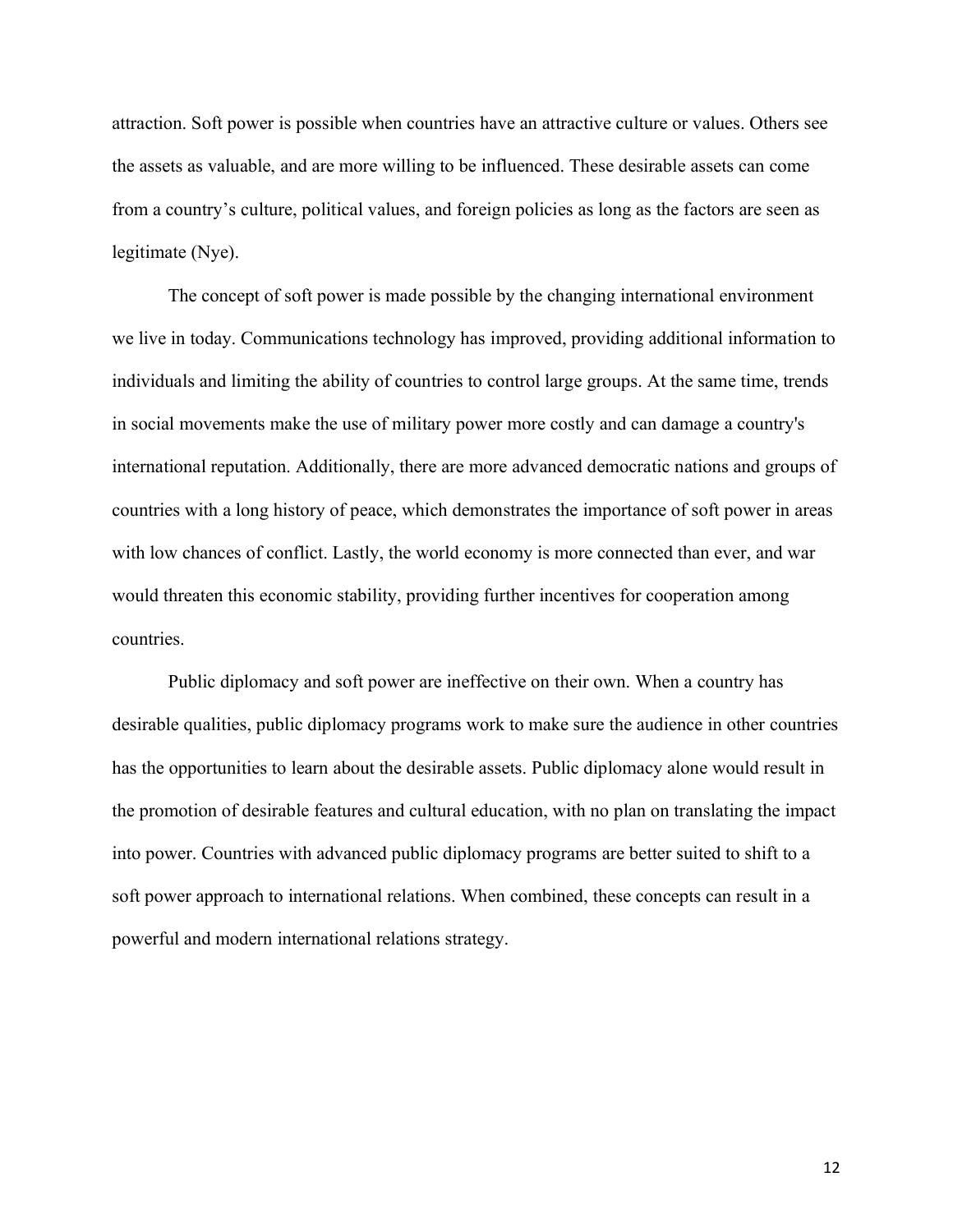#### **Nation Branding**

Previous sections covered the important international relations ideas of public diplomacy, cultural diffusion, and soft power. When combined, these strategies begin to create an intangible way to identify a country. A set of values, cultural symbols, policies, and laws that come together to signify the reputation, or brand, of a country. A strong brand opens the doors to a variety of benefits for the country, including increased negotiating power, economic growth, and the ability to influence other nations through soft power attraction (Reibstein).

Nation branding is a term, first named by Simon Anholt, used to describe the occurrence of states using marketing and brand management techniques to manage or change their international reputation, with the intention of leveraging the new reputation for foreign relations gain. Anholt has described the concept as a simple observation that "a country's reputation acts like a brand image of a company" and a good brand is "important for progress, prosperity, and good management of the places" (Anholt). The Council on Foreign Relations defines Nation Branding as "applying corporate branding techniques to countries." Nation branding can be seen as the overarching approach to international relations, a new way that states are interacting and gaining influence. Public diplomacy and soft power serve as steps in the brand building strategy to optimize brand equity for the country.

Attempts to build a brand for a state can produce a wide range of results. Most obvious is an improved perception of the state by foreigners. A country perceived to be glamorous or exciting is likely to experience an increase in tourism and more interest in cultural symbols such as pop culture. A nation's brand can also be effective in larger and more formal objectives. A favorable brand can help a state attract foreign direct investment, facilitate trade relationships, compete in the private sector, and even to gain a better negotiation stance in geopolitics (Teslik).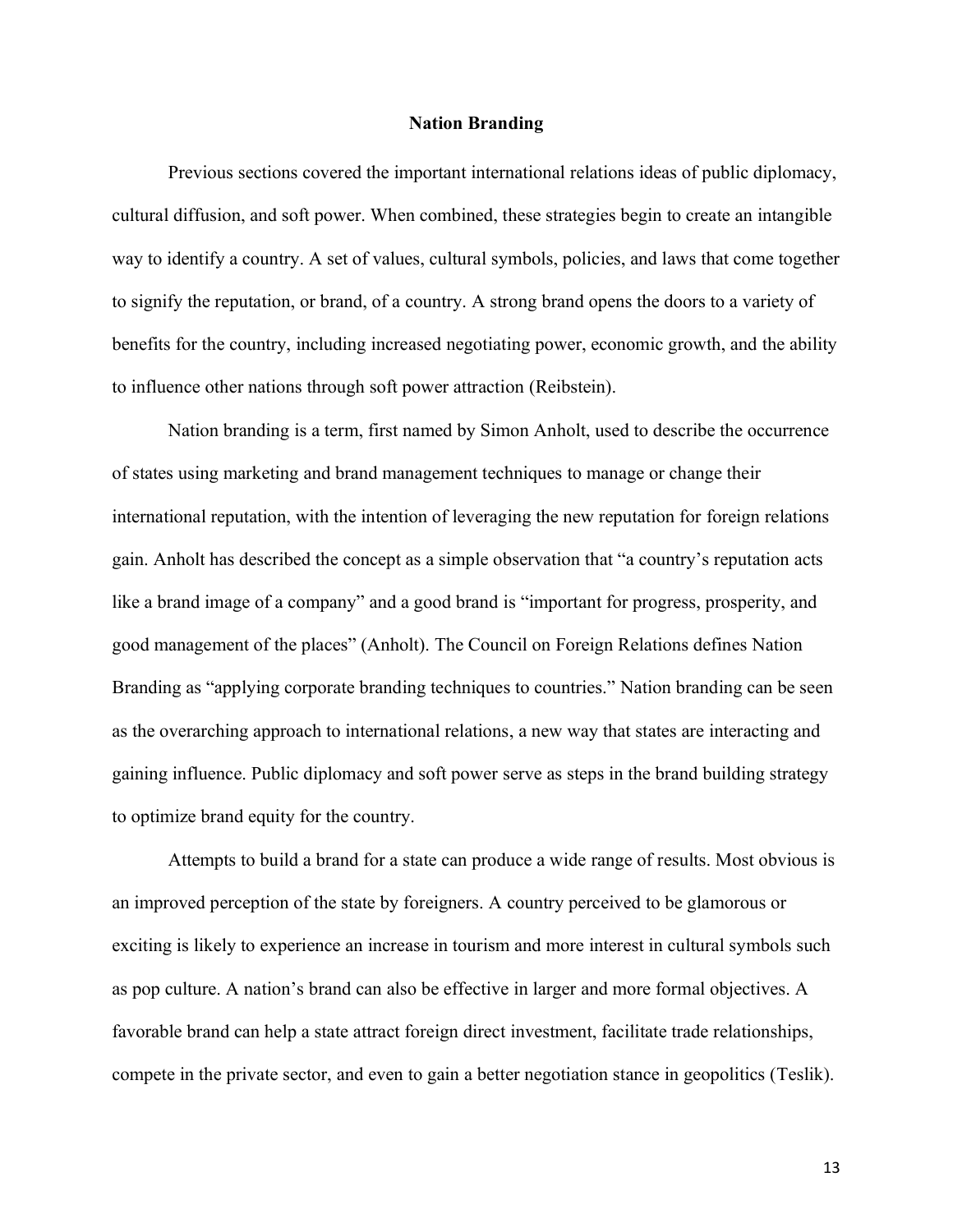Nation branding works when states think like marketers, using these practices to influence their "customers." In the case of a nation brand, the audience or customers can vary. The quantity and type of influence a state gain from its brand is dependent on who their audience is, and which countries have become fans of the brand. A state looking to join an NGO may fit its nation brand to appeal to existing members. Other states may cater their brand to gain economic and trade relationships. In any case, the customers of a nation brand can include both the citizens of the country as well as government leaders. Government leaders become customers of a nation brand because their perceptions of the state can influence international relations. Their perceptions can be influenced by the citizens in their country as they vote to elect representatives based on their world view and ideas.

Like the previously mentioned concepts, nation branding represents a new phase in the way countries interact, fueled by improved communication and technology that allows for more connections and a greater world audience. Today, nation branding is more than a trend. Public relations and brand management firms are now employed by governments, proving that nation branding is here to stay.

#### **Nation Brands Index**

In addition to creating the idea of the nation brand, Anholt has become well known in both marketing and international relations circles for his work comparing countries. He is a published author and public speaker, often discussing the ways that countries contribute to the overall well-being of the world and measuring the impact individual countries have on the international community (What is Public Diplomacy?). His books, Ted Talks, and publications look at things like how "good" a country is or how reputations compare. He advocates for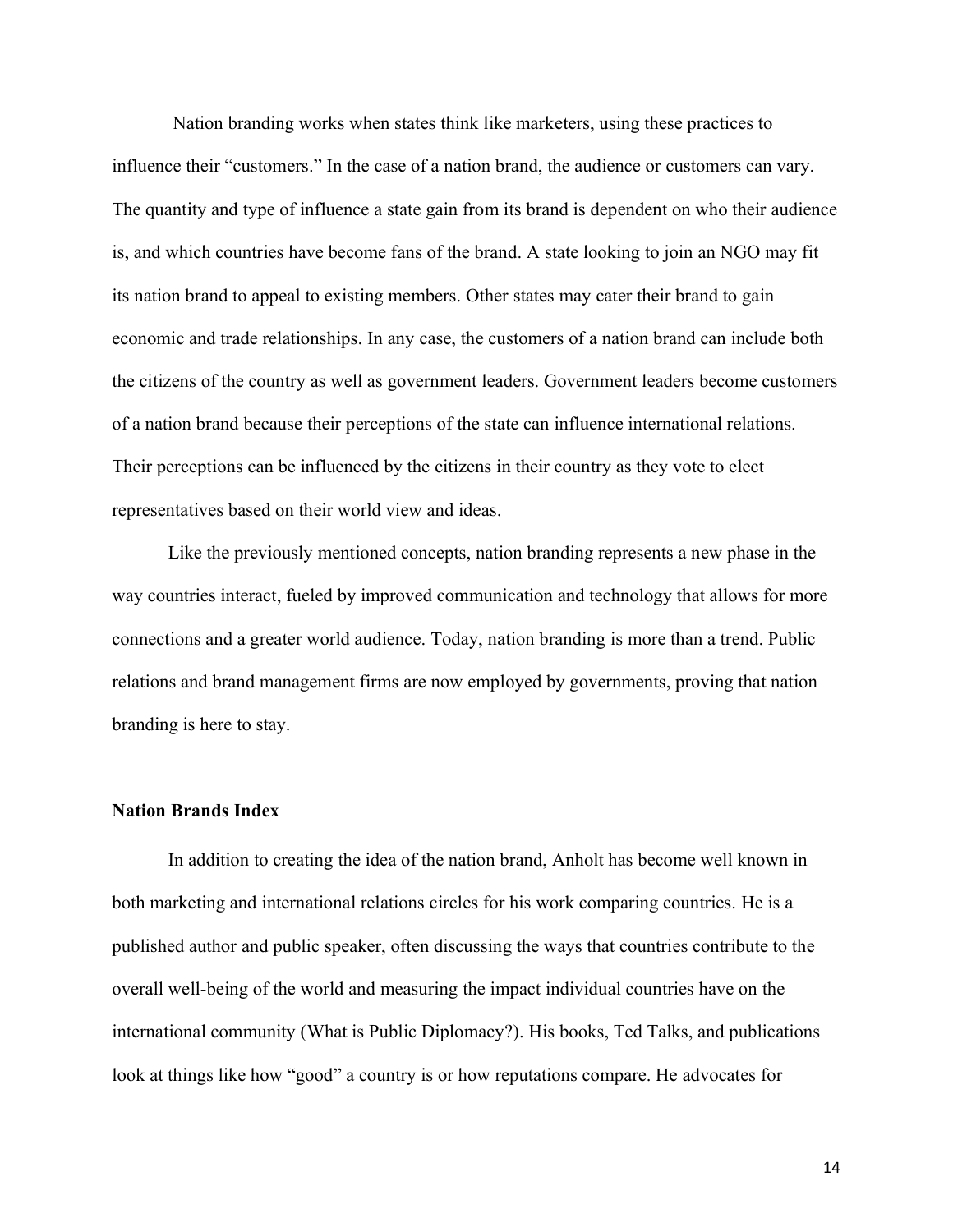countries taking an international approach to domestic problems in order to have the strongest results. Anholt is passionate about country reputations saying that nation branding is "the electorate's most valuable asset." His work has revolutionized the way states are approaching policy, introducing strategies that were previously exclusive to corporations to government boardrooms (Anholt).

Perhaps his most well-known publication is the Anholt-Ipsos Nation Brands Index (NBI). Created in 2008, the index is meant to compare the reputations of countries based on six dimensions of national competence: exports, governance, culture, people, tourism, immigration, and investment (Nation Brand Index 2021).

The exports dimension measures the way the public sees products and services that are exported from the country in question. If consumers seek out exports from a particular country, that country will score well on the index.

Governance is meant to reflect the reputation of the state's government. Results indicate perceptions of competence, fairness, and the level of action on important issues.

Culture measures the reputational impact of the country's cultural symbols. Scores come from appreciation for art, film, sports, literature, music, and other visible aspects of culture and art.

The people dimension reflects on the reputation of attitudes and personalities of the people who live in the country. Countries with people who are known to have good qualities, such as being friendly or helpful will score well in this dimension.

Tourism reflects how foreigners feel about visiting the country and its attractions. This dimension helps to explain how countries known for being vacation destinations can build strong reputations.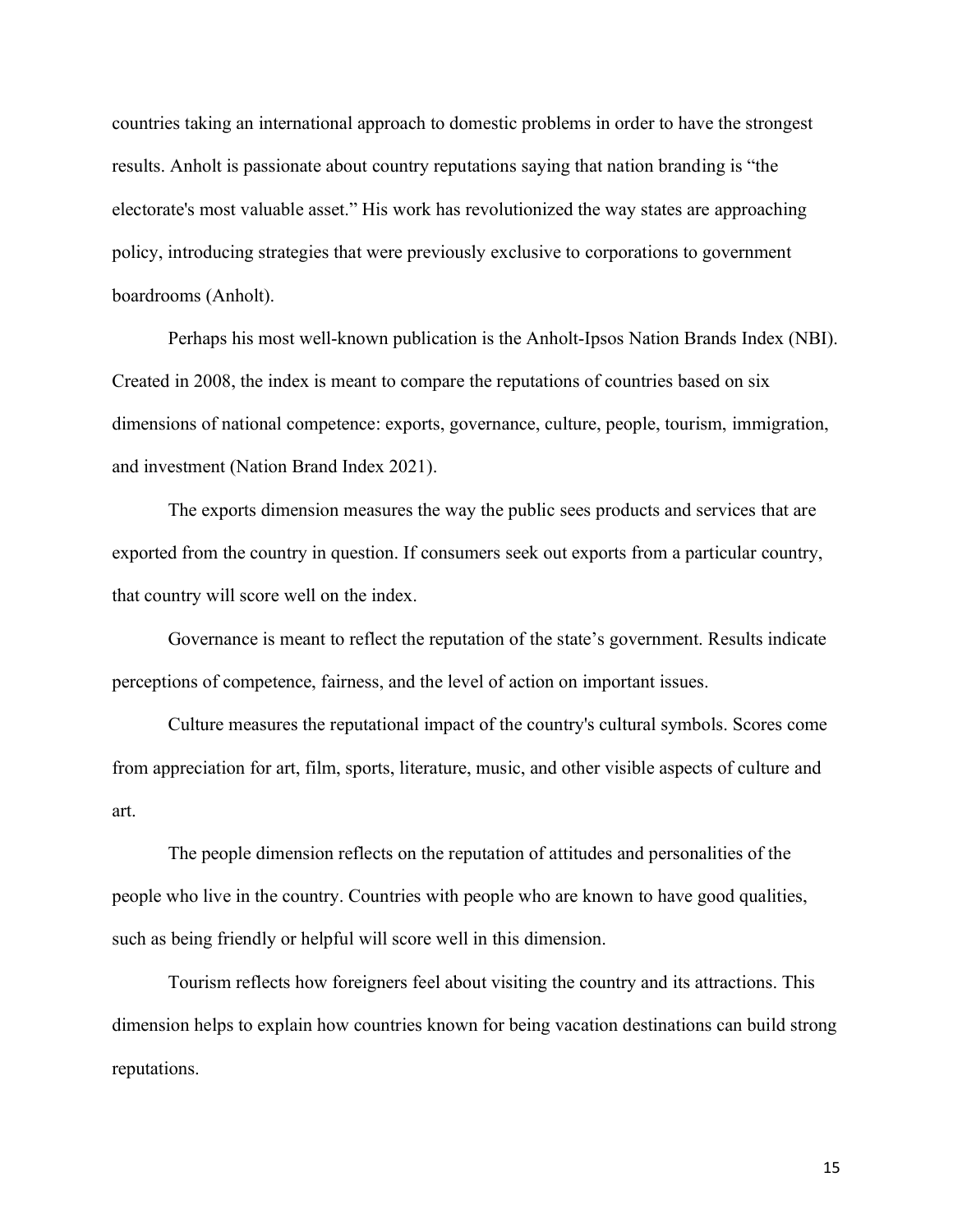The last dimension, investment and immigration, is focused on the attractiveness of the country and its quality of life. If people want to move to the country for work or school, the country has a better score in this dimension.

 The Nation Brands Index provides a powerful tool for governments around the world. When applied to international relations strategy, policy makers can identify places where the country's reputation is suffering and deploy strategies to make changes. The government can use the data to see what foreigners know about the country and which areas are their best qualities.

#### **Implementing Nation Brand Strategy**

In order to develop a nation brand, countries must develop a consistent and well thought out strategy with the goal of gradually improving brand image over time. This process has three main components; strategy, substance, and symbolic actions.

The first component, strategy, is defined as "knowing who a nation is and where it stands today, knowing where it wants to get to and how to get it there" (Anholt). This step requires in depth study and understanding of that state. This is where publications such as Anholt's Nation Brand Index may help a country to assess their current reputation. Additionally, countries must consider the diverse set of needs and goals held by the country and its people and find a way to consolidate these into one direction. While the goal must be feasible for the government to carry out, it must also have high enough aspirations that government leaders and their constituents are motivated and inspired to make a change.

The second component is substance. Substance is "the effective execution of that strategy in the form of new economic, legal, political, social, cultural, and educational activity" (Anholt). The key to this component comes from implementing policies and investments that will drive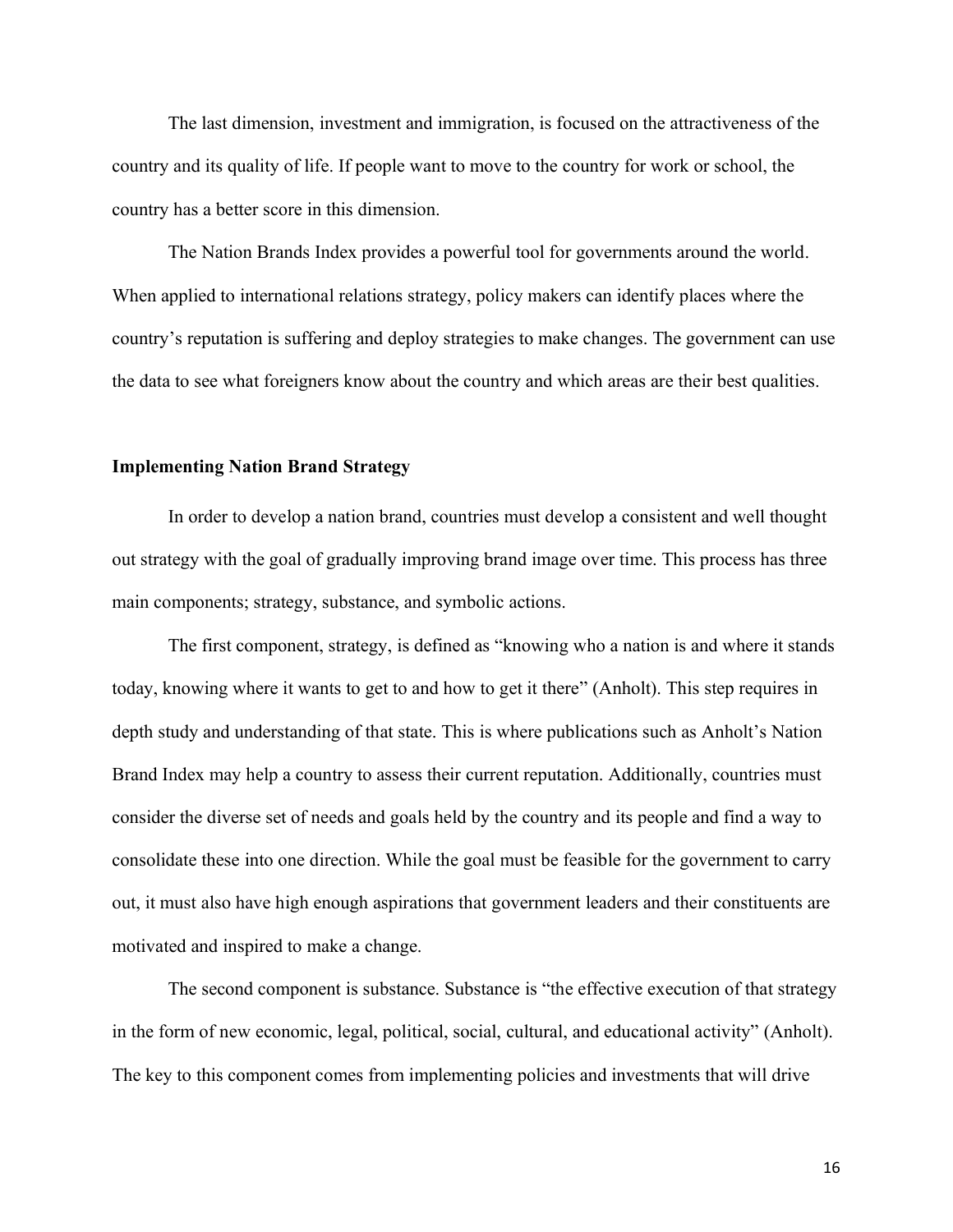real and measurable change. Anholt is quick to point out the danger of thinking nation branding is a quick fix. He reiterates that the process is dependent on consistency and high-level changes to make progress towards an improved reputation.

The final component comes from symbolic actions. These are "particular types of substance that have an intrinsic communicative power" (Anholt). Like any great marketer, governments must focus on telling the story of their country. This story must be seen as genuine and long term. To portray this, the state must take actions that are symbolic of their new brand. This may come in the form of changing social policies, defending human rights interests, or allocating funds to cultural values. Policies should be concrete in that they are legally upheld and formally introduced while representing an abstract concept such as modernity or compassion. These actions must be things the country needs and will benefit from, as changes made purely for the sake of the nation brand come off as ingenuine and a waste of taxpayer funds.

These three components make the connection between nation branding and corporate brand management clear. Replace "state" or "country" with "company" and the components sound like a modern corporation's brand management plan. In both cases, the subject must start with an internal and external analysis to understand their perception in the eyes of their audience. Both countries and companies are most effective at influencing their brand when the changes come from real substantial changes. Both groups must identify what it is they want their stakeholders to associate with their products and which symbolic actions will most effectively lead their viewers to that conclusion.

As much as Anholt believes in the power of the nation brand, he recommends countries approach the strategy with caution. In a journal titled *Beyond the Nation Brand: The Role of Image and Identity in International Relations,* Anholt defines the meaning of brand and how it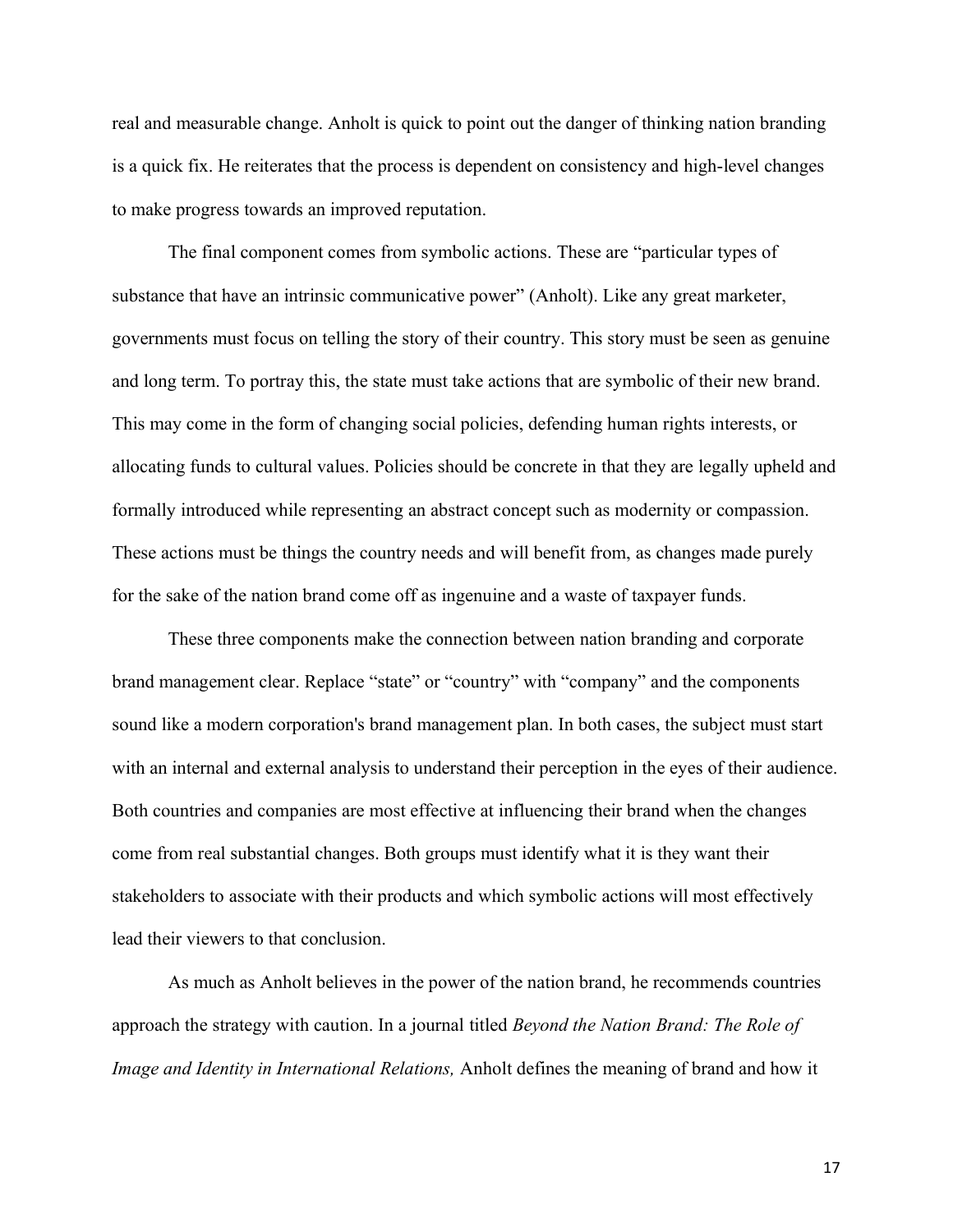can be applied to countries. He lists three types of brands; the designed identity of a product, the culture of an organization behind a product, and the product or corporation's reputation in the minds of its target audience. It is this third definition that the concept of nation branding rests on. Anholt points out that countries striving for simple shortcuts to a nation brand often end up with one of the first two definitions of a brand. This is ineffective as it fails to recognize the massive differences between a country and a consumer good.

### **Why Nation Branding?**

Anholt describes the concept of "competitive identity." This is the idea that a country's image or brand is most closely related to the national identity, politics, and economics that make it competitive (Anholt). This reiterates the idea that policy and measurable change are the most important factors for a nation brand. Brand decisions must be made in alignment with making the country competitive and working to implement real changes. Once the new policies start to have an impact on the country's ability to compete, the nation's brand can start to change.

Opponents of the use of these new international relations practices and tools likely fail to understand the recent changes to the global environment that make these new strategies effective. Nation branding often falls under scrutiny because it can be very hard to quantify the result of these strategies. Developing a new campaign can be expensive and time consuming and results may be largely qualitative. Additionally, nation brand strategies cannot stand alone and therefore it is hard to attribute wins to the nation brand strategies specifically. While these challenges persist, many countries will find that there is risk in not managing their nation brand strategy and the benefits of implementing marketing strategies at the nation level outweigh the costs.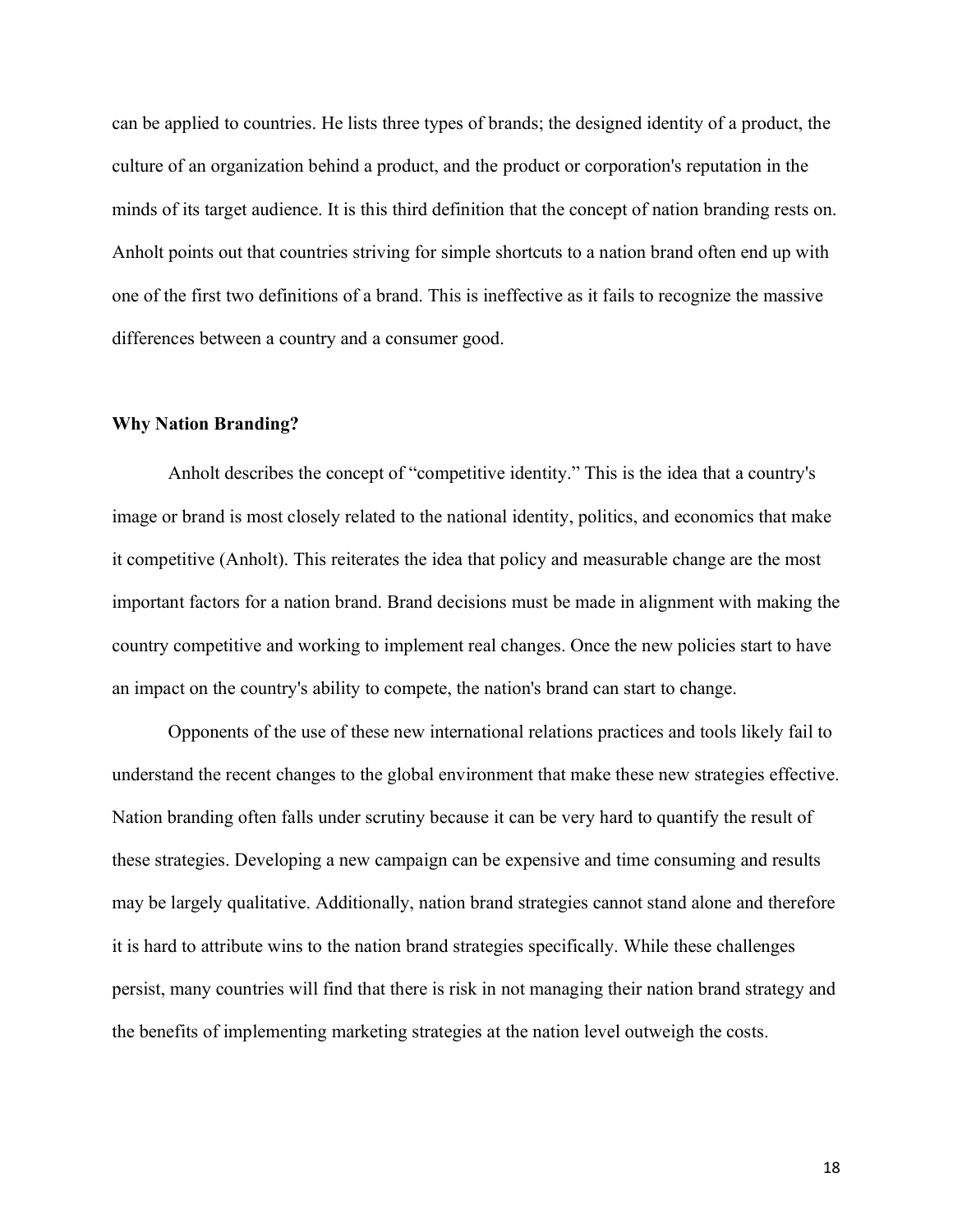Public diplomacy, soft power, cultural diffusion, and nation branding were all developed in response to existing shortcomings within the international relations system. Globalization and technology have changed the way we interact with other countries and pursue international relations strategies. Each of the outlined strategies have powerful potential for the countries that are willing and able to execute them.

#### **Changing Role of the Military and Warfare**

The role of the military and traditional coercive power demonstrations has changed. Governments understand the implications of starting a major war or using a nuclear weapon in a world where the United States have become the world's hegemony. Additionally, globalization means that violence, instability, and war all threaten a country's ability to survive in the global economy, further discouraging violence and shows of hard power (Nye).

Joseph Nye's publication on soft power addresses this change in the way countries compete and interact. While the threat of hard power retaliation certainly persists, countries compete in other ways as well. The Cold War provides an example of the need for soft power. For decades, conflict and tension persisted without direct fighting. Battles were won in symbolic ways. Some battles were traditional hard power demonstrations of military strength and wealth. Other battles were played out using soft power concepts. While violence and war persist today, the cost of fighting a war has increased as countries seek to protect their own reputation and avoid intervention from multinational organizations.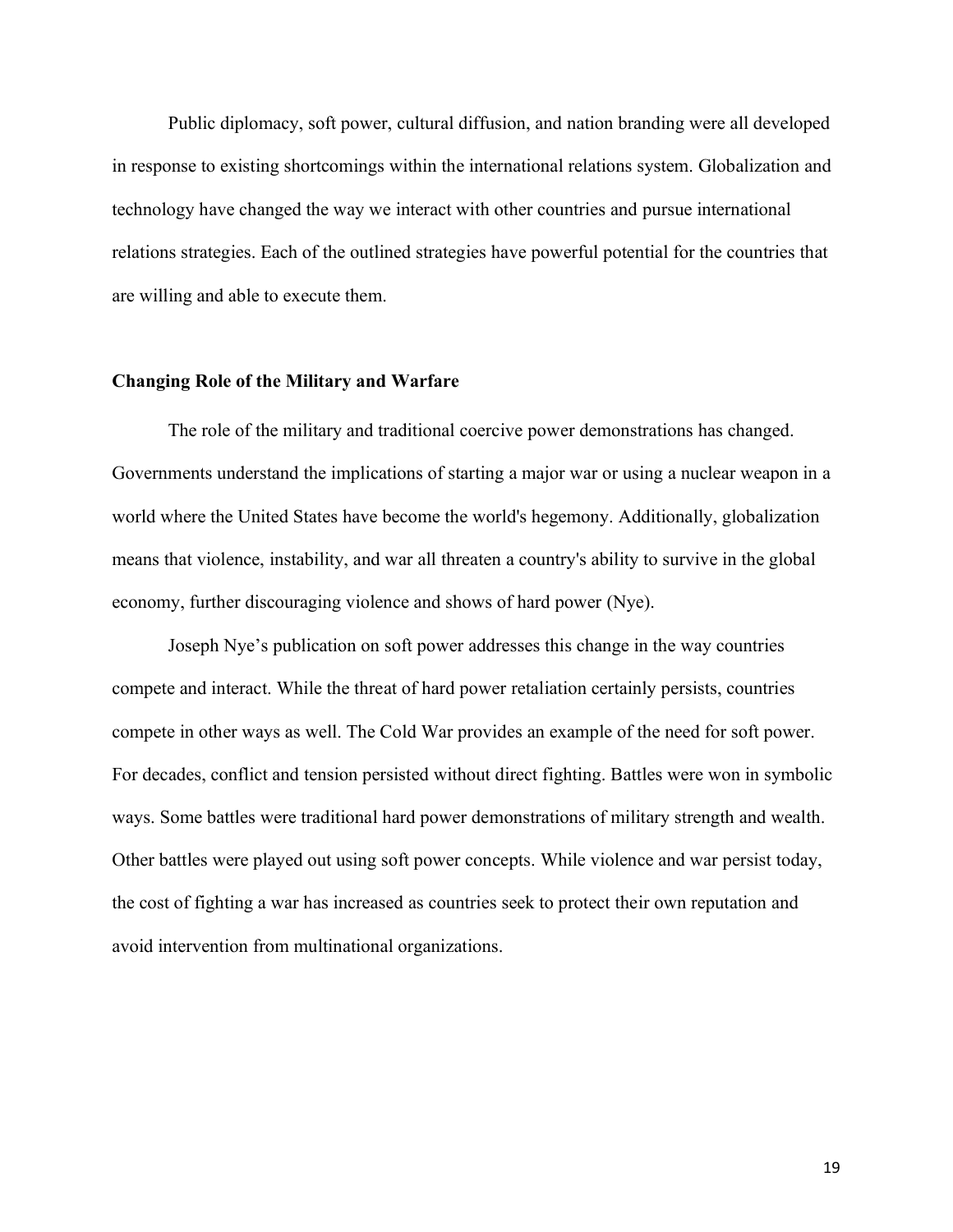# **Changing role of communications**

Improved communication technology makes cultural diffusion much easier. Information is exchanged quickly and effectively as more of the world becomes connected via the internet. Pop culture often spreads rapidly between countries and provides the opportunity for cultural exchanges to happen organically and at the level of the individual, with minimal government involvement. This creates a world where individuals and leaders are more educated and better understand the cultural nuances of other countries. Individuals have access to more information than ever before and are therefore much more tuned in to the specific actions of domestic and foreign governments.

One change in communication that impacts foreign affairs is known as the CNN Effect. This phenomenon addresses the idea that 24/7 TV reporting changes the way the public reacts to events. Instant and detailed media reports could "stir publics to demand sudden humanitarian or military interventions before policy markets had a chance to formulate an official position" (Roselle). It is important for countries looking to improve their nation brand to understand this shift. Any action that is perceived to be negative by people around the world will reach them quickly and is likely be met with demands for action. This theory was tested and proven accurate when Russia declared war on Ukraine, almost instantly leading to demonstrations of support for Ukraine and anti-Russia protests around the world.

Internet communications also play an important part in international relations strategy. The internet acts as a catalyst for world events as it provides a platform for collaboration and sharing of ideas. This technology has "increased the transparency of governmental actions and events around the world" (Roselle). Increased calls for transparency in communication can be both an opportunity and a threat. Governments taking actions to improve their reputation can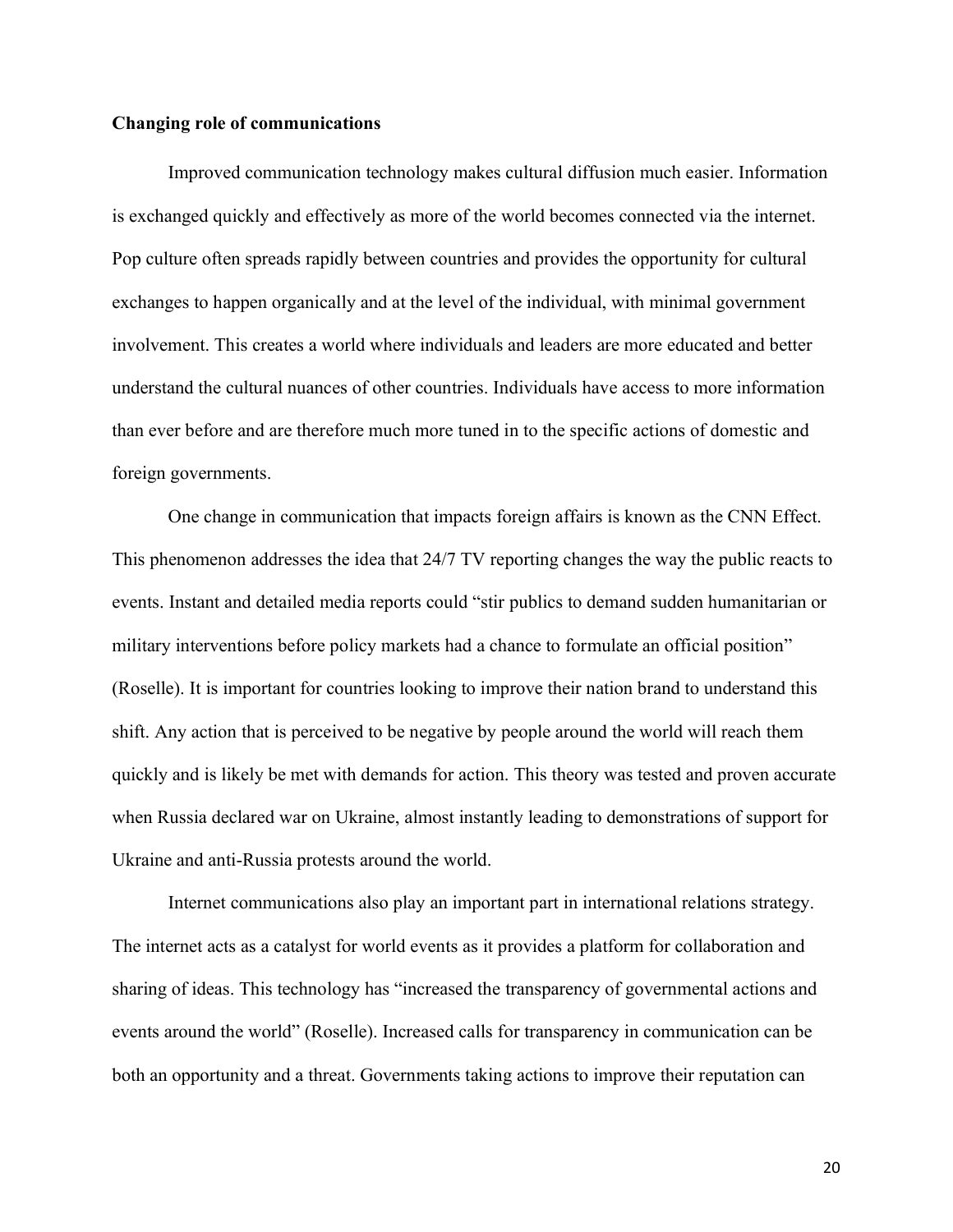share their successes quickly, earning them additional attention and favorable views of the country. New technology also means that countries are under additional scrutiny and stakeholders around the world will be made aware of unpopular actions or policies.

Today many countries have strong symbolic ties to some of their most well-known brands. McDonalds is considered a symbol of the United States' efficiency while Nintendo represents Japan's innovation. These iconic brands can impact the nation brand and provide a better sense of appreciation from foreign citizens (Ham). Consumers around the world begin to associate the state with the same traits and characteristics of these "superbrands", providing opportunities for the public and private sector to work together to shape the brand concept.

The connection between a country's well-known brands and the national reputation is often made clear by purposely executed campaigns. One of the most well-known examples of commercial brands working alongside government organizations comes from Spain. The country created a public-private strategic alliance, known as the Leading Brands of Spain, to work with brands to create a cohesive direction for the nation brand and the famous commercial brands (Dinnie). The organization demonstrates the influence of strong brands on a country's reputation and economy and rewards the brands that are supportive of government goals. Each of the member brands must be considered a recognized prestigious Spanish brand, leader in its sector, and have identification or management of Spanish origin. One of the main association activities includes "joint projects for the promotion of Spanish brands and country image, both in Spain and abroad" (Leading Brands of Spain).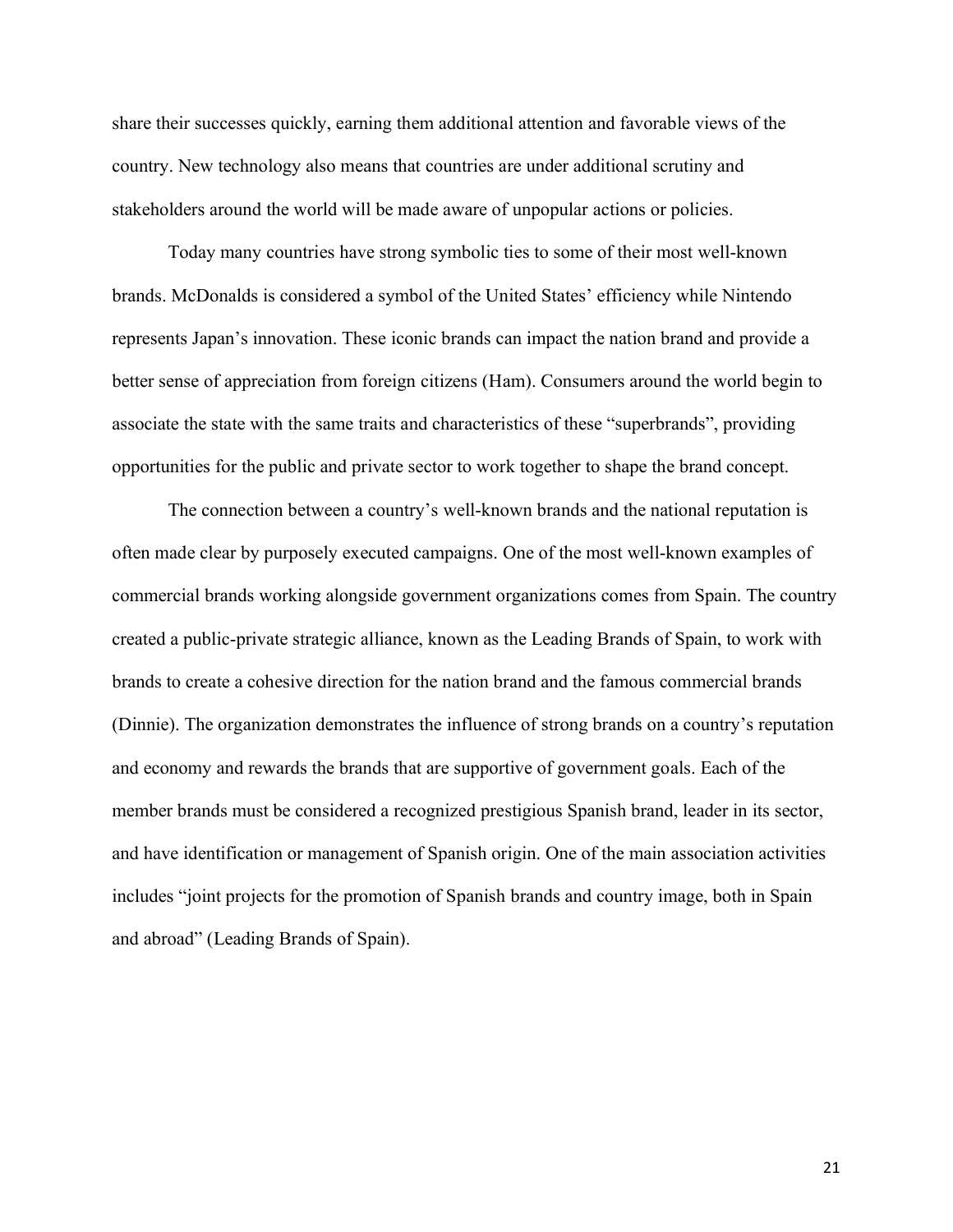#### **Case Studies**

The following section provides an analysis of three case studies to demonstrate the impact of marketing strategies applied to assist in international relations goals.

# **Japan**

 Japan provides an example of the impact of cultural diffusion on building a strong nation brand and the economic impact of soft power. The country consistently ranks highly on the Anholt Nation Brands Index, due in part to the country's ability to export culture and build soft power. This case provides insight on how Japan has been able to climb the nation brand ladder and create positive brand associations through culture.

In the 1980s, Japan enjoyed one of the strongest economies in the world, with a greater per capita income than the United States and a gross national product equal to 10% of the total world output. The economic "bubble" expanded quickly, driving up real estate prices until it burst in 1991 (Notehelfer). The burst ushered in a period of deep recession and economic downturn.

Without the status of economic wealth, the country became known for being "insular and closed" (Dinnie). Rejections of FDI offers and complicated financial systems made the country undesirable for business and investment. The country was left with a severely damaged nation brand and neither hard power nor soft power. Having sworn off war following World War II, the country turned to soft power to restore their place in international relations (Oi).

In 2002, Japanese Prime Minister Koizumi recognized the country's struggles and began to devise a plan to build a new brand for Japan (Guajardo). The goal of the initial project was to use intellectual property to "improve the image and reputation of Japan and turn it into a nation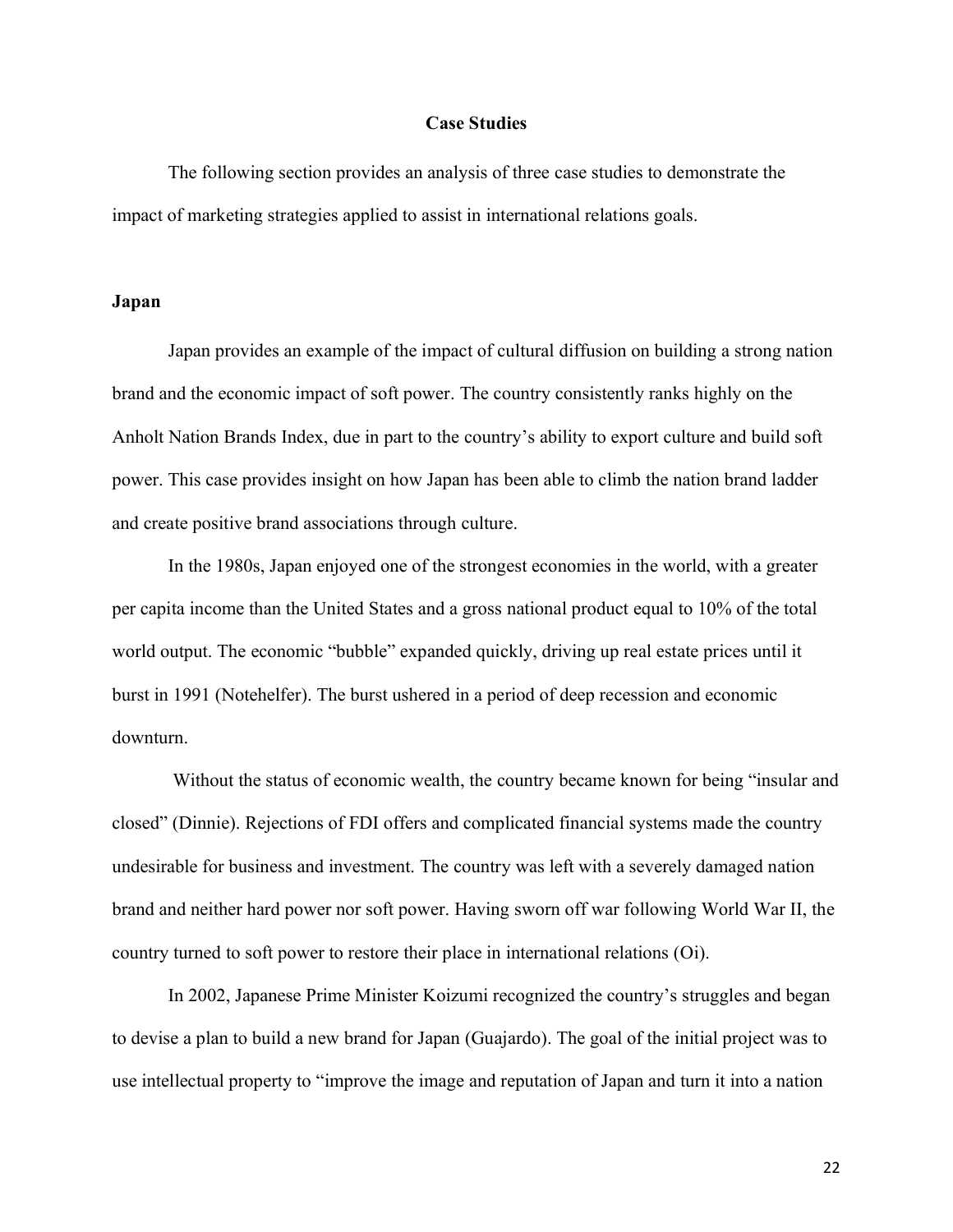that is loved and respected by people throughout the world, with the focus on the lifestyle and the overall power of Japan's cultural assets" (Akutsu). A group of Japanese government leaders were chosen for a task force. This group created formal nation branding initiatives at the national and regional level to address the damaged Japanese reputation. The task force "examined policy issues for strengthening Japan's brand, discussing food culture, local brands, and fashion [. . .] to develop a strong Japan brand linked to cultural diplomacy versus military or economic power" (Guajardo).

In 2004, the task force created the Japan Brand Working Group. The group published a report titled *Promotion of Japan Brand Strategy* (Dinnie). The report outlined steps for the country to "foster a rich food culture, establish diverse and reliable local brands, and to establish Japanese fashion as a global brand." In the same year, the country created the Japan Brand Assistance Program. The organization was intended to promote high quality brand development at the regional level and was a segment of the Small and Medium Enterprise Agency of the Ministry of Economy, Trade, and Industry (Dinnie). At the same time, Japan's government leaders shifted focus to improve public diplomacy work and leveraged the Japan External Trade Organization to promote economic interests.

Just as important for the Japanese nation brand as government incentives and programs comes from the soft power attraction of Japanese culture. Literature on the subject refers to this phenomenon as 'pop culture diplomacy' (Iwabuchi). Japan's natural ability to export culture has been a hot topic in foreign policy publications. A 2009 copy of the Foreign Policy magazine featured the headline: Japan's Gross National Cool (McGray). Following the article, the movement became known as "Cool Japan" and scholars have studied its impact on Japanese international relations around the world (The cool japan craze). This movement serves as the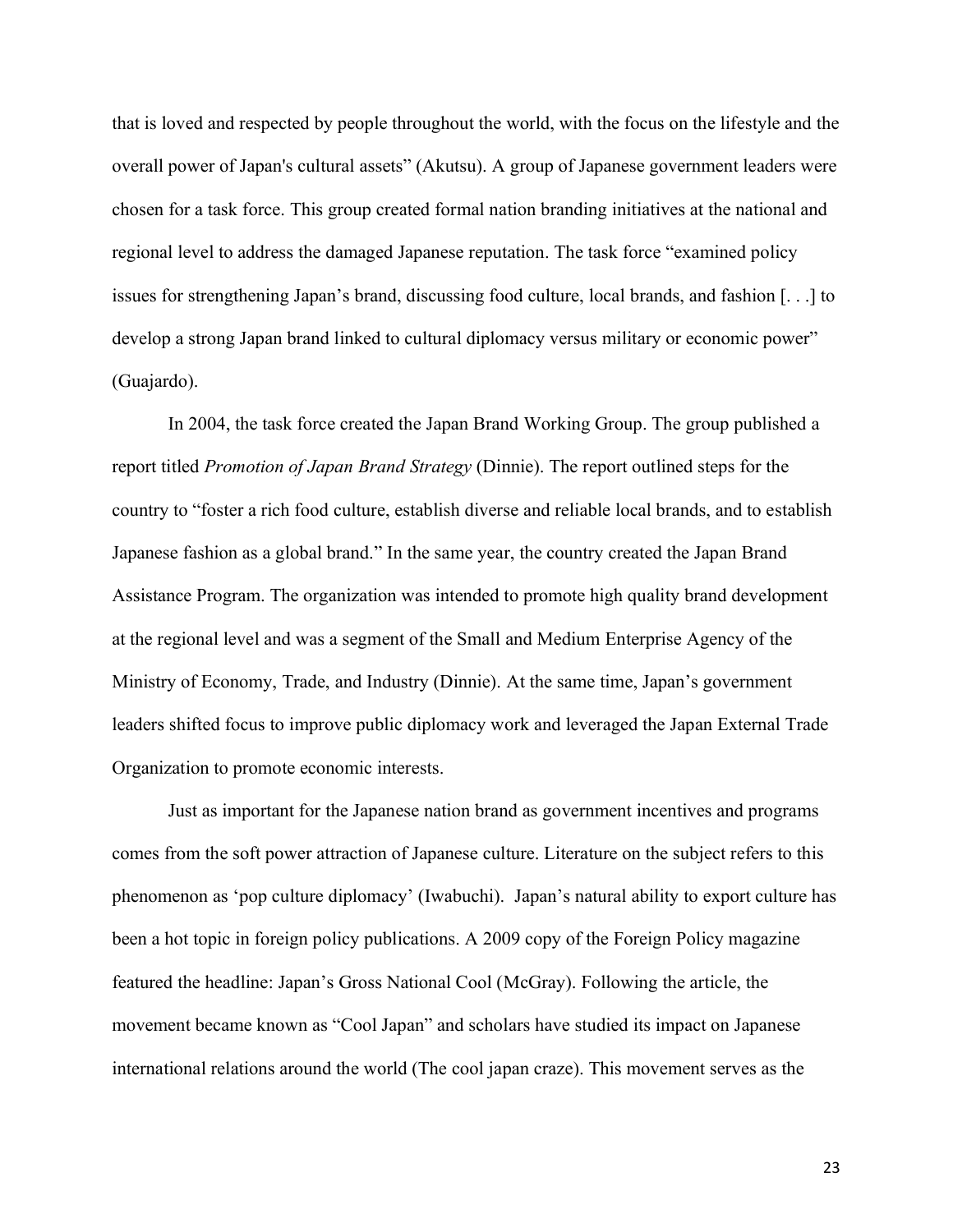basis for the academic claims that Japan is a cultural superpower (Nation Branding and Success of Japan). Japan's government worked to turn pop culture content into an export amidst falling economic measures and to promote domestic job creation.

Examples of cultural exports from Japan are abundant. Quintessentially Japanese entertainment forms, such as manga and anime, have grown in popularity across international borders. Mandarake Incorporated, a Japanese resale shop offering manga and anime collectibles, has established an ecommerce site in English to cater to overseas manga fans. The brand also serves as a tourist destination, offering foreign travelers a glimpse into Japanese culture. Pokémon, Superflat art, anime, Hello Kitty, and J-Pop all represent avenues for Japan to flex cultural diplomacy skills.

Many of the nation branding campaigns focused primarily on the success of Japanese super brands. When Japanese companies succeed around the world, their brands become closely associated with Japan's nation brand. Some of the most famous brands to be associated with Japan include Nintendo, Sony, Toshiba, Toyota, Honda, Hitachi, and Panasonic (Nation Branding and Success of Japan). These brands are known for being technologically advanced and successful, implying to consumers that Japan and its people have great technological knowhow. By using marketing to imply that these companies are representative of the business environment in Japan, the association helps to break down the stigma that Japan is hard to do business in and encourages FDI.

As Japan's economy grew, Japanese companies began to gained attention for business management strategies. Concepts such as Kaizen and lean production were used in Japan and began to gain popularity around the world. These soft power concepts were a result of the economic growth and Japan's brand as an innovative country. Japan had stuck to their promise to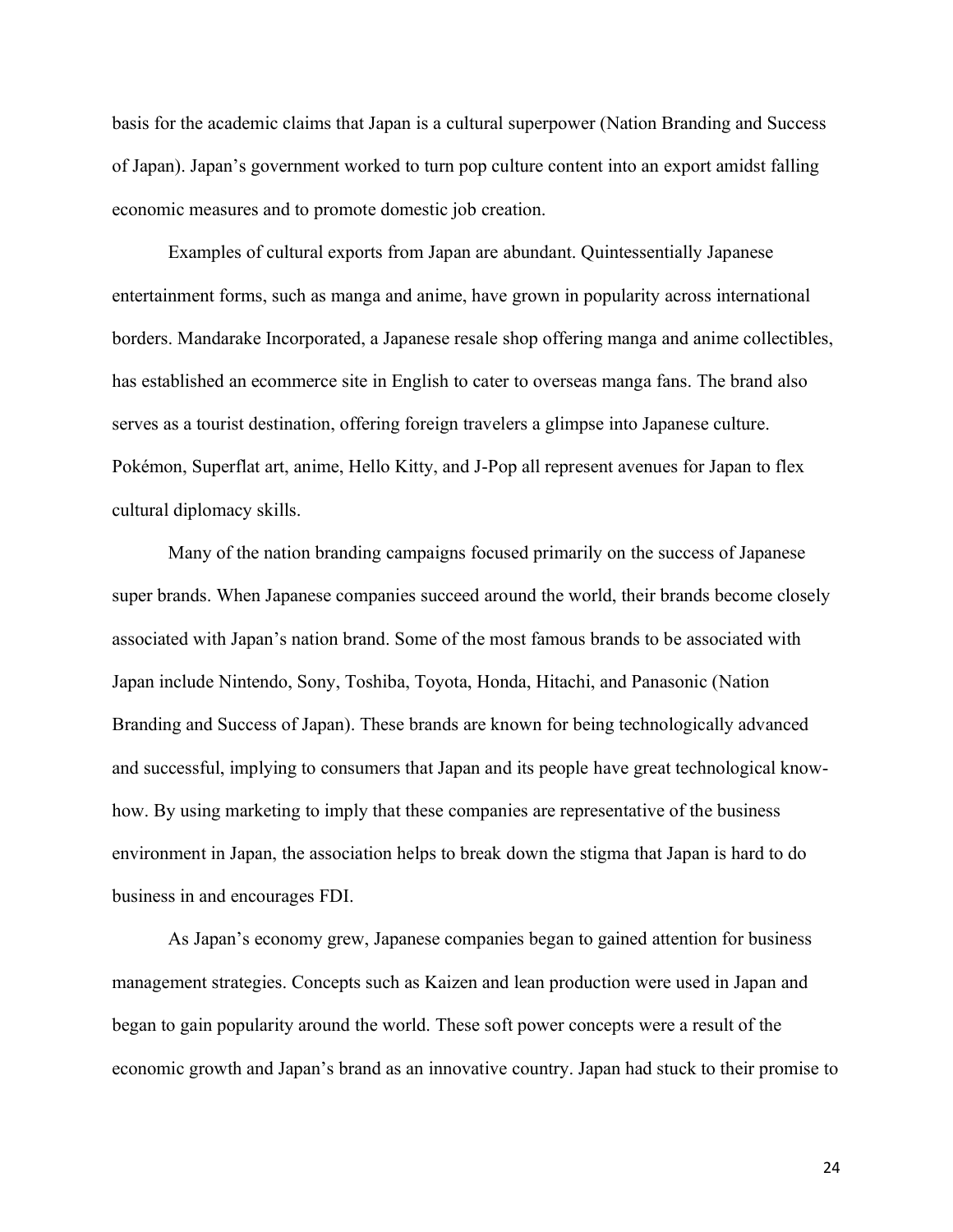avoid future wars following the end of WWII, turning to business as their new battleground, a place to compete and gain power.

Each of these factors helps to support Japan's nation brand around the world. The best ways to evaluate the success of these programs comes from publications of nation brand ranking systems. The most well-known, Anholt's Nation Brand Index, ranked Japan as the 3rd most desirable nation brand in 2021. Japan was ranked very highly in the dimensions of exports, tourism, culture, and people (Nation Brand Index 2021). Similar publications consistently rank Japan's nation brand as one of the best in the world. Japan secured the number one spot on FutureBrand's 2020 Country Index for the 6th consecutive year (Japan Remains). In soft power rankings Japan ranked second in Brandfinance's 2021 Global Soft Power index and fourth on Monocle's 2020 Soft Power Survey. Each of these publications provide evidence that Japan's nation brand has value and is working to influence the perceptions of people around the world.

#### **Russia**

Russia provides an example of the impact of a country's history on their brand reputation, the challenge of drastically altering a state's brand, and the instant impact of unpopular choices on international reputation. The country has struggled to improve the nation brand and faces developmental hurdles due to the negative brand associations. This case illustrates the importance of nation brands and how countries adapt their policy and strategy to rebrand.

 Countries are often first motivated to pursue nation brand strategies to address some kind of reputational issue or public relations scandal. Russia is certainly no exception to this trend. The country's long history of political instability and economic change give the country plenty of bad press while frequent change in size and political powers hinder a cohesive national identity.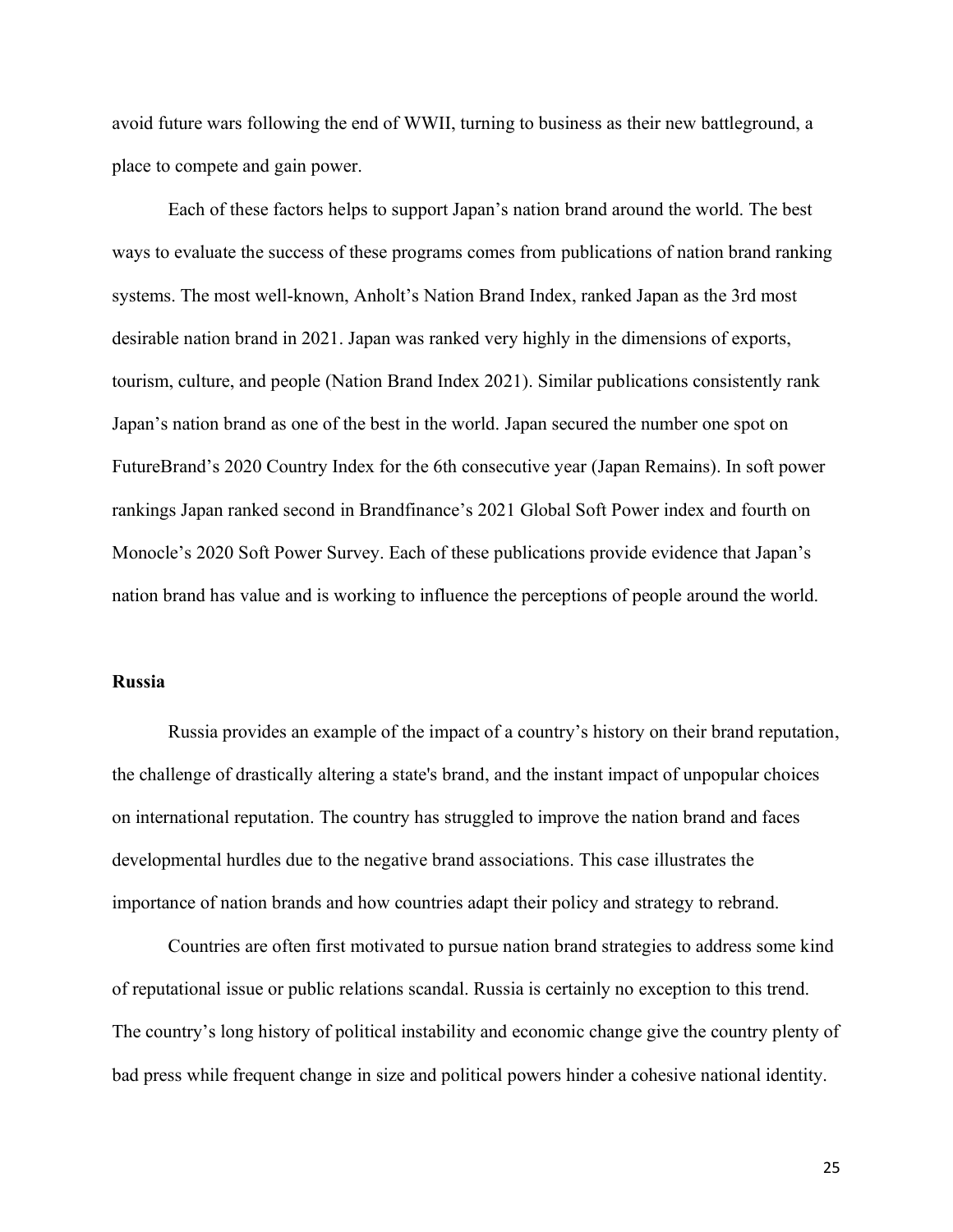Following the collapse of the Soviet Union, the Russian Federation was left to deal with the reputational damage (Simmons).

In 2013, the Concept of Foreign Policy of the Russian Federation was implemented in order to "fulfill politically determined and directed national ambitions" (Simons). While this was not the first purposeful step to improve the foreign policy strategy, this version represents a shift to increased focus on the nation brand. In a speech at the time of the concept's approval, Putin stated; "Russia will continue to pursue an active and constructive line in international affairs. Its weight and influence in the world will increase. [...] The basic principles of Russian foreign policy remain the same. [...] That means, above all, openness, predictability, pragmatism, and the pursuit of national interests without any confrontations in accordance with the role of the United Nations and the rule of international law. [...] The concept focuses on modern foreign policy tools, including economic diplomacy, elements of so-called soft power, and careful integration into the global informational space." (Simmons)

This new policy was meant to focus more on the realistic and pragmatic considerations of foreign policy, rather than relying on powerful and controversial ideology, as was common during the Soviet era. The new plan was to ensure Russia was more involved in the world, used soft power forces in pursuit of national interest, promoted transparency and stability, and became a helpful force in the international community (Simmons).

These goals represent an early step in the process to become a strong nation brand. However, it is important to contextualize the state of Russia's nation brand. People around the world are unlikely to forget the negative things they associate with Russia. The instability of the Yeltsin years, combined with dramatic pop culture depictions of soviet leaders, has made Russia synonymous with corruption. An analysis of the Russian economy revealed commercial brands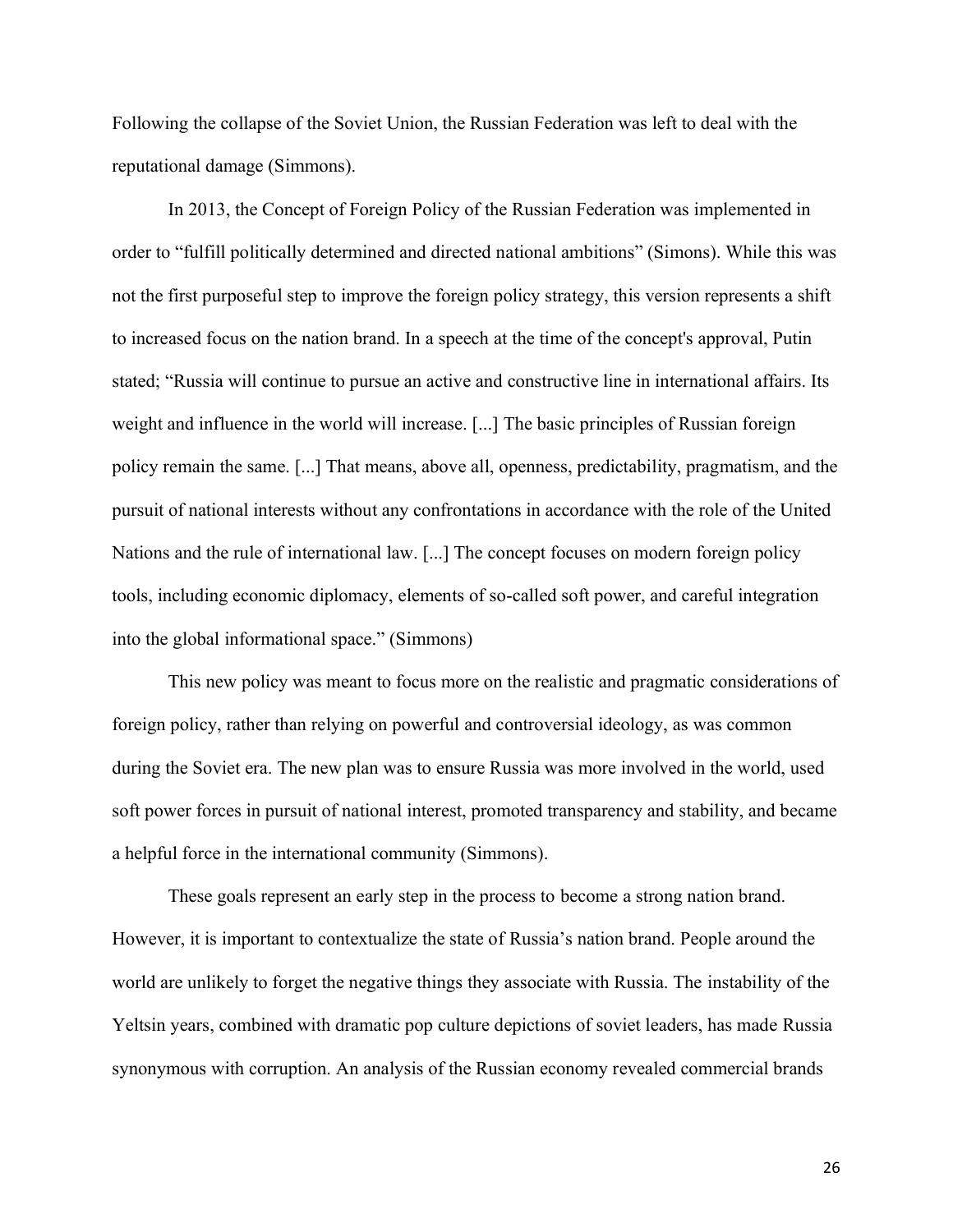with negative brands themselves, especially in Russia's gas industry and the infamous gas disputes with neighboring countries. In order to rebrand, Russia must overcome decades of negative brand associations.

One way Russia worked to offset its negative reputation has been by joining international organizations. This represents an attempt to be more involved in world issues and break down barriers to working with Russia. The country has been a member in the BRIC countries, World Trade Organization, the Asia Pacific Economic Cooperation, the ASEAN Regional Forum, and more (state department). The country has been rebuilding connections and trust through cooperation with the NATO-Russia Council (Relations with Russia). These organizations represent ways for Russia to participate in world events and work to reshare its reputation.

The country has also worked to build soft power to advance foreign policy objectives and be seen as a more friendly force in geopolitics. In a 2013 speech, Putin stated, "The correct use of soft force mechanisms is a priority, such as a stronger position for the Russian language, promotion of Russia's positive image abroad and the ability of organic integration into global information flows" (Simmons). Each of these factors, if addressed well, would allow Russia to better integrate into the world arena and help to shift the perceptions of global citizens.

All of these complications make Russia a hot topic in nation branding studies. Anholt's assessment of Russia can be summarized with the following statement: "So Russia's task over the next decades is identical to the task facing most other countries. It doesn't need to find ways of making people around the world feel in awe of Russia, impressed by Russia, or even envious of Russia: quite simply, it needs to find ways of making people feel glad that Russia exists." (Simmons). Anholt's statement represents the core need for Russia to be considered a positive force in the world, not negative or simply neutral. President Putin has often attempted to prove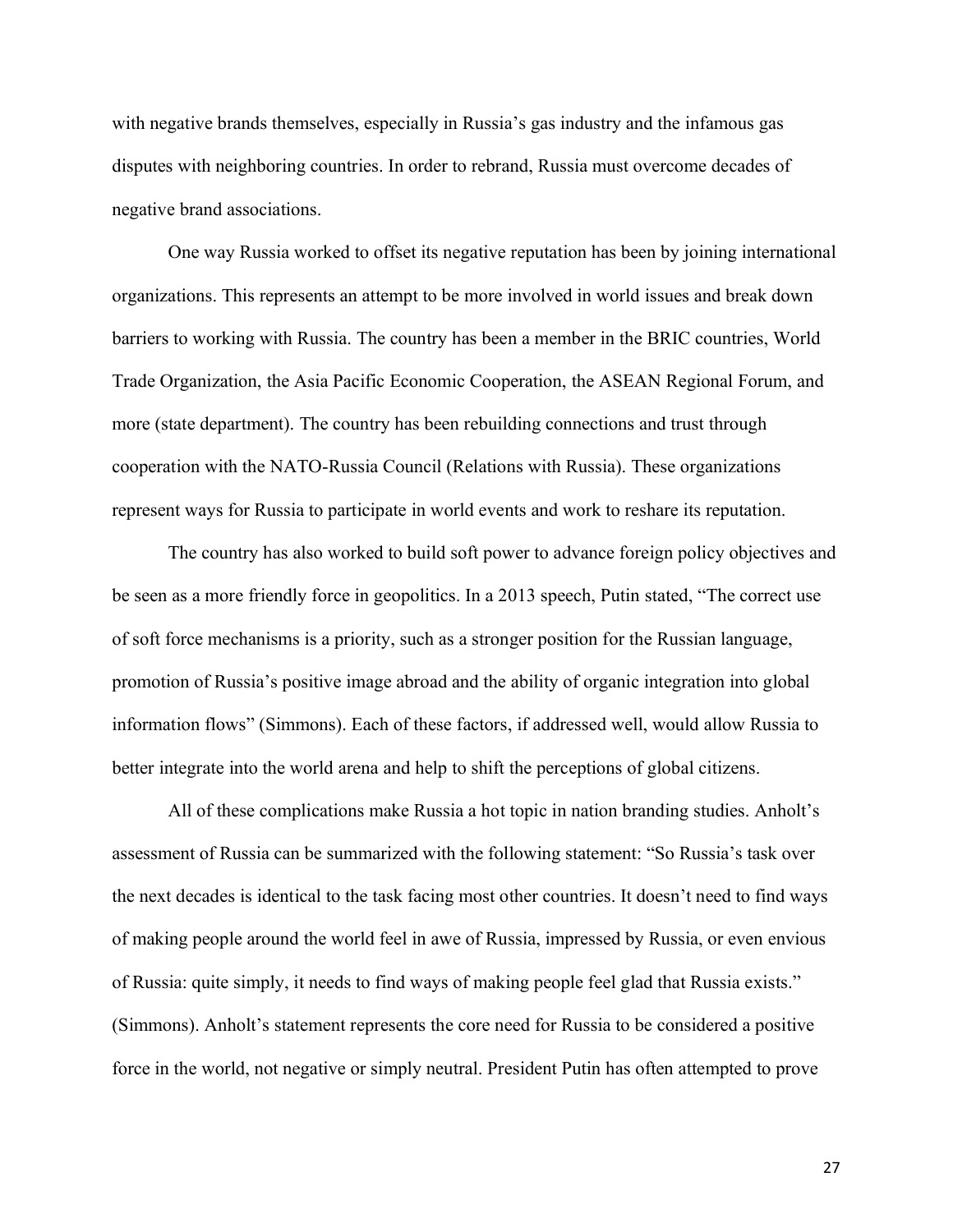Russia's positive impact on the world through direct examples. He mentions agreements and projects that Russia has participated in that have been good for the world.

Speeches from high-ranking leaders and powerful policy changes are helpful in preparing the framework for a nation brand but do not extend far enough to impact individuals' perceptions of a country. People tend to form closer brand associations if they connect with the individuals who live in the country. For countries like Russia, with an extremely limited tourism industry, this can become a big challenge. With fewer visitors coming in than many European neighbors, Russia has fewer opportunities to prove itself to outsiders.

Despite Russia's rocky start to establishing a new brand, there are some examples of successful rebranding happening in Russia. One example goes back to 1703, when Peter the Great established St. Peterburg (History of St. Petersburg Russia). The czar wanted to prove Russia was more progressive and could connect with Europe, using the city as a "Window to the West." The development of the city was part of Peter the Great's plan to modernize Russia and came alongside social reforms and mandated changes in people's appearance (The Modernization of Russia). Today, the city continues to serve as a source of soft power and cultural diffusion, welcoming five million foreign tourists in 2019 (Tourist Count).

Another example is the Skolkovo Innovation Center. Developed to be the "Silicon Valley of Russia," the program represents "an attempt to tangibly brand the policy of modernization" (Simmons). A key aspect of the success of this kind of innovation comes from transparency. Because most of the science done in the Soviet era was kept controlled and secretive, providing transparency and public information helps to rebuild trust. The whole project is run by a nonprofit, the Skolkovo Foundation, which is meant to "create a sustainable ecosystem of entrepreneurship and innovation, engendering a startup culture and encouraging venture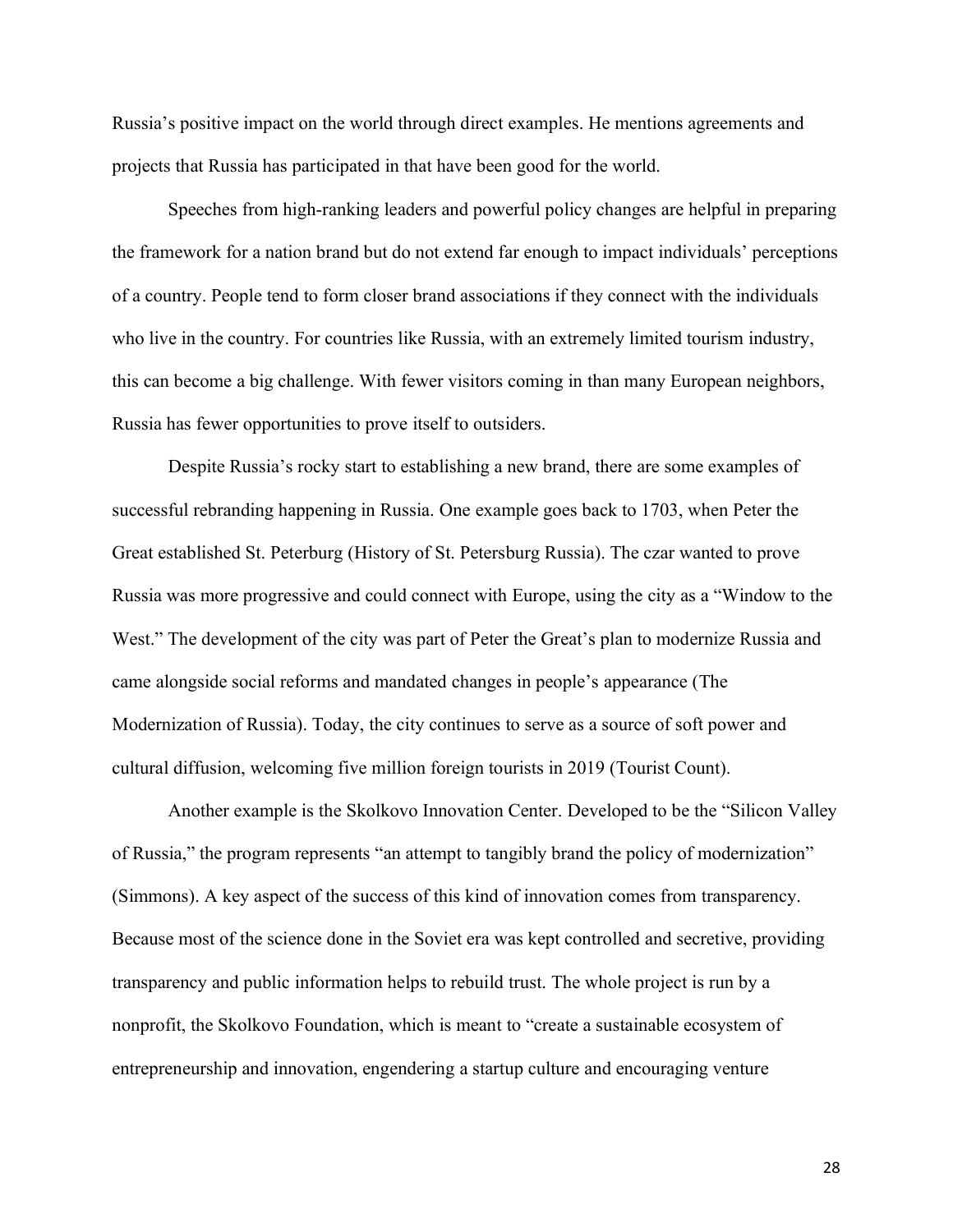capitalism (About Skolkovo)." If successful, Skolkovo would bring multifaceted benefits including a more diverse economy and an international reputation for producing attractive investment opportunities for foreigners. It is difficult to assess the success of this project. FDI peaked in 2013, a few years after Skolkovo first opened and in the same year that the foundation was chosen for the "economic development and innovation economy program (About Skolkovo)."

Skolkovo projects have been successful, with foundation startups three times more likely to attract investors compared to non-Skolkovo projects. Additionally, Skolkovo sponsored, projects, such as VIST Robots, 3D Smile Lab, and TRY.FIT have attracted attention for their innovation and become successful around the world (Zubacheva). Providing up and coming products and services around the world helps Russia to build a more modern and technologically advanced reputation and attract business opportunities.

Russia provides a case study of the impact that a negative brand can have on economic and diplomatic development. Despite new programs and developments, it is hard for the country to truly rebrand without changing the perceptions of individuals.

Russia also provides an example of how quickly a nation brand can be damaged. By declaring war on Ukraine, Russia has quickly become a focus of international news and the subject of protests around the world. Any progress made by previous nation branding actions is lost among the masses of information coming from Ukraine.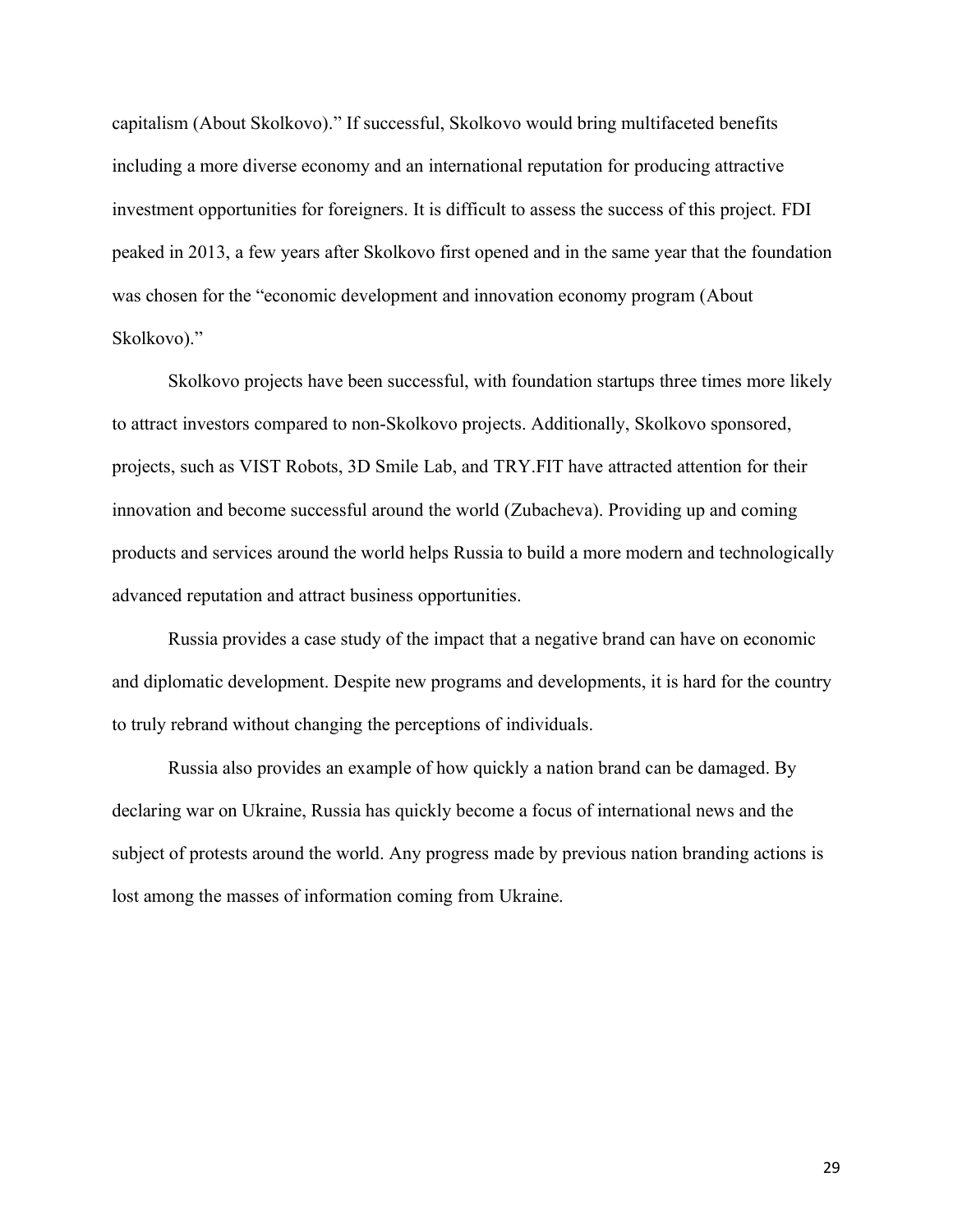**China** 

 Perhaps no country in the world is pursuing soft power and nation branding as intentionally as China. Current president Xi Jingping stated; "We should increase China's soft power, give a good Chinese narrative, and better communicate China's message to the world" (Albert). Chinese policies and government communications draw a clear connection between culture and foreign perspectives and international influence. The importance of a soft power strategy was discussed at length during the 17th National Congress of the Chinese Communist Party. Hu Jintao, president at the time of the 2007 meeting stated; "The great rejuvenation of the Chinese nation will definitely be accompanied by the thriving of Chinese culture. We will give full scope to the principal position of the people in cultural development, arouse the enthusiasm of cultural workers, promote vigorous development and prosperity of culture more conscientiously and actively, and create cultural works in the great practice of socialism with Chinese characteristics, so that the people will share in the benefits of cultural development." (Hu Jintao's)

This focus on development and culture are not new to China. Culture has always played an important role in China's rapid rise in power. Much of China's development can be attributed to the "Peaceful Rise" policy. This policy pursued growth and development with the promise to other countries that China's rise would not create a threat to the international community (Bijan). This policy addresses other countries' concerns and attempts to create supporters of China around the world. Following the developmental success of this plan, China was positioned to be a strong global force with an established nation brand.

China has deployed a number of tools to market the country to the rest of the world. Unlike other countries who may pursue soft power as a side project or small sector of policy,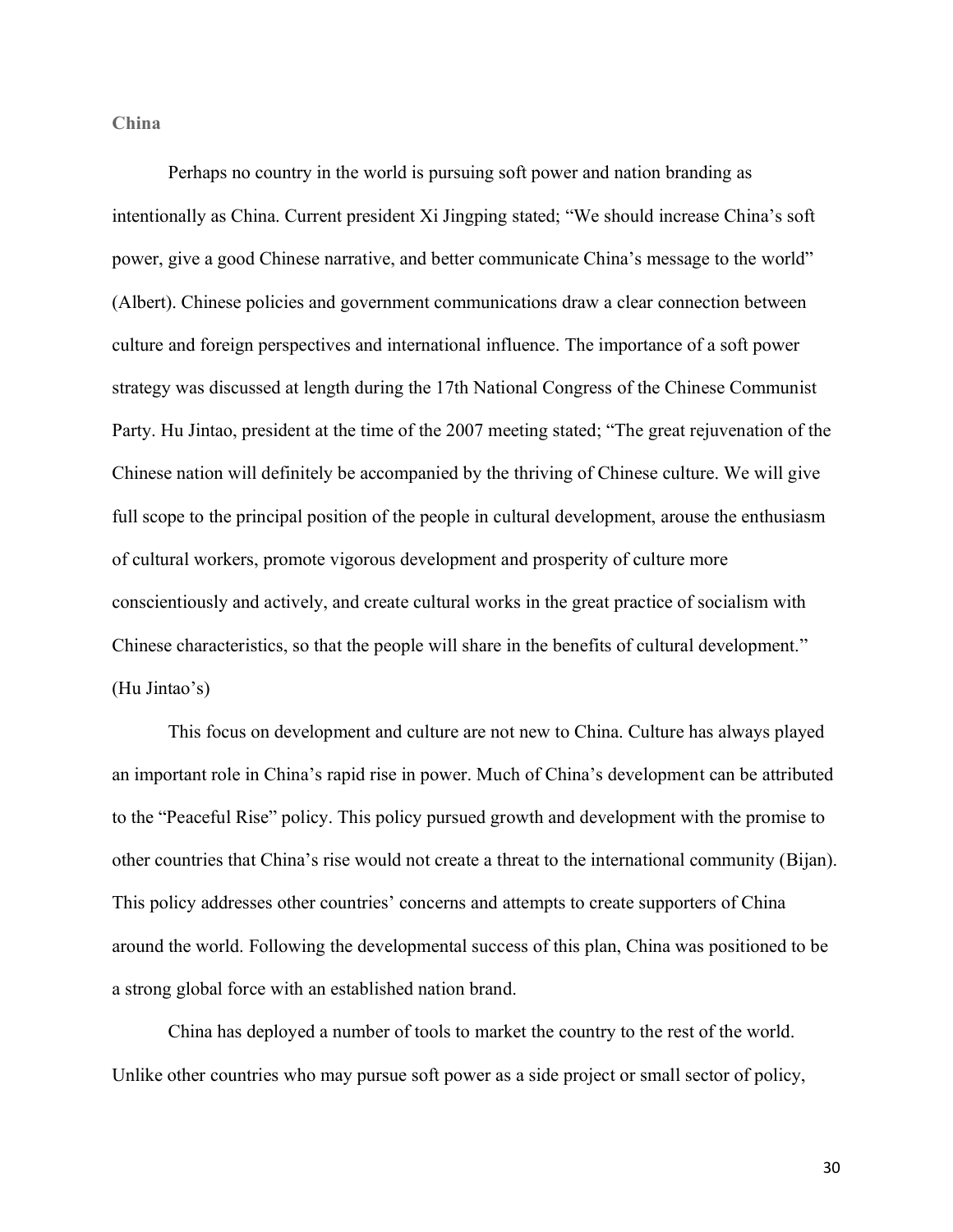China has built a well-rounded collection of soft power and nation branding tools, able to influence large groups and build strong relationships.

One of the most relevant examples today comes from China's Belt and Road Initiative (BRI). The BRI gives China a tangible method of spreading soft power by promoting economic collaboration by building infrastructure networks connecting China to countries in Asia, the Middle East, Africa, and Europe. Not only does China gain access to new markets, the process of implementing infrastructure provides an opportunity for Chinese officials to enter a country, make connections, and show off Chinese products, methods, and efficiency (Albert).

Another important aspect of China's international relations strategy comes in the form of education. China aims to encourage cross cultural diplomacy through educational programs. The Chinese Ministry of Education flexes its influence through a network of more than 500 Confucius Institutes. These organizations operate in countries around the world, often in partnership with universities, to provide classes on Mandarin, calligraphy, Chinese holidays, cooking, and other Chinese culture topics. In addition, China has become a hot spot for international students, ranked as the third most popular study abroad locations in 2017, despite questions of educational quality (Albert). Scholarships, sponsored trips, international organizations and more provide China with a direct channel of communication to its "customers," emerging world leaders in countries around the world.

While other countries utilize similar programs for education abroad, the case of Confucius Institutes is unique because of the widespread popularity in the Untied States despite the lack of a strong alliance. For years, Americans could choose to take classes directly from Chinese sponsored educators. The centers enjoyed minimal pushback from the United States until 2009, when the 2019 National Defense Act mandated that American universities choose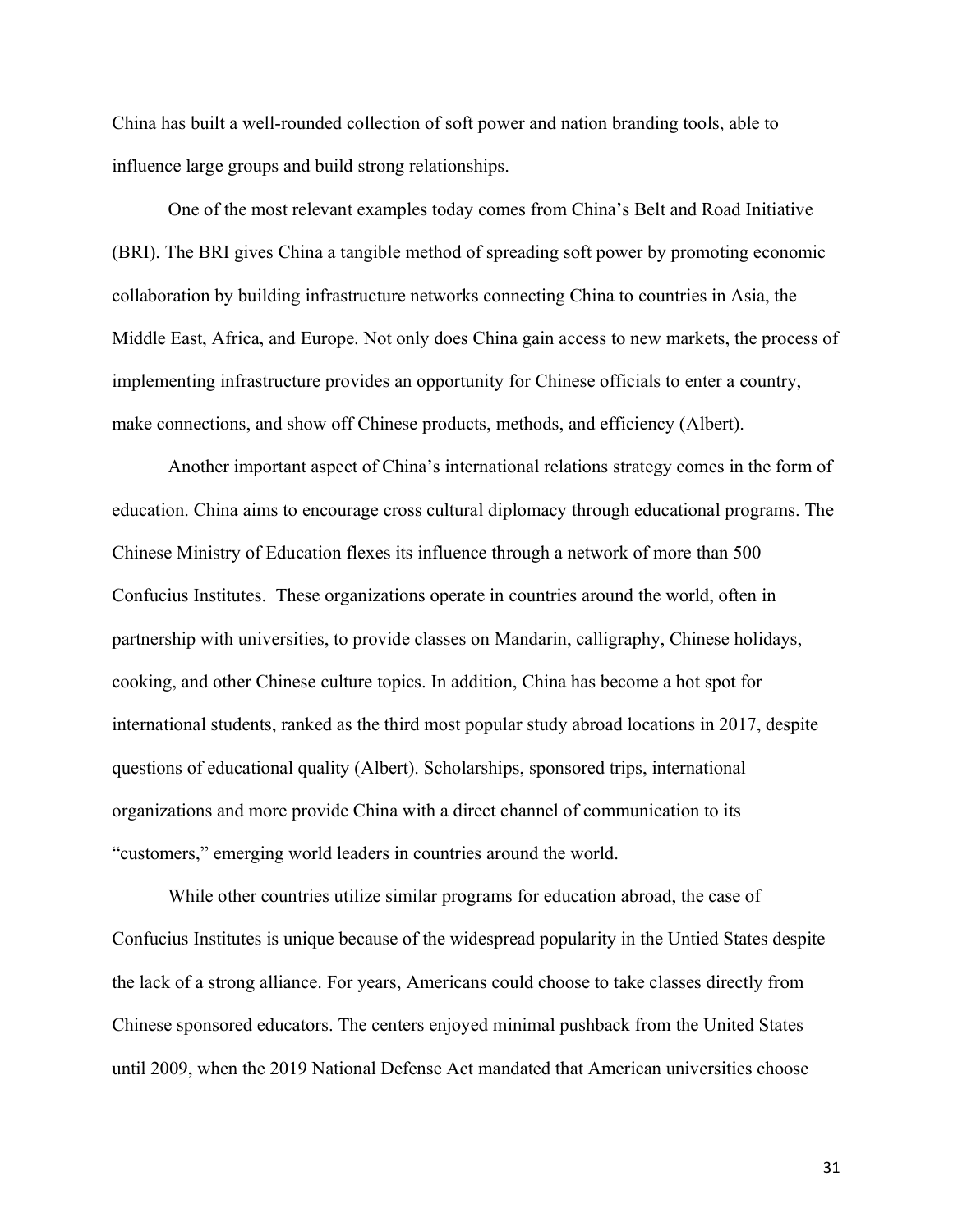between having a Confucius Institute or receiving language program funding from the Department of Defense (Legerwood). Institutes around the country were closed due to fears that the centers were enforcing censorship, surveilling students, and pushing Chinese political agendas.

One of the country's closest links to a marketing style strategy is seen in the state's aggressive media initiatives. Chinese leaders have created a number of foreign language news outlets in order to maintain control over media coverage of China and promote the country's national interests. Xinhua, the country's primary news agency, operates through 200 foreign bureaus while the China Daily and Global Times focus on English speakers around the world (Albert). While this approach is not unique to China, it provides a blatant example of ways that the Chinese government is working to control media perceptions of China around the world.

Like companies, countries often have objects that serve as brand symbols. When these symbols are considered to be rare or exclusive to that country or company, they become valuable or desirable to outsiders. In China, the panda functions as one of these symbols. The panda's scarcity around the world creates great demand and a point of leverage for China. Thus, the concept of "panda diplomacy" was created (Panda Diplomacy and Business). In 2005, China and Taiwan were in long standing economic negotiations. Eventually, the Taiwanese government accepted China's offer to provide a pair of pandas. The event was very exciting, well documented, and served as a concrete example of countries using brand symbols to gain leverage in negotiations.

Throughout the COVID-19 pandemic, China has leveraged its marketing and international relations skills in order to mitigate the negative associations the country faced as the original source of the virus. The country was quick to export medical supplies and doctors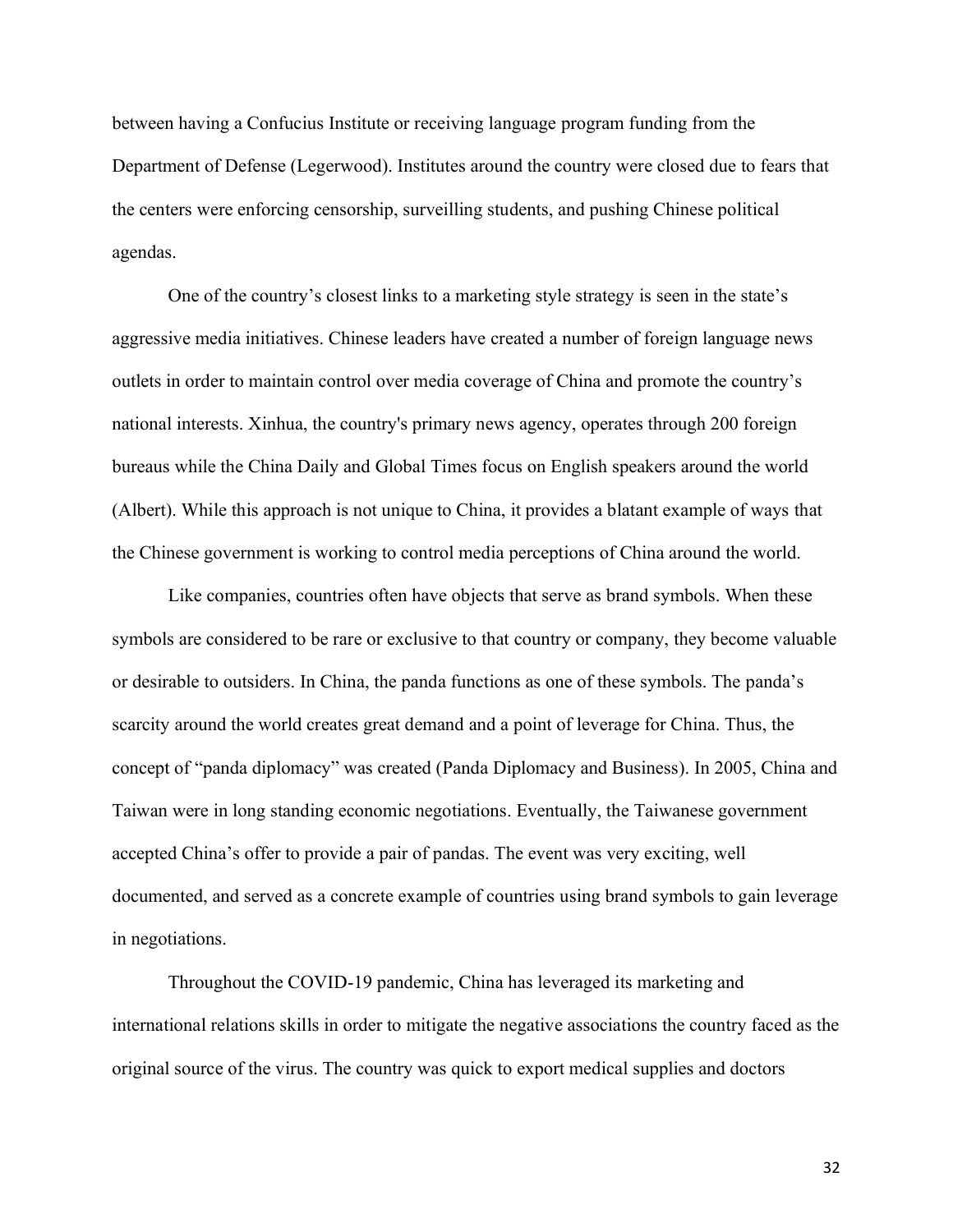around the world, each emblazoned with symbols of Chinese culture. Medical supplies arrived in boxes covered in Chinese poetry while news outlets showed Chinese doctors exiting planes in large quantities (Sylvers). This situation represents an often-overlooked aspect of soft power, countries who are well versed in soft power and nation branding can leverage the skills in the event of a negative event or bad press.

As previously mentioned, it is difficult to quantify the results of public diplomacy style efforts. China's lack of transparency prevents financial or economic analysis of the strategies. The main goals of these policies are to build relationships and strengthen the brand, both concepts that are difficult to measure. To try and understand the extent and results of this kind of strategy, we can look to one of China's greatest places of influence: Africa.

In the last two decades, the Chinese Communist Party, under the Belt and Road Initiative, has invested billions of dollars into infrastructure development projects across Africa. While world leaders have focused their attention on the impact of Chinese development and economic influence in the region, China's focus is equally applied to social and human capital-based developments (Benabdallah). The state has taken steps to build on existing diplomatic relationships across Africa, working to spread Chinese development principles and form connections with political leaders.

China regularly hosts leaders, sponsors training, and funds projects to help African countries begin to implement Chinese style policies. Often these meetings occur as trips to China, where African leaders are shown all of China's recent growth and accomplishments. These trips allow the Chinese government to strategically advertise all of their recent wins and build relationships and trust with leaders.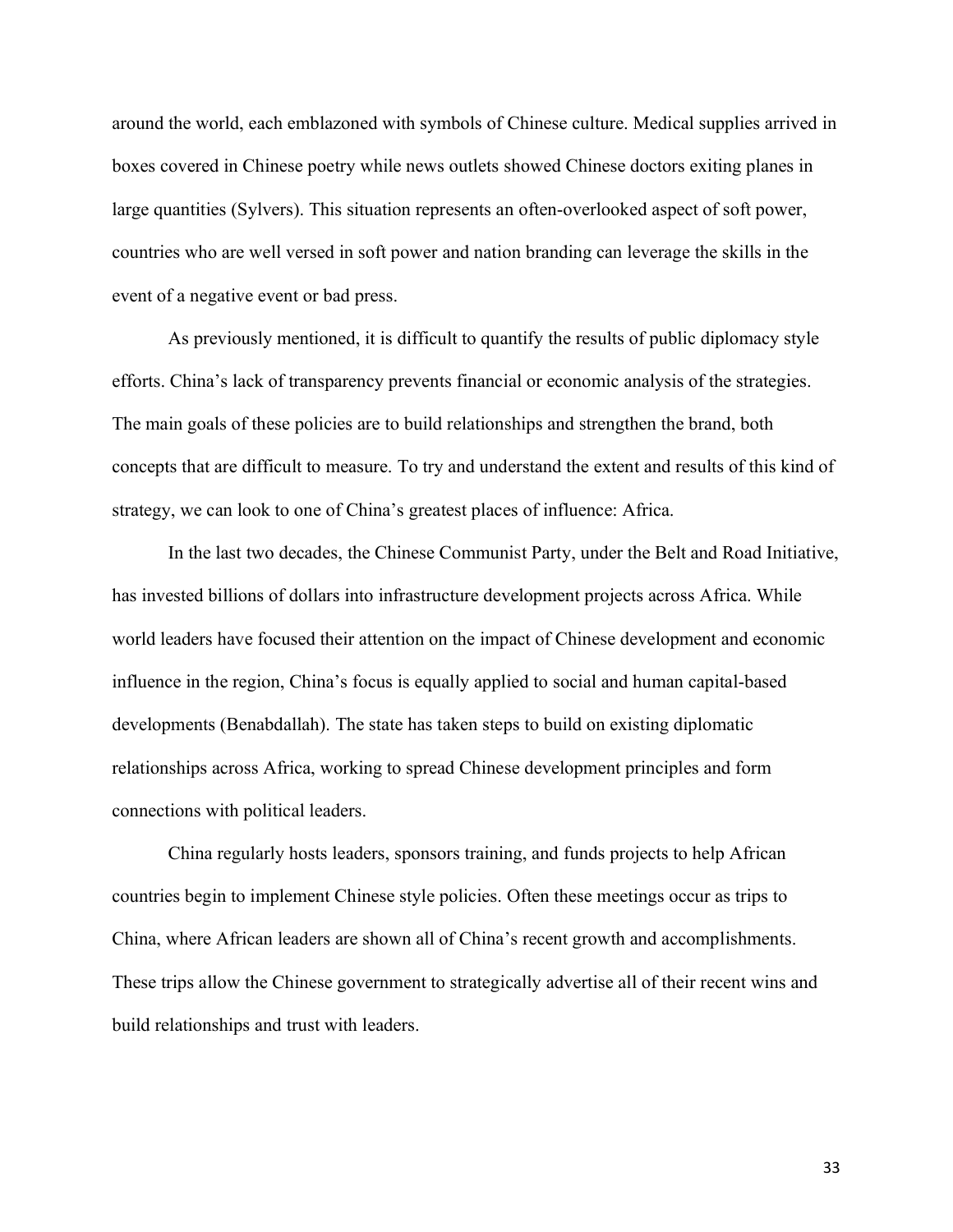Despite the challenges to quantifying results, some examples of Chinese influence in Africa suggest that this strategy has had a powerful impact. In a 2021 study done by *Foreign Affairs*, 63% of Africans surveyed responded that China's influence in Africa was either "somewhat positive" or "very positive" (Benabdallah). The Chinese Communist Party's development model has become a popular development tool for African countries, with Benin, Botswana, Burkina Faso, and Mali all making the Chinese model their preferred model (Behabdallah). African students who study in China regularly return with a desire to help strengthen their home countries' relationships with China.

China provides an example of a country that has prioritized nation branding as a part of its international relations strategy. Despite the success of this strategy around the world, it is also important to consider places where China's nation brand is not as favorable. American perceptions of China have suffered in recent years, with scholars citing Beijing's increase in assertiveness and authoritarian policy in 2018 as a turning point in US-China relations (Kim). Negative associations, political skepticism, and mistrust have all cumulated into a tense and competitive relationship.

The COVID-19 pandemic only heightened this tension. A research study in 2020 reported that American negative perceptions of China had hit a record high with 73% of respondents reporting an unfavorable view of China (Silver). This came as a huge increase from the 2018 report of 47%. This reflects the acceleration of mistrust and disapproval that results from the COVID-19 pandemic. These tensions were further heightened by fears that the Chinese government was not transparent in the investigations of the virus origin and disagreements over how to contain the virus.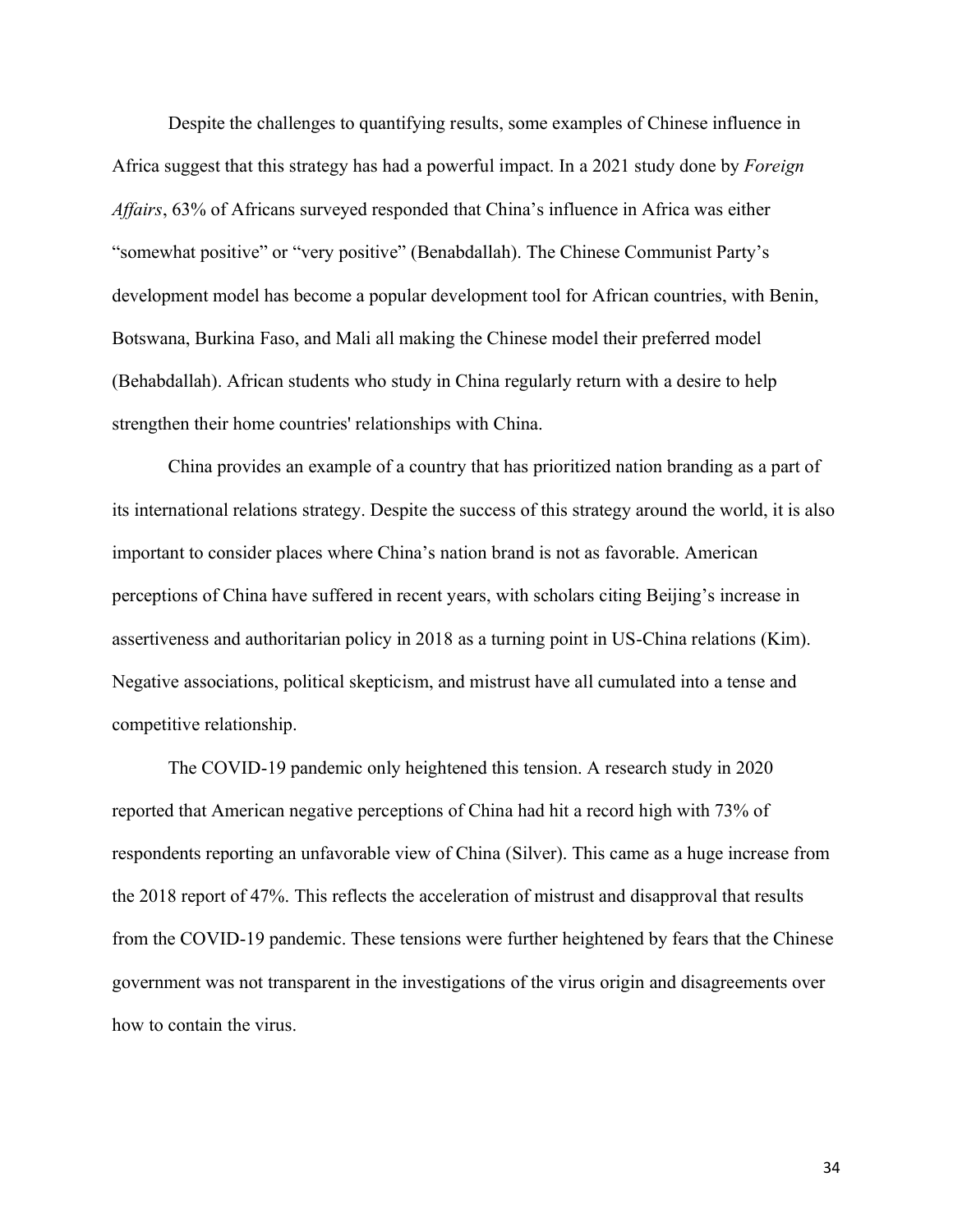Despite China's effort to strengthen its brand around the world, the policies cannot overcome intense tension and competition emerging from the changing world order. If successful, China's purposeful and structured approach to brand management could accelerate the worldwide adoption of nation branding strategies.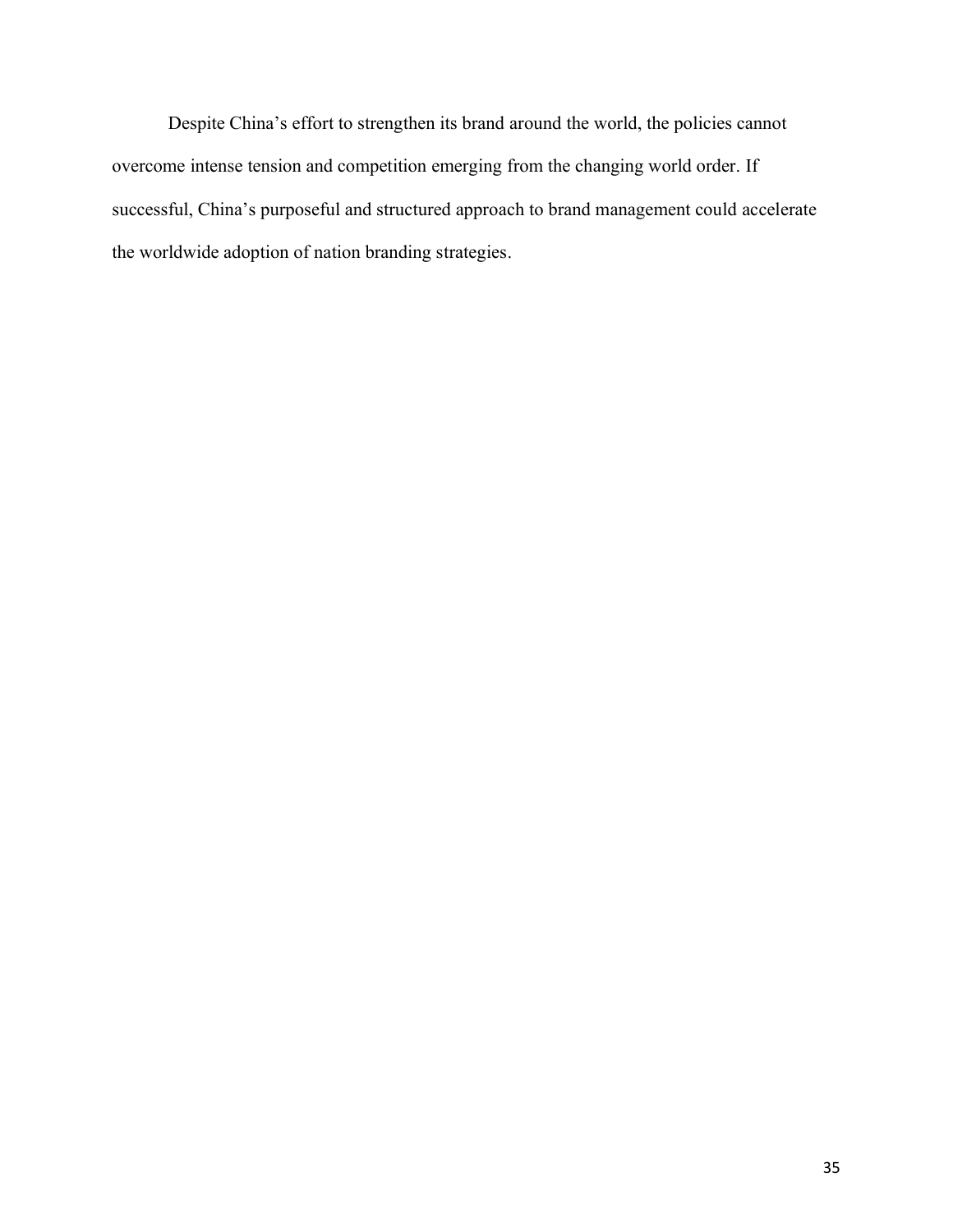#### **Discussion**

Each of the previous case studies were chosen with the intent of showcasing the wide range of applications of nation branding seen in the world today. Each example implements policies with the goal of strengthening its nation brand. This upholds Anholt's argument that nation branding must be conducted through legitimate policies. They each focus on their own country's strengths, finding ways to share their skills and culture with others in exchange for reputational gains.

While each strategy is connected through shared goals and nation branding theories, each case is different to show the range of applications. One major difference comes in the reasoning for pursuing a nation brand strategy. Both Russia and Japan are choosing to improve their brand to combat a shortcoming. In the case of Russia, the historical associations leftover from the Soviet Union limits the country's ability to integrate with the rest of the world. Japan uses a nation brand strategy to combat economic failures and to build international business credibility. On the other hand, China's pursuit of these strategies comes from wanting to gain power in the geopolitical sphere.

Each case study differs in the way it approaches nation branding and the results. First, Japan takes a culture-centric approach. Japan's strategy is dependent on cultural diffusion, sometimes called "pop culture diplomacy," and it relies heavily on the attractiveness of Japanese culture abroad. (Ang) Using culture as an export, Japan can combat the lack of natural resources and make an economic comeback. Japan is also an example of a country using well-known brands from the country to build its own reputation as a technologically advanced society.

Second, Russia provides an example of how the strategies described in this thesis may be applied to a country with a nation brand that is often viewed negatively by other countries.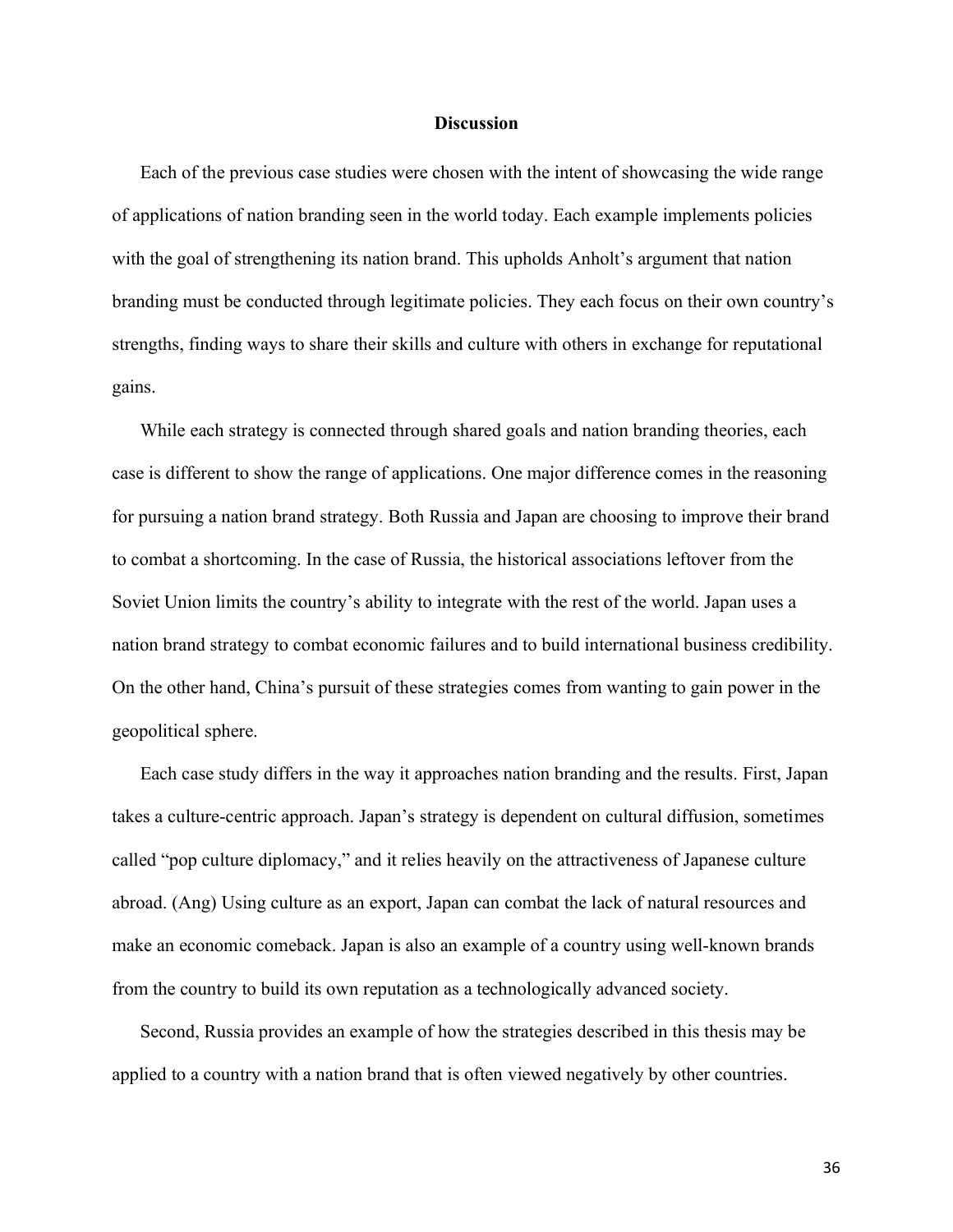Rather than trying to attract attention, the country must apply rebranding strategies to change the minds of foreign citizens and organizations. The Russian case started with a careful study of existing brand identities and associations, allowing them to address the ideas that Russia was not an active participant in world affairs and to demonstrate a more progressive side.

The case of Russia also provides an example of a country who chooses hard power displays over soft power strategies, undoing years of progress for the nation brand. Throughout the timeline of this thesis, Russia has declared war on Ukraine, losing any sense of credibility the country had been building in the eyes of the West. Russia shows that nation branding, and soft power are dependent on the assumption of peace and can quickly be lost in the face of war or aggression. The recent events in Ukraine prove that policies implemented to support a nation brand cannot stand on their own and must be accompanied by policies seen as favorable to citizens of other countries.

Going forward, the case of Russia will offer an interesting perspective on how much reputational damage a country can withstand and how that negative brand will impact Russia. The state's poor nation brand had previously limited growth potential and prevented collaboration among other countries. As footage of bombs hitting Kiev covers news stations everywhere, it is worth considering that Russia has given up on rebranding and reintegrating into world organizations.

The third case, China, is a valuable example in the study of nation branding and soft power because of how straightforward the policies related to this strategy are. Speeches from Chinese Communist Party members contain calls for cultural diffusion and leveraging soft power. The party's directed investments into projects such as the Belt and Road Initiative make it clear to project stakeholders as well as outsiders that the country is making soft power investments and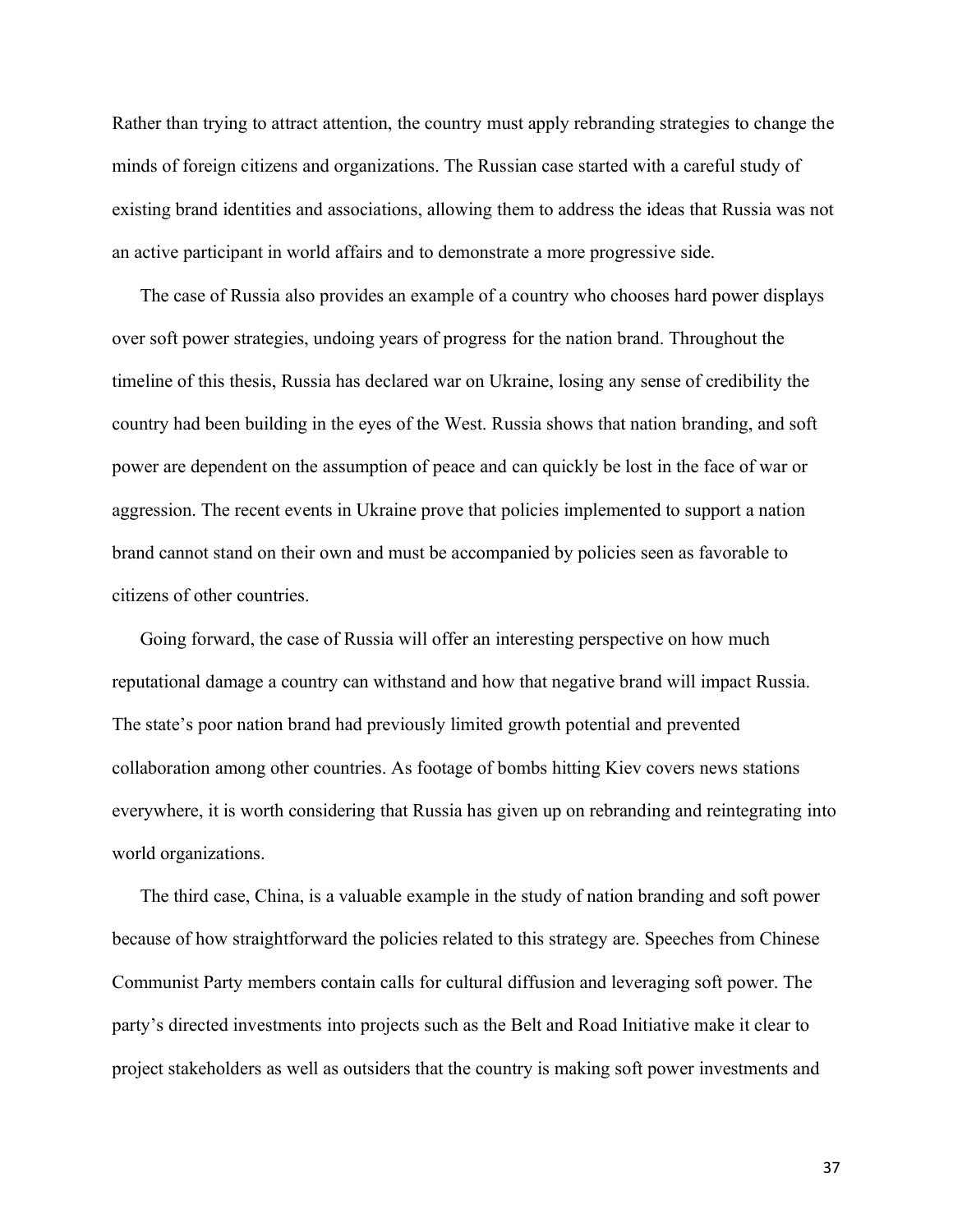working to build a strong nation brand. Like Japan, China has found value in cultural diffusion. While Japan's approach to cultural diffusion has focused on the private sector and pop culture, China has taken a hands-on approach, deploying trained Chinese educators to spread information and cultural ties around the world.

The Belt and Road Initiative draws a connection between economic policy and soft power initiatives. The BRI is first and foremost and economic strategy, meant to improve economic relations and promote trade within Asia and Africa. At the same time, the project allows China to expand its soft power influence and nation brand. People around the world see China working to improve infrastructure in less developed countries. Citizens of the partner countries receive tangible sources of influence, opening a direct line of communication between China and countries of significance.

China has also leveraged soft power to gain influence in the development of other countries. The CCP leaders have built strategic relationships in countries of importance, using infrastructure development to open the door and maintain close contact. This represents the evolving nature of international relations strategies and has the potential to become extremely valuable to China.

Following the examination of each of these examples of nation branding, it is important to draw the distinction of what is and isn't nation branding. Recent marketing buzzwords like 'place branding' and 'corporate social responsibility' may have similar connotations to nation branding jargon. While these concepts may have similar strategies and objectives, both terms differ from nation branding as they are exclusive to the private sector. While favorable social policies are likely to benefit a country's reputation, it would not be an example of CSR. Countries, unlike corporations, have an indisputable right to take a social stance. Regardless of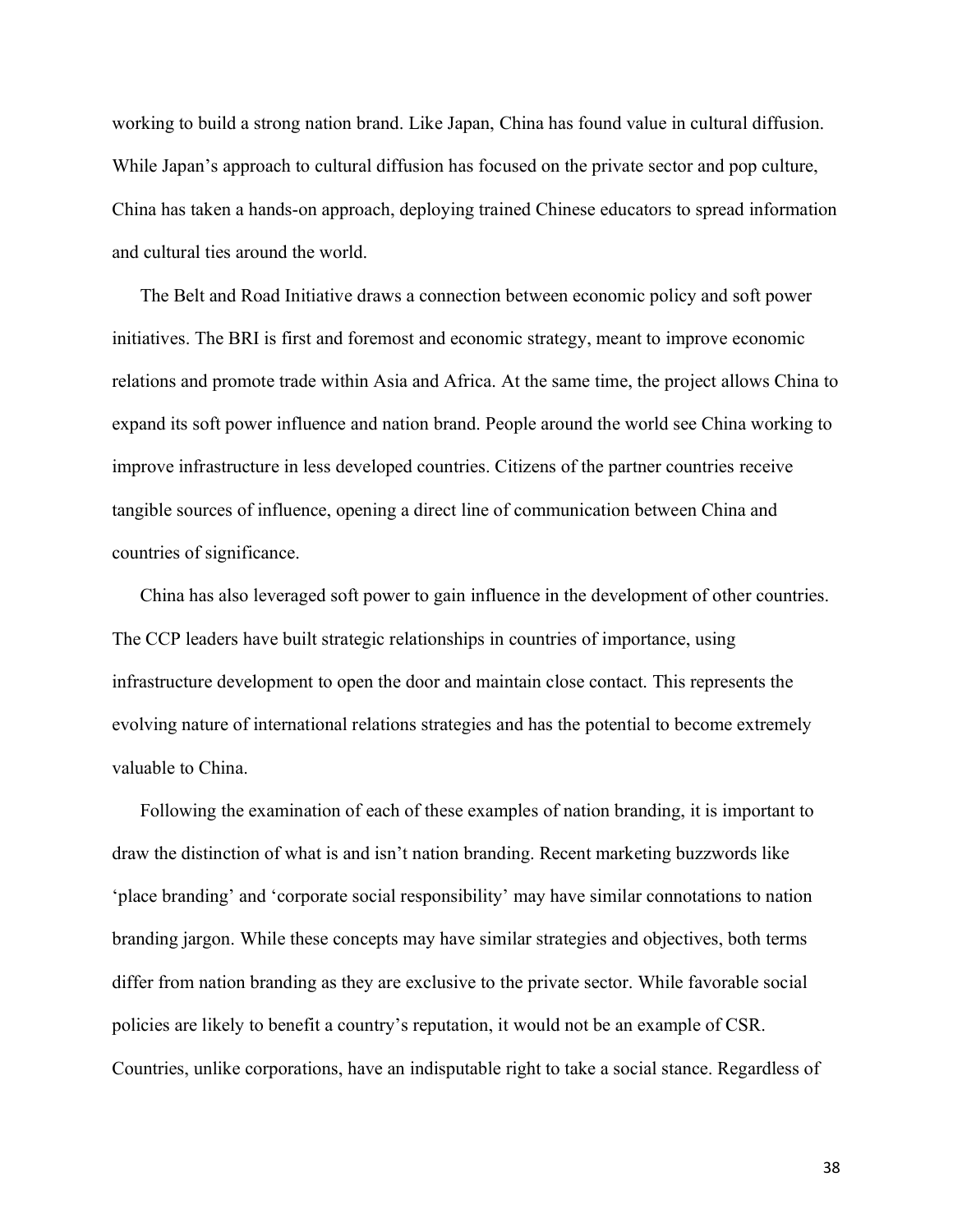opinions on CSR, social policies are created at the government level and cannot be separated from the political parties that act on them.

Place branding refers to the practice of promoting some location to make it more appealing to visitors. While this may sound like nation branding, place branding is rooted in travel and tourism, working to brand a place as a destination or gaining attention for other business ventures. A desirable travel destination can certainly support a positive nation brand, so long as people think more positively of the country because of their knowledge or experience. Despite the potential overlap in the minds of travelers, place branding is focused on business and not on geopolitical influence. Place branding can help to encourage tourism and create "fans" of a country, but the focus is not on strengthening relationships or building influence at the global level.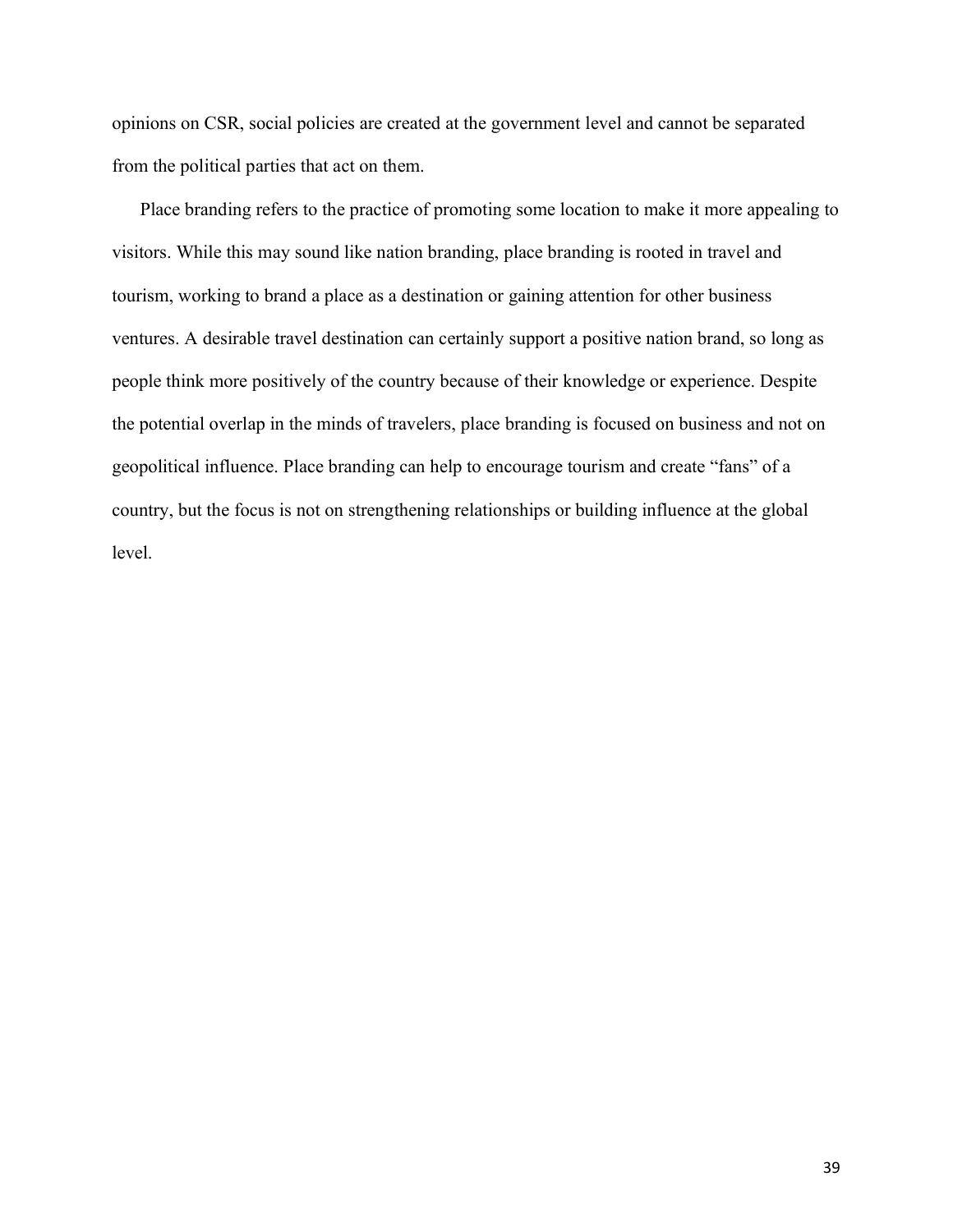#### **Conclusion**

Throughout this thesis, I have explained the academic origins and political applications of nation branding, soft power, and public diplomacy to draw connections between marketing strategies applied to a company and the international relations policies used by governments. These policies represent a new way of interaction between countries that will have major implications for world power and politics.

Marketing and international relations are not often thought of as a team. Traditional foreign policy for dominant countries has focused on hard power and building strength through money, weapons, and political dominance. Today this strategy feels archaic and irrelevant. Thanks to technology and communication advancements, people are more aware of government actions than ever before, creating demands for a focus on other factors. Increased access to media platforms means that people around the world are forming individual opinions about the actions of other countries. Social activism and human rights issues demand greater attention and people are willing to denounce governments that are acting in ways they deem unethical.

 This new world system opens the doors for a new way of competition and influence. Governments can now benefit from being likable or impressive. Culture becomes a valuable export for companies looking to build relationships and encourage admirers. Government officials learn from more powerful countries and implement policies accordingly.

Today's governments will benefit from taking the lead of corporate marketers. By developing a strong brand, countries can build better diplomatic relationships, enjoy favorable economic agreements, and encourage appreciation and respect for their culture around the world.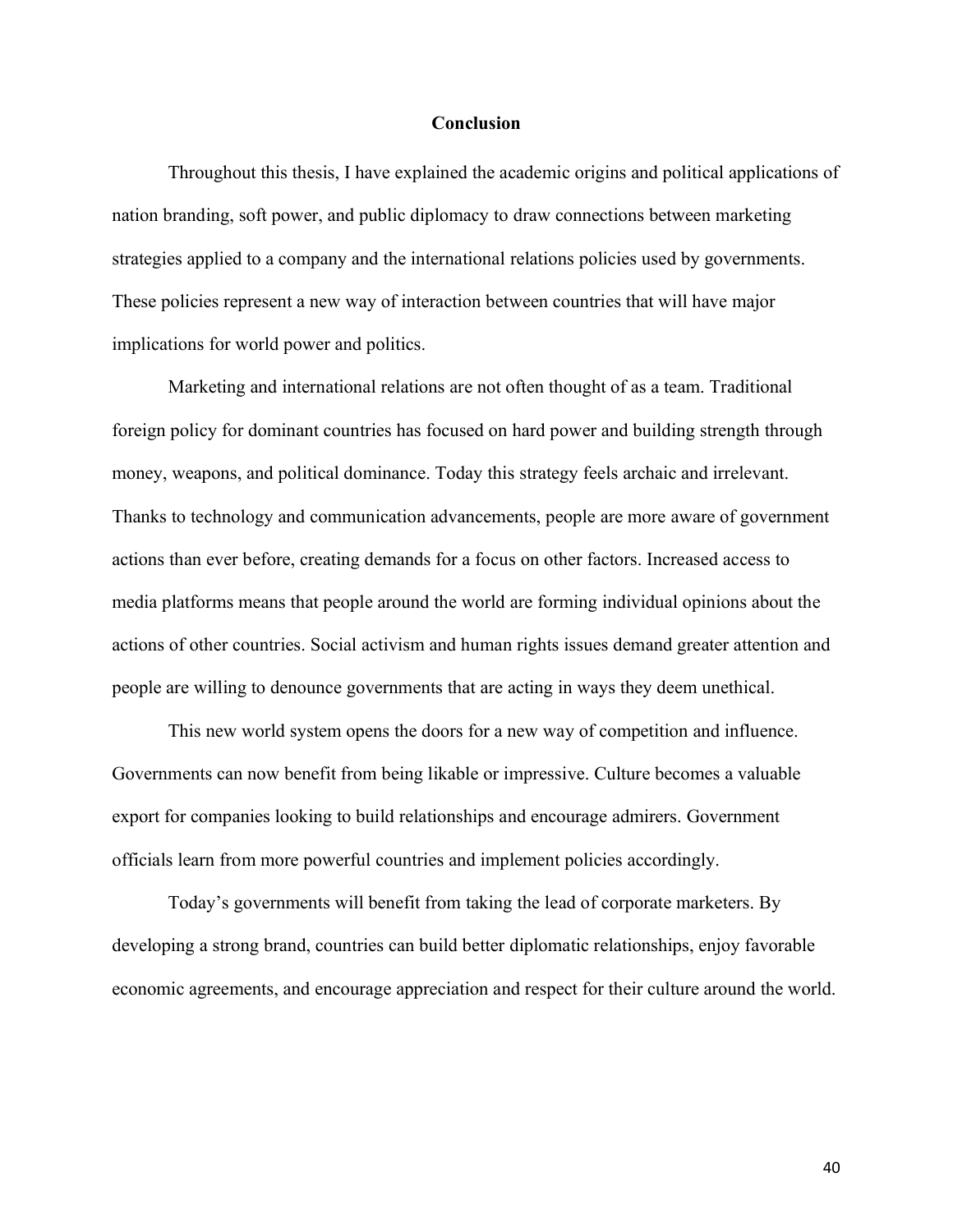# **Works Cited**

- "About Skolkovo Foundation." *Skolkovo Community*, Skolkovo Foundation, 2019, https://old.sk.ru/foundation/about/.
- "About U.S. Public Diplomacy." *Public Diplomacy Association of America*, https://pdaa.publicdiplomacy.org/?page\_id=6.
- Akutsi, Satoshi. "The Directions and the Key Elements of Branding Japan." *The Directions and the Key Elements of Branding Japan,* 2008, pp. 211–219., https://www.brandhorizons.com/papers/Dinnie\_JapanNB.pdf. Accessed 2022.
- Albert, Eleanor. "China's Big Bet on Soft Power." *Council on Foreign Relations*, Council on Foreign Relations, 9 Feb. 2018, https://www.cfr.org/backgrounder/chinas-big-bet-softpower.
- Ang, Ien, et al. "Cultural Diplomacy: Beyond the National Interest?" *International Journal of Cultural Policy*, vol. 21, no. 4, 2015, pp. 365–381., https://doi.org/10.1080/10286632.2015.1042474.
- Anholt, Simon. "Beyond the Nation Brand: The Role of Image and Identity in International Relations." *Brands and Branding Geographies*, 2013, https://doi.org/10.4337/9780857930842.00027.
- Barnett, Michael, and Raymond Duvall. "Power in International Politics." *International Organization*, vol. 59, no. 01, 2005, pp. 39–75., https://doi.org/10.1017/s0020818305050010.
- Benabdallah, Lina. "China's Soft-Power Advantage in Africa." *Foreign Affairs*, 15 Feb. 2022, https://www.foreignaffairs.com/articles/africa/2021-12-23/chinas-soft-power-advantageafrica?check\_logged\_in=1&utm\_medium=promo\_email&utm\_source=lo\_flows&utm\_cam paign=registered\_user\_welcome&utm\_term=email\_1&utm\_content=20220212.
- Bharati. "Power in International Politics by Michael Barnett and Raymond Duvall A Summary." *Clueless Political Scientist*, 4 Dec. 2018, https://cluelesspoliticalscientist.wordpress.com/2017/01/14/power-in-international-politicsby-michael-barnett-and-raymond-duvall-asummary/#:~:text=Productive%20power%20concerns%20the%20social,and%20capacities %20for%20all%20subjects.
- Bijian, Zheng. "China's 'Peaceful Rise' to Great-Power Status." *Foreign Affairs*, vol. 84, no. 5, 2005, p. 18., https://doi.org/10.2307/20031702.
- Dinnie, Keith. "JAPAN'S NATION BRANDING: RECENT EVOLUTION AND POTENTIAL FUTURE PATHS." *Journal of Current Japanese Affairs,* Feb. 2008.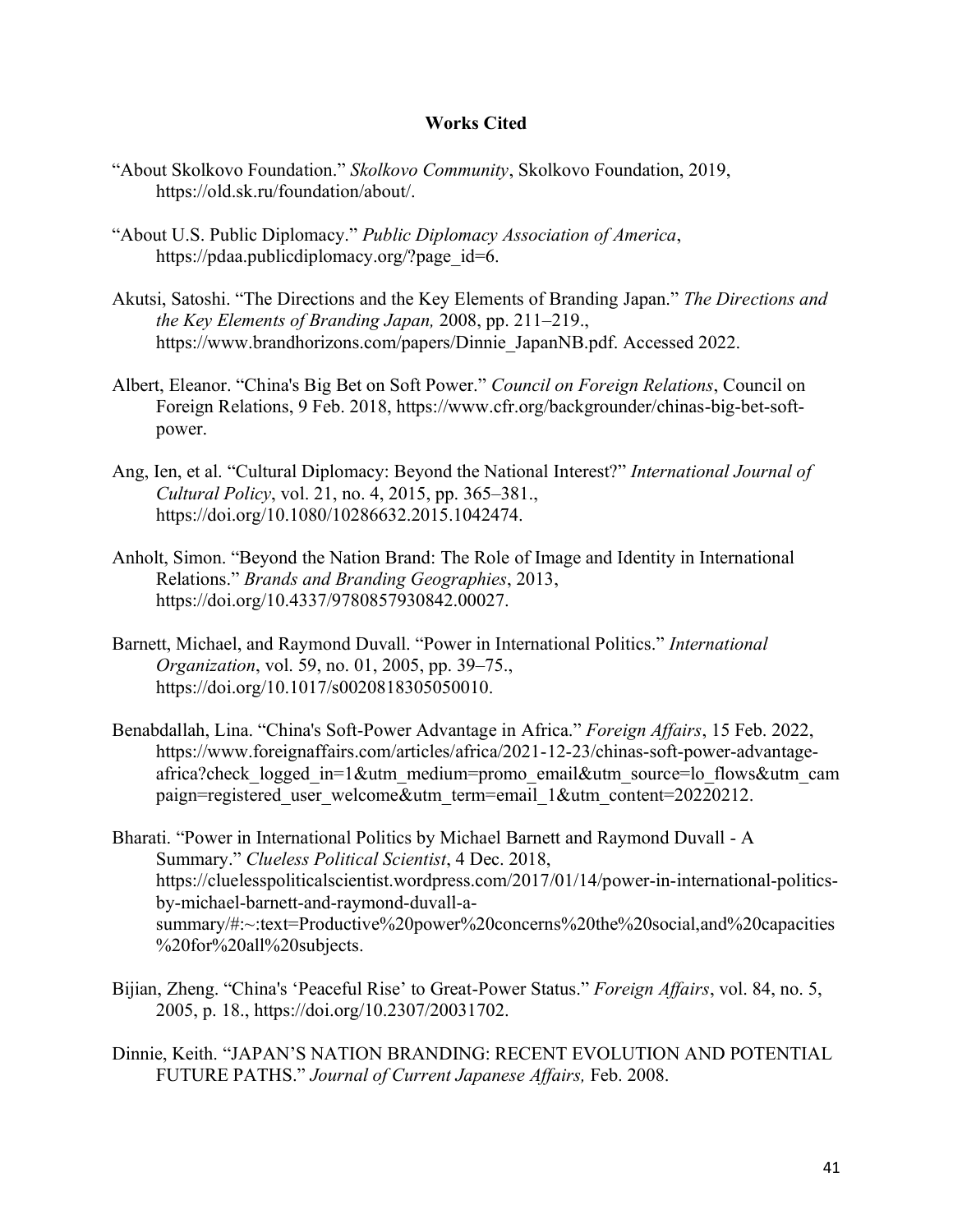Dinnie, Keith. *Nation Branding: Concepts, Issues, Practice*. 1st ed., Elsevier, 2016.

- "Does World Order Have a Future?" Performance by Fareed Zakaria, *Nine Questions for the World,* Council on Foreign Relations, 16 Dec. 2021, https://www.cfr.org/podcasts/doesworld-order-have-a-future. Accessed 22 Feb. 2022.
- "The Fourteen Points." *National WWI Museum and Memorial*, 5 June 2019, https://www.theworldwar.org/learn/peace/fourteen-points.
- Guajardo, Maria. "Tokyo 2020 Olympics: Nation Branding Creates an Opportunity for a New Cultural Narrative for Japan." *The International Academic Forum,* 2016, https://doi.org/https://papers.iafor.org/wpcontent/uploads/papers/iicj2016/IICJ2016\_26853.pdf.
- Ham, Peter van. "The Rise of the Brand State." *Foreign Affairs*, 22 Sept. 2021, https://www.foreignaffairs.com/articles/2001-09-01/rise-brand-state.
- "History of St. Petersburg Russia." *Express to Russia,* Russian Tours and Cruises from Express to Russia, 2020, https://www.expresstorussia.com/guide/petersburg-history.html.
- Huang, Yanzhong, et al. "The Origins of COVID-19: Implications for U.s.-China Relations." *Council on Foreign Relations*, Council on Foreign Relations, 13 July 2021, https://www.cfr.org/event/origins-covid-19-implications-us-china-relations.
- Iwabuchi, Koichi. "Pop-Culture Diplomacy in Japan: Soft Power, Nation Branding and the Question of 'International Cultural Exchange.'" *International Journal of Cultural Policy*, vol. 21, no. 4, 2015, pp. 419–432., https://doi.org/10.1080/10286632.2015.1042469.
- "Japan Remains #1 Nation Brand in Futurebrand's 2020 Country Index Ranking." *Branding in Asia Magazine*, 18 Nov. 2020, https://www.brandinginasia.com/japan-remains-1-nationbrand-in-futurebrands-2020-country-index-ranking/.
- Jintao, Hu. "Hu Jintao's Report at the 17th Party Congress." *China.org*, 2007, http://www.china.org.cn/english/congress/229611.htm#7.
- Kim, Patricia M. "U.S. Perceptions of China in the Pandemic Era and Implications for U.S. Policy." *Carnegie Endowment for International Peace*, 21 Jan. 2021, https://carnegieendowment.org/2021/01/21/u.s.-perceptions-of-china-in-pandemic-era-andimplications-for-u.s.-policy-pub-83684.
- "Leading Brands of Spain: Vision Mission and Objectives." *Leading Brands of Spain Forum,* http://www.brandsofspain.com/about-forum/vision-mission-objectives/.
- Legerwood, Racqueal. "As Us Universities Close Confucius Institutes, What's next?" *Human Rights Watch*, 28 Oct. 2020, https://www.hrw.org/news/2020/01/27/us-universities-closeconfucius-institutes-whats-next.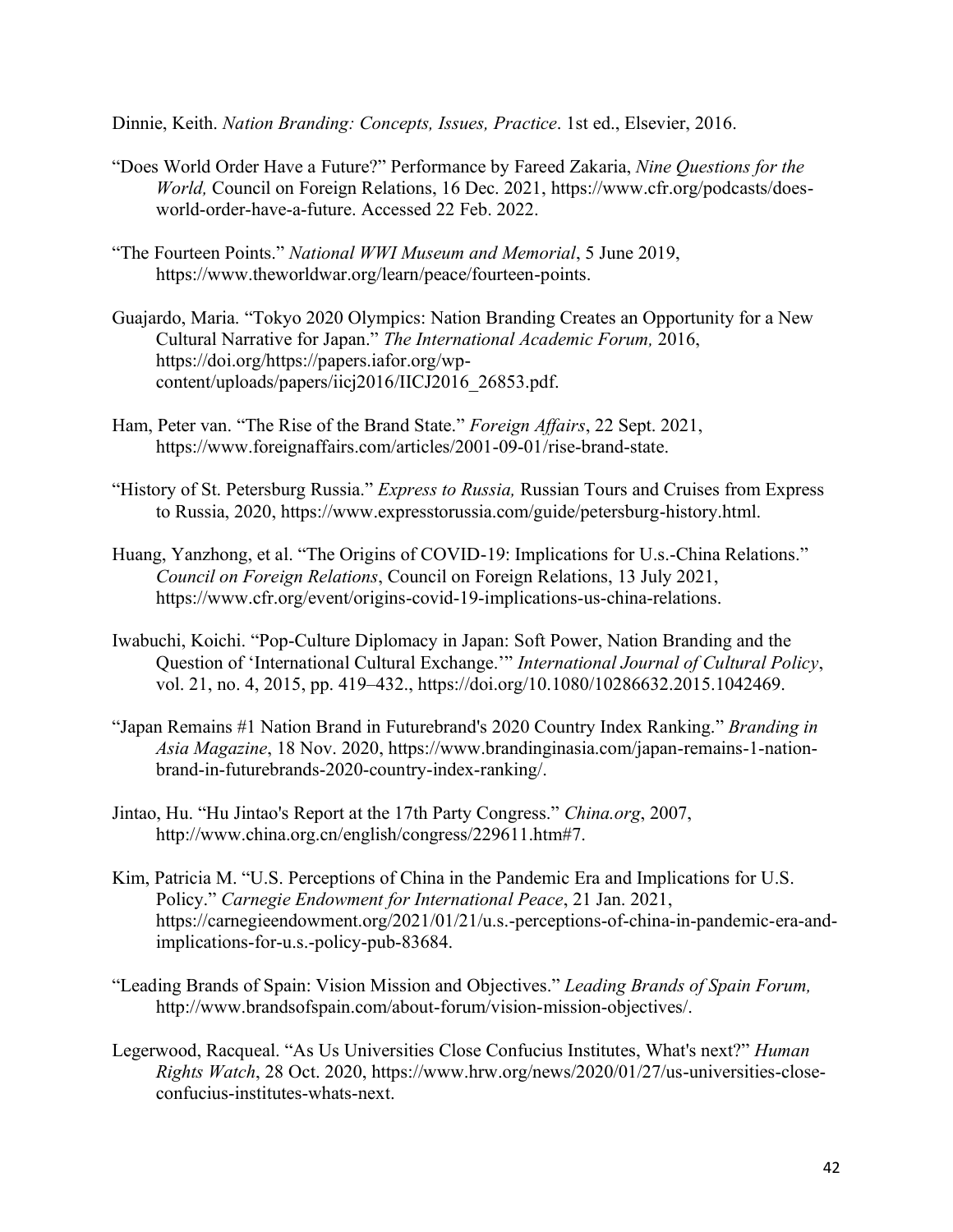Matsui, Takeshi. "Nation Branding Through Stigmatized Popular Culture: The 'Cool Japan' Craze Among Central Ministries in Japan." *Hitotsubashi Journal of Commerce and Management*, Oct. 2014, pp. 81–97., https://doi.org/https://www.researchgate.net/profile/Takeshi-Matsui-3/publication/297737325\_NATION\_BRANDING\_THROUGH\_STIGMATIZED\_POPUL AR\_CULTURE\_THE\_COOL\_JAPAN\_CRAZE\_AMONG\_CENTRAL\_MINISTRIES\_IN \_JAPAN/links/56ea230408ae3a5b48ccdc9f/NATION-BRANDING-THROUGH-STIGMATIZED-POPULAR-CULTURE-THE-COOL-JAPAN-CRAZE-AMONG-CENTRAL-MINISTRIES-IN-JAPAN.pdf.

- Matthews, Ron, et al. "Learning from China's Foreign Aid Model." *The Diplomat*, 26 Aug. 2016, https://thediplomat.com/2016/08/learning-from-chinas-foreign-aid-model/.
- McGray, Douglas. "Japan's Gross National Cool." *Foreign Policy*, 12 Nov. 2009, https://foreignpolicy.com/2009/11/11/japans-gross-national-cool/.
- "The Modernization of Russia." *Boundless World History,* Lumen, 2021, https://courses.lumenlearning.com/boundless-worldhistory/chapter/the-modernization-ofrussia/#:~:text=Peter%20the%20Great%20became%20tsar,strong%2C%20professional%2 0army%20and%20navy.
- "Nation Brand Index 2021: Germany Maintains Top 'Nation Brand' Ranking, Canada, and Japan Overtake the United Kingdom to Round Out the Top Three." *Anholt-Ipsos Nation Brand Index,* 19 Oct. 2021, https://www.ipsos.com/sites/default/files/ct/news/documents/2021- 10/NBI-2021-ipsos.pdf. Accessed 2022.
- "Nation Branding and Success of Japan." *Public Diplomacy and Global Communication 2014c*, London Metropolitan University, 14 May 2015, https://pdgc2014c.wordpress.com/2015/05/14/nation-branding-and-success-of-japan/.
- Notehelfer, Fred G. "Japan International Relations." *Encyclopædia Britannica*, Encyclopædia Britannica, Inc., 2021, https://www.britannica.com/place/Japan/Internationalrelations#ref319789.
- Nye, Joseph S. "Public Diplomacy and Soft Power." *The ANNALS of the American Academy of Political and Social Science*, vol. 616, no. 1, 2008, pp. 94–109., https://doi.org/10.1177/0002716207311699.
- Nye, Joseph S. "Soft Power: The Means to Success in World Politics." *International Journal*, vol. 61, no. 1, 2005, p. 268., https://doi.org/10.2307/40204149.
- Oi, Mariko. "Japan's Contradictory Military Might." *BBC News*, BBC, 15 Mar. 2012, https://www.bbc.com/news/world-asia-17175834#:~:text=Under%20the%20post%2Dwar%20constitution,means%20of%20settlin g%20international%20disputes%22.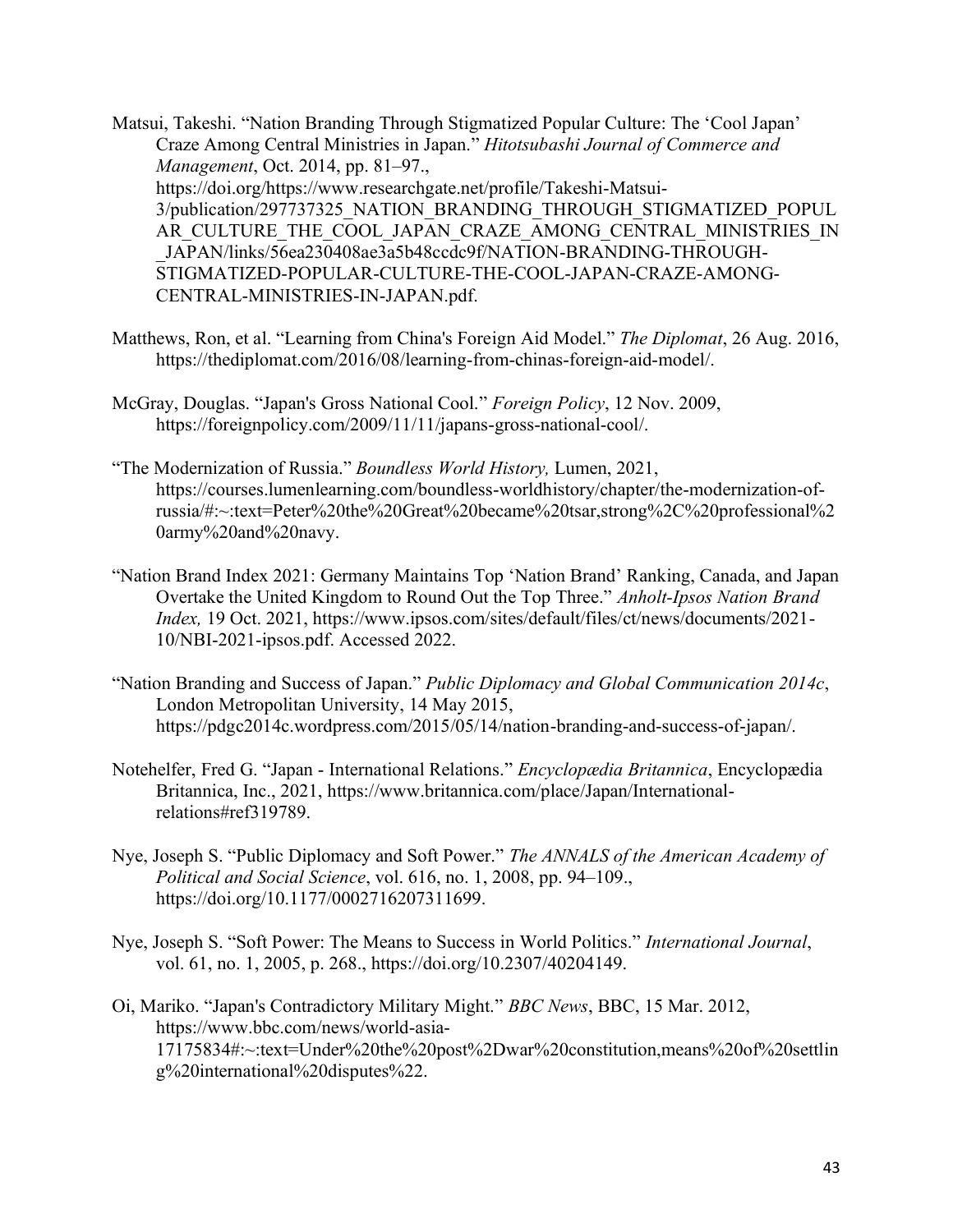- "Panda Diplomacy and Business Negotiations: Applying Soft Power." *Program on Negotiation,* Harvard Law School, 5 Nov. 2020, https://www.pon.harvard.edu/daily/businessnegotiations/panda-diplomacy-and-business-negotiations-applying-soft-power/.
- Pfaltzgraff, Robert. "International Relations." *Encyclopædia Britannica*, Encyclopædia Britannica, Inc., 2019, https://www.britannica.com/topic/international-relations.
- "Public Diplomacy Career Track Careers." *U.S. Department of State*, U.S. Department of State, 11 May 2021, https://careers.state.gov/work/foreign-service/officer/career-tracks/publicdiplomacy/.
- Reibstein, David, and Suneal Bedi. "The Importance of Nation Branding and Why the U.S. Needs ..." *US News and World Report,* 20 Mar. 2018, https://www.usnews.com/news/bestcountries/articles/2018-03-20/the-importance-of-nation-branding-and-why-the-us-needsto-take-action.
- "Relations with Russia." *NATO*, 27 Feb. 2022, https://www.nato.int/cps/en/natolive/topics\_50090.htm.
- Roselle, Laura. "Foreign Policy and Communication." *Oxford Research Encyclopedia of International Studies*, 2010, https://doi.org/10.1093/acrefore/9780190846626.013.184.
- Silver, Laura, et al. "Americans Fault China for Its Role in the Spread of Covid-19." *Pew Research Center's Global Attitudes Project*, Pew Research Center, 11 May 2021, https://www.pewresearch.org/global/2020/07/30/americans-fault-china-for-its-role-in-thespread-of-covid-19/.
- Simons, Gregory. "Nation Branding and Russian Foreign Policy." *Tractus Aevorum*, vol. 2, no. 2, 2015, pp. 204–225., https://doi.org/10.18413/2312-3044-2015-2-2-204-225.
- "The Space Race." *History.com*, A&E Television Networks, 22 Feb. 2010, https://www.history.com/topics/cold-war/space-race.
- "The Strategic Challenges of Decoupling from China." *Harvard Business Review*, 26 May 2021, https://hbr.org/2021/05/the-strategic-challenges-of-decoupling.
- Sylvers, Eric, director. *How China Is Using Soft Power to Rewrite the Coronavirus Narrative. The Wall Street Journal*, 2020, https://www.wsj.com/video/series/news-explainers/howchina-is-using-soft-power-to-rewrite-the-coronavirus-narrative/98F60DF4-ED31-41EE-A447-BE17D1583025. Accessed 20 Jan. 2022.
- Teslik, Lee Hudson. "Nation Branding Explained." *Council on Foreign Relations*, Council on Foreign Relations, 9 Nov. 2007, https://www.cfr.org/backgrounder/nation-brandingexplained.